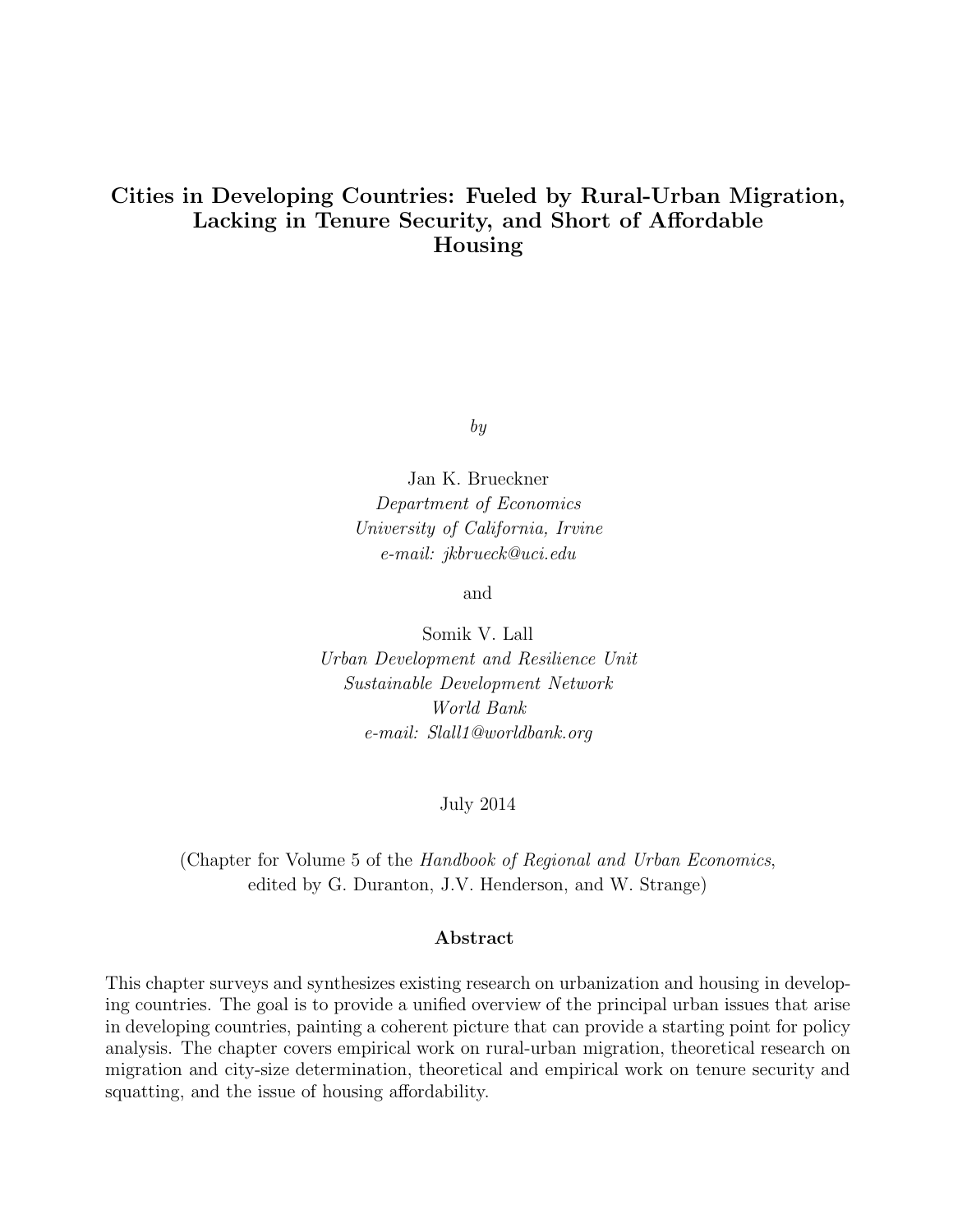## Cities in Developing Countries: Fueled by Rural-Urban Migration, Lacking in Tenure Security, and Short of Affordable Housing

by

Jan K. Brueckner and Somik V. Lall\*

## 1. Introduction

According to the World Bank (2013), developing countries must prepare to house an additional 2.7 billion people between now and 2050, as migrants move in unprecedented numbers from rural areas to pursue their hopes and aspirations in cities. While many migrants seek the jobs that cities can offer, others come in search of public services not available in rural areas or seeking refuge from climate shocks that increase the vulnerability of rural livelihoods. Surging populations will place intense pressure on basic services and urban infrastructure at a time when developing-country cities still lack the resources and institutions to provide all the new arrivals with access to jobs, housing, and basic services. In fact, international evidence highlights that much urbanization takes place early in development, before countries have reached middle incomes (World Bank, 2008). As a result, migrants often settle in slums and squatter areas, which may provide inadequate shelter while lacking security of tenure. The United Nations estimates that at least 860 million people live in slums across the developing world, with the number of slum dwellers growing by six million each year from 2000 to 2010 (UN Habitat, 2012)). In sub-Saharan Africa, slum populations are estimated to be growing at 4.5% per annum, projected to double every 15 years (Marx et al., 2013).

While such settlements are not new in the history of rapidly growing cities, their persistence is as much an outcome of policy failures that restrict the supply of affordable housing as it is a result of surging urban populations, as argued by Hammam (2013). Improving the living conditions of slum dwellers by improving access to affordable housing is thus an imperative for urban policy. Housing also plays an important role in economic development as it is predominantly a private, household investment and usually the largest asset for most households.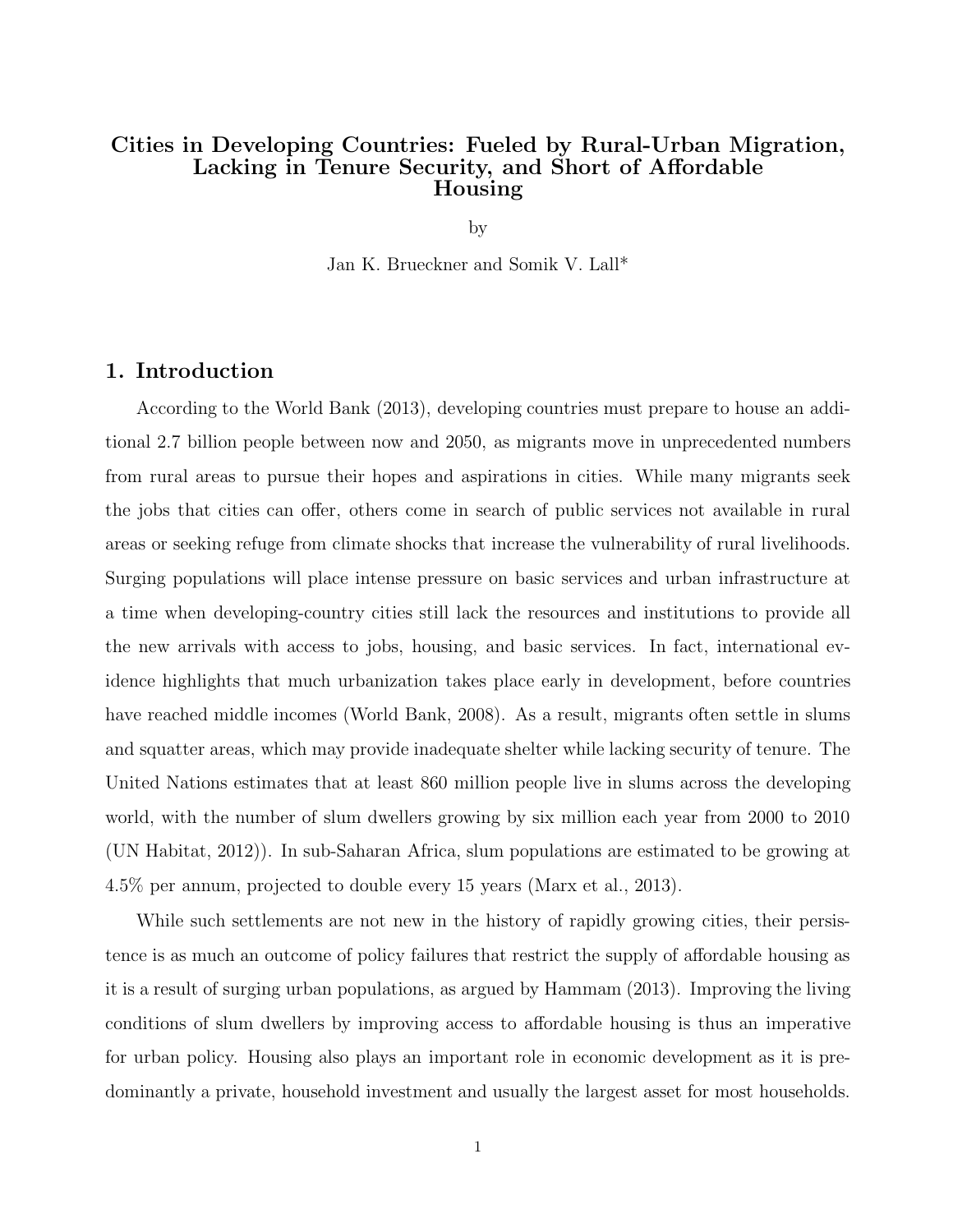Some estimates suggest that housing often accounts for half a country's tangible capital stock, a fifth to a third of gross fixed capital formation, and generates services equal to 10 to 30% of consumption expenditures (Malpezzi, 2012).

The purpose of this chapter is survey and synthesize existing research on these aspects of urbanization in developing countries. The goal is to provide a unified overview of the principal urban issues that arise in developing countries, painting a coherent picture that can provide a starting point for policy analysis. The chapter begins in section 2 with a treatment of the main driving force behind urbanization in developing countries: rural-urban migration. Traditional empirical work on such migration is summarized, and the discussion highlights new empirical research designed to improve on past studies. This new work studies the effect of public service availability on migration decisions, the role of income risks at the migration destination and of environmental risks (such as rainfall variability) in the home region, and the effect of using a broader set of individual migrant and household characteristics in measuring the migration impacts of traditional economic variables.

With this background in the empirics of migration, section 3 turns to a discussion of theoretical models that capture the role of rural-urban migration in determining city sizes in developing countries. The famous Harris-Todaro model is the starting point, but the discussion then considers models where urban cost-of-living escalation, in the form of higher housing prices, chokes off rural-urban migration, providing an equilibrating mechanism different from the familiar unemployment channel in the Harris-Todaro model. Hybrid models, where both unemployment and cost-of-living forces jointly serve to equilibrate city sizes, are also explained. Attention then shifts to the social optimality of the city sizes generated by rural-urban migration, identifying forces that may lead to inefficient migration equilibria, where cities are either too large or too small.

Section 4 of the chapter focuses on insecure housing tenure, a major feature of housing markets in developing countries. Insecure tenure derives from "land-rights insecurity," or the insecurity of property rights to land and housing. The initial discussion emphasizes that housing markets in developing countries frequently offer a "continuum" of property rights, ranging from a complete lack of legal tenure security in squatter settlements, to moderate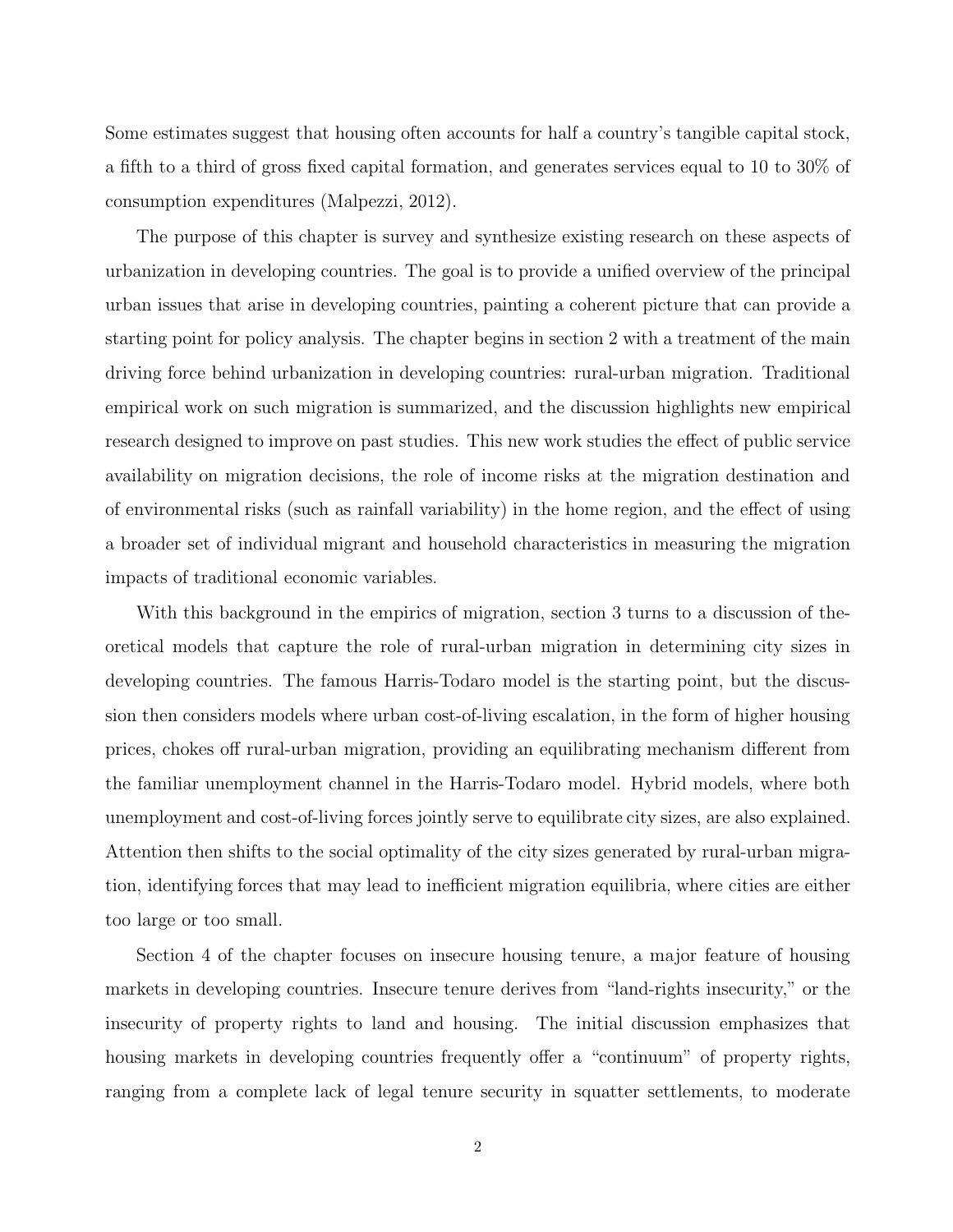security levels among households with some legal documentation but no formal title, to the full security usually associated with a title. The bulk of this section, however, focuses on one end of the tenure-security continuum by providing an extensive survey of research on urban squatting in developing countries. The chapter's emphasis on squatting is justified by the existence of a sizable theoretical and empirical literature on the topic, which represents one of the most substantial and coherent bodies of work by economists on urban phenomena in the developing world. Theoretical work on squatting is considered first, with the discussion reviewing the structure of several alternative models of the squatting phenomenon. Attention then shifts to empirical work on squatting, which attempts to measure the dollar cost of tenure insecurity as well as its various effects (including low housing investment by squatters).

Lack of affordable housing is another major problem is developing countries, and this issue is the subject of section 5. The discussion starts with an appraisal of the housing-supply response to urbanization that is driven by rural-urban migration, recognizing that responsive supply is crucial in maintaining affordability in the face of population pressure. Attention then turns to other factors affecting affordability, including subsistence pressure that prevents households from diverting an appreciable share of their budgets away from food expenditure. The role of land-management policies in limiting the supply of affordable housing is also discussed. The policies include minimum-lot-size regulations, which are prevalent in many developing countries, other restrictions such as building-height limits that reduce densities and thus cut housing supply, and urban growth boundaries, which also depress the supply of land and raise prices, with unfavorable effects on affordability. The discussion concludes by considering the role of urban public services in making urban living affordable to migrant households. The chapter's overall conclusions are presented in section 6.

## 2. The Empirics of Rural-Urban Migration

Economic growth in less-developed countries has been accompanied by explosive urbanization. United Nations data show that the annual growth rate of the urbanized population in developing countries ranged between 2.7 and 4.2% across the years between 1950 and 2010, far outpacing the urban growth rates in developed countries, which ranged between 0.6 and 2.4%.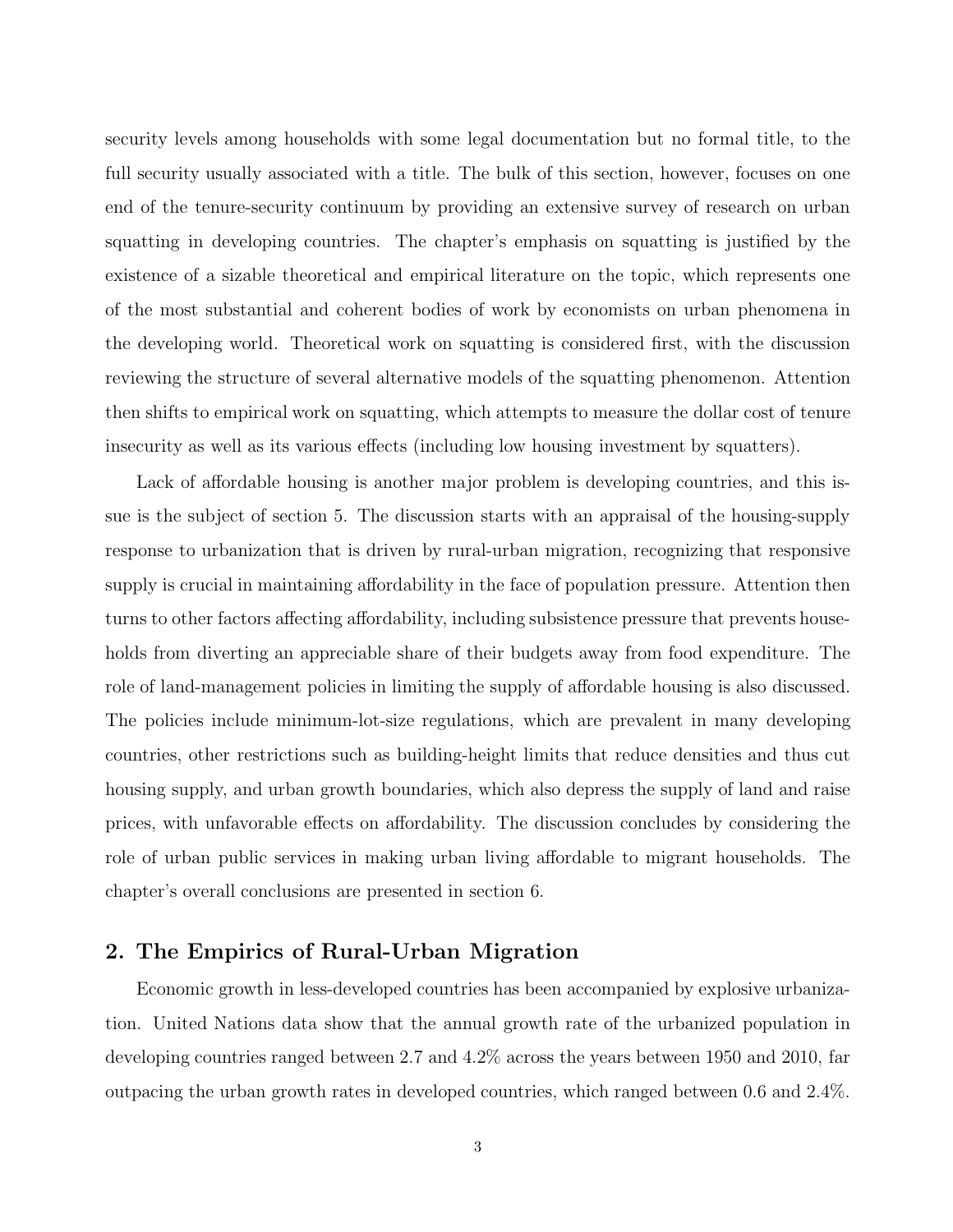Because of its faster growth, the urbanized share of the population in developing countries rose rapidly from 17.6% in 1950 to 46% in 2010 but still falls well short of the 77.5% share in developed countries for 2010. The explosive urban growth in developing countries has also created very large cities. In 2014, only four of the world's largest 15 cities are in developed countries.

Although high birth rates make the natural increase of the population an important source of city growth in developing countries, rural-urban migration is an even more significant force driving the urbanization process. This migration has been the focus of substantial research by economists, demographers and other social scientists. The research, which is epitomized in the early studies of Fields (1982) and Schultz (1982), shows that rural-urban migration responds to economic incentives in a natural fashion.<sup>1</sup>

Migration depends on forces that "pull" migrants to their destinations as well as forces that "push" them to leave their origins. Better economic opportunities in cities, partly due to agglomeration economies, are a major pull factor, often providing the main motivation for internal migration. But people are also pushed off their land by severe declines in agriculture, by the pressures of population growth, and by environmental changes that make cultivation no longer viable. Historically, droughts have had sudden and prolonged impacts on the population distribution in developing countries, particularly in sub-Saharan Africa and South Asia.<sup>2</sup> Conflict has also pushed people to migrate in sub-Saharan Africa and in many other developing regions.

In many low- and middle-income countries, another important push factor propels internal migration: the lack of adequate basic services in rural areas or in economically lagging regions. To a large extent, this topic has been overlooked in empirical analysis of migration decisions. In reality, however, the location of schools, health care centers, hospitals, and other public amenities can significantly influence migration. In Africa, disparities in school enrollment and neonatal care across cities, towns and villages are attributable to the near absence of schools and health facilities in outlying areas, and they constitute a force driving migrants toward cities. Evidence from Central Asia shows that, in the isolated parts of Tajikistan, schools are inadequately heated, drinking water is scarce, and garbage and sewage removal is lacking,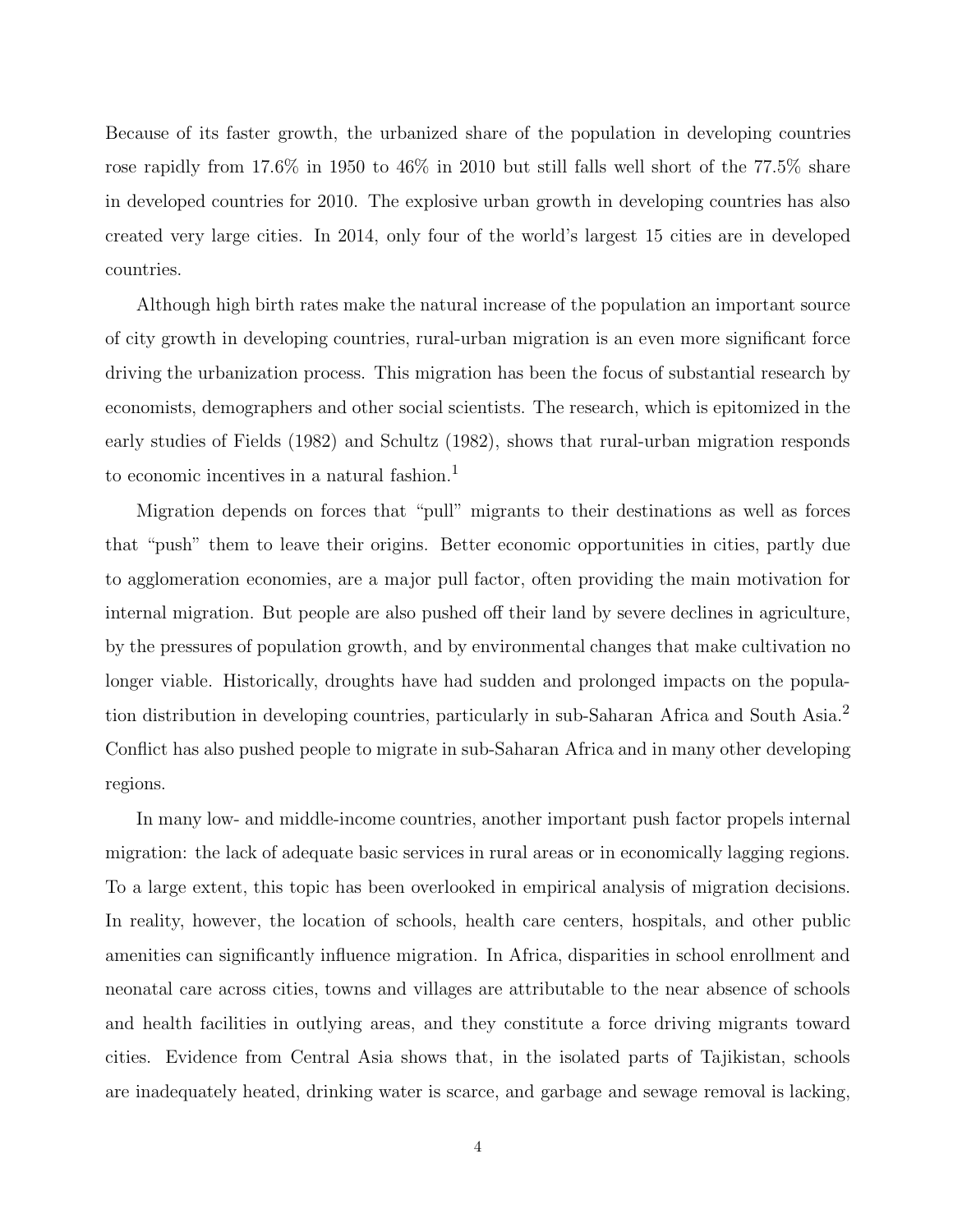again making migration attractive.<sup>3</sup>

Even though many forces provide strong incentives for migration, cultural and linguistic factors tend to make labor less mobile than capital, which moves quickly in a globalizing economy. Moreover, relative to capital, labor is subject to more political restrictions and to explicit and implicit barriers.<sup>4</sup> For example, the household registration (or hukuo) system in China constitutes a major barrier to rural-urban migration since migrants without hukuo rights do not qualify for public education or health benefits. Recent research for China indicates that removing such mobility restrictions would reallocate labor across areas, reduce wage differences, and lower income inequality (Whalley and Zhang, 2007).

#### 2.1. Early studies

Harris and Todaro (1970) produced the seminal conceptual work on rural-urban migration in developing countries. Their framework diverges from a standard model with full employment and flexible wages by introducing a politically determined minimum urban wage, which exceeds the agricultural wage and generates urban unemployment. Migration occurs as a response to the rural-urban difference in expected earnings, which depends on the city's unemployment rate, and migration proceeds until expected earnings are equalized. This dual-economy model demonstrates the rationality of migration from rural to urban areas despite the possibility of urban unemployment.

The model generates a potential paradox, namely, that one extra minimum-wage job could induce more than one agricultural worker to migrate to the urban area, hence increasing the unemployment rate. Todaro (1976) asks whether the conditions leading to this paradox hold empirically. To this end, he analyzes developing-country data and estimates rural-urban migration elasticities, finding that their values are in a range where the paradoxical result seems to hold. Based on this evidence, Todaro (1976) concludes that "there would thus appear to be no strictly urban solution to the urban unemployment problem. Rural development is essential."

Fields (1982) and Schultz (1982), like other migration researchers, incorporate the main insight of Harris and Todaro (1970) by including employment rates at both the origin and destination as determinants of migration along with a host of other variables, finding confirmation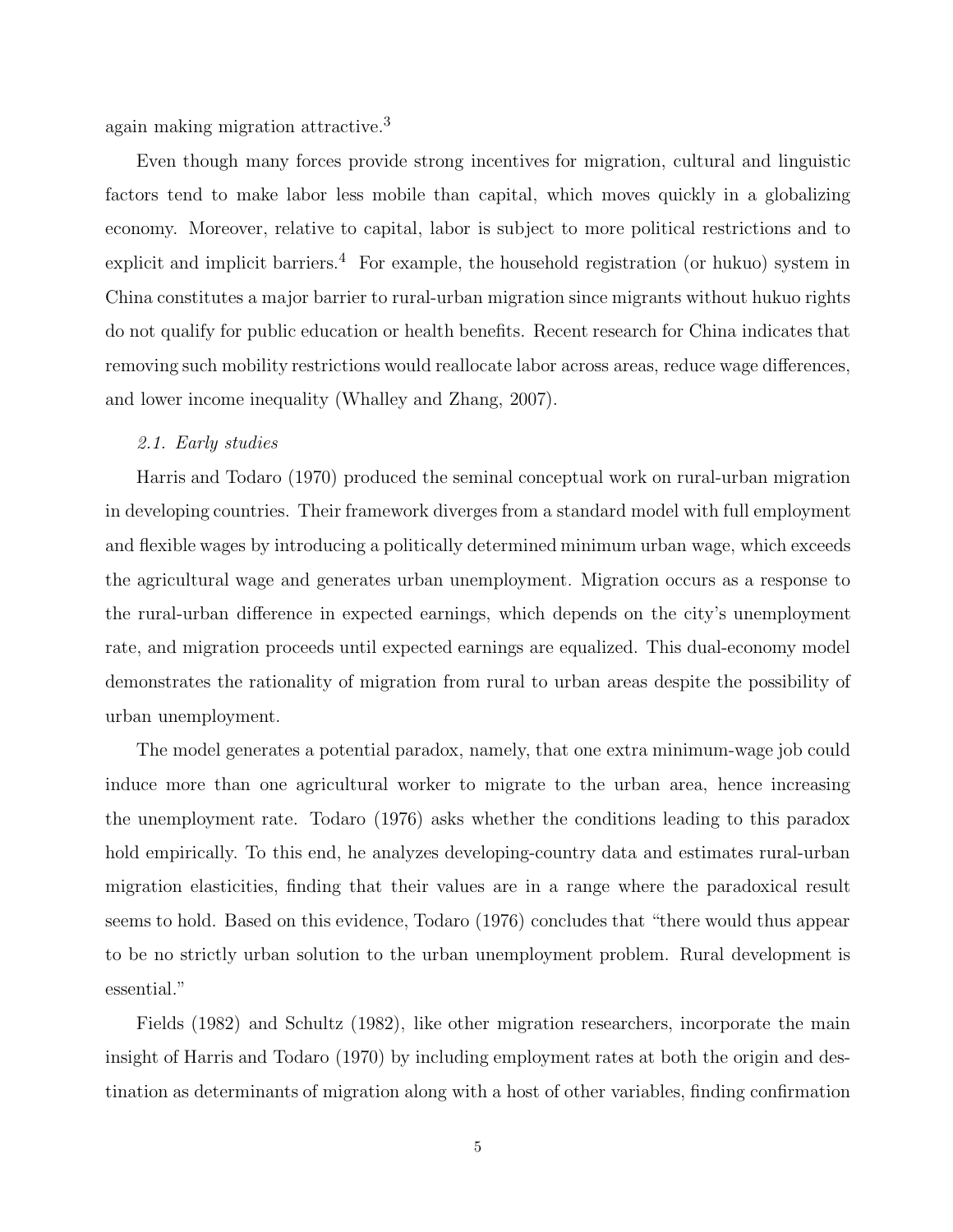of their importance. These papers also reflect the variety of empirical specifications used in migration research, with Fields estimating a linear regression explaining migration flows and Shultz estimating a multinomial logit model.

In addition to labor-market conditions, another important determinant of migration is distance, which is highlighted by gravity models. Intuition suggests that a greater spatial gap between two regions means a lower flow of migrants between them. Schwartz (1973) argues that a longer distance may raise the psychic cost of moving while decreasing the information available about the destination. The psychic cost arises because a longer migration distance means less frequent reunions with family and friends left behind. Even though the advancement of communication and media technologies weakens the foundation for these hypotheses, empirical evidence shows that distance plays an important role in individual migration decisions. The effect is seen in Fields (1982) and Schultz (1982) and virtually every other migration study.

#### 2.2. More-recent research

Some recent additions to the body of migration research draw on the past seminal studies while improving their empirical methodologies and exploiting relatively richer information in newer datasets. Other recent additions identify and study new factors in the migration decision.

#### Adding covariates to combat selection bias

Recent research recognizes that unobservable family and community characteristics of migrants can be different than the characteristics of those who stay behind, possibly biasing estimates of the impacts of observables on migration decisions. This selectivity effect may be different for distinct migrant destinations as well as for different sectors of employment at the destination. One way to reduce selectivity bias is to measure and include more household and community-level variables in the empirical models, thus reducing the number of omitted factors. Accordingly, household variables such as assets and the human capital of non-migrant household members are allowed to have an impact on migration decisions via their effect on migration costs and remittances. Life-cycle-related variables, such as marital status or changes in status, influence the migration decision as well. Added community variables include trans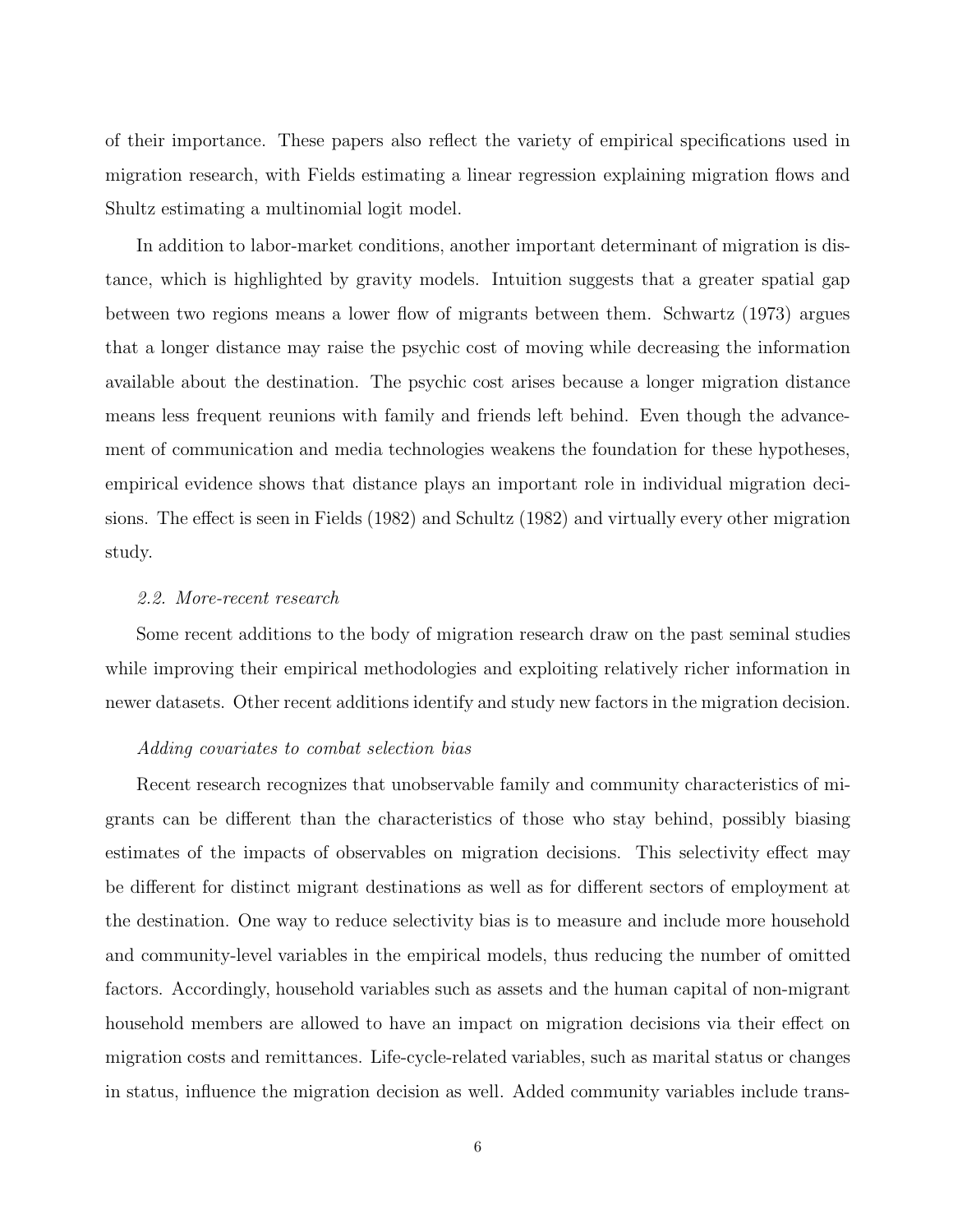portation access to commercial centers, on the belief that good access raises the incentive to migrate. "Network" variables capturing the presence of previous migrants at the destination, which can help migrating individuals adapt and find jobs, hence inducing them to migrate, may also have an influence.

Using nationally representative data on rural households in Mexico, Mora and Taylor (2007) estimate multinomial logit models that capture the effects of individual, family, and community variables on observed migration outcomes. The estimates show that greater family landholdings imply less migration and that better transportation links (measured by service frequency) encourage migration. The presence of non-farm enterprises in the village makes migration to destinations with such jobs less likely. Furthermore, Mora and Taylor's results indicate that the presence of other household members at a destination encourages migration to it. This network effect is also studied by Giulietti, Wahba and Zenou (2014) using data from China. Building on the distinction between weak and strong ties in social-network theory (Granovetter, 1973), the authors distinguish between the presence at the destination of immediate family members (strong ties) versus other residents from the same village (weak ties). A theoretical model predicts a larger migration effect from weak ties, and the Chinese evidence supports this prediction. Finally, Marre (2009) shows that family size and home ownership are important factors reducing the incentive to migrate as they are strongly and positively associated with the costs of moving.

#### Introducing access to public services in migration decisions

Another set of studies draws attention to availability of basic public services as a determinant of migration. With the goal of evaluating the importance of this push factor relative to the traditional pull factors, Lall, Timmins, and Yu (2009) study migration from lagging to leading regions in Brazil. They combine a rich dataset of public services at the municipality level with individual records from four decades of Brazilian census data to evaluate the relative importance of wage differences and public services in the migrant's decision to move. Predictably, wage differences are the main factor influencing migration choices. While basic public services are not important in the decision to move for better-off rural residents, access to such services matters for the poor. Indeed, poor migrants are willing to accept lower wages to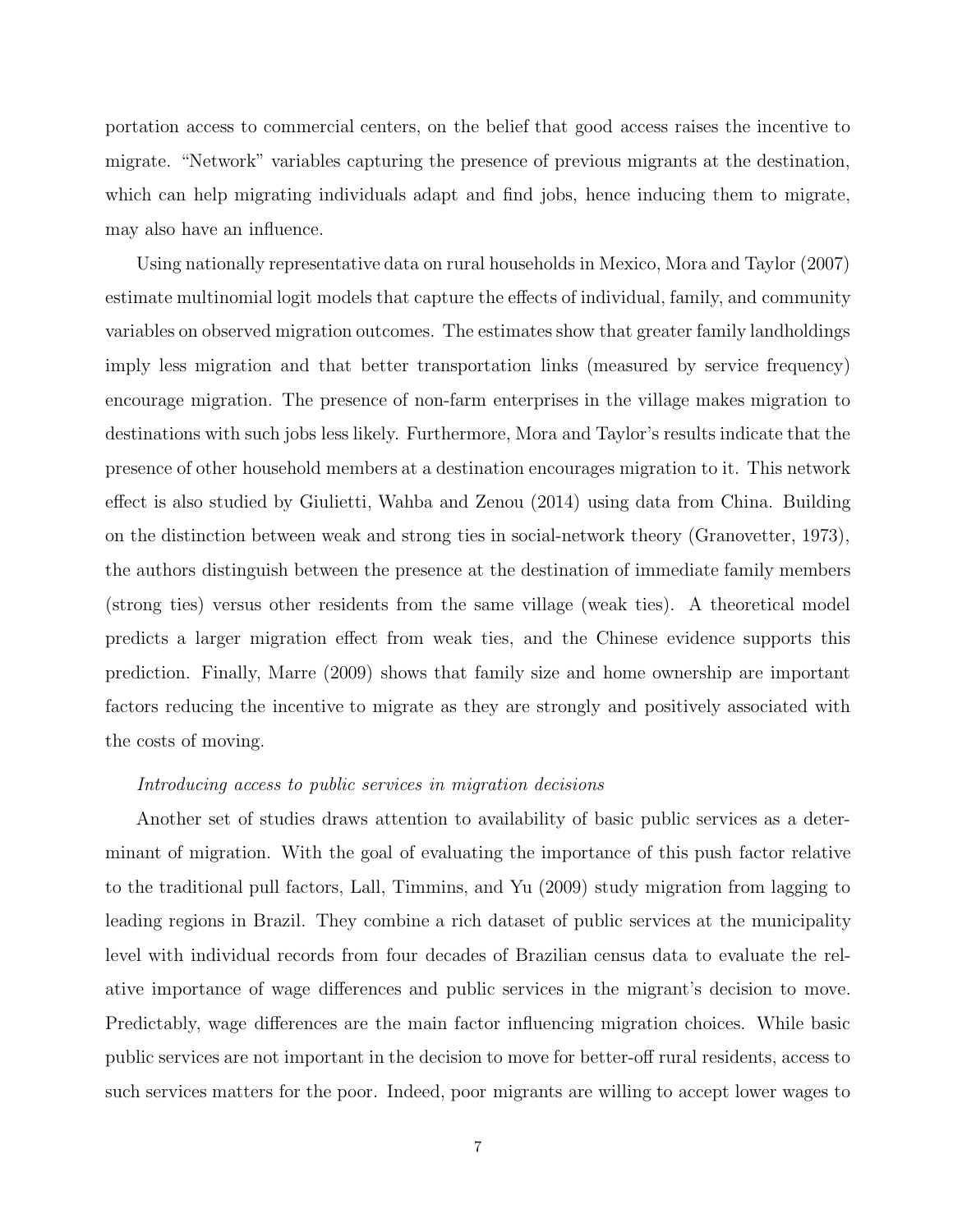get access to better services. A Brazilian minimum-wage worker earning R \$7 per hour (about US\$2.30 in February 2008) was willing to pay R \$420 a year to have access to an additional hospital, R \$87 for a 1 percentage point increase in the likelihood of water access, and R \$42 for a percentage point increase in the likelihood of electricity access. Although these results show that better public-service access benefits individual migrants, Lall, Timins and Yu argue that the economy as a whole may end up worse off since the relocation is likely to add to congestion in urban areas without creating offsetting productivity benefits.<sup>5</sup>

These authors also raise an important methodological issue by pointing out that ignoring public service differentials may bias the estimated effects of wage differentials. The reason is that places with more job opportunities may also have better public services. By failing to control for public-service differentials, econometric estimates may thus overstate a migrant's willingness to move in response to wage differences.

The effect of the public-services push factor is seen in Sri Lanka (World Bank, 2010), where lack of access to basic public services such as water and electricity also influences migration decisions. Using data from the Sri Lanka Integrated Survey (SLIS) for working-age people between ages 15 and 49, the analysis finds that migration decisions in the 1990s were influenced by district-level differences in access to well water and electricity, particularly for the less educated. For individuals with a secondary-school education or less, a 1% difference in the share of well-water coverage between origin and destination increased the likelihood of moving by one-half percent. Water supply differentials did not matter for the better educated.

Recent evidence from Nepal also points to the importance of access to basic services in influencing migration decisions. Dudwick et al. (2011) use the population census in 2001 with the objective of understanding why migrants are attracted to particular locations. They examine the roles of income, access to basic services, and physical and social distances in influencing rural-urban migration decisions. The indicators of basic services include access to facilities such as schools, hospitals, markets, and banks. While finding the usual effects of distance on migration, the results show that migrants choose destinations with better access to schools, hospitals, and markets. Moreover, a terrain elevation variable, meant to capture transport barriers, has a negative effect.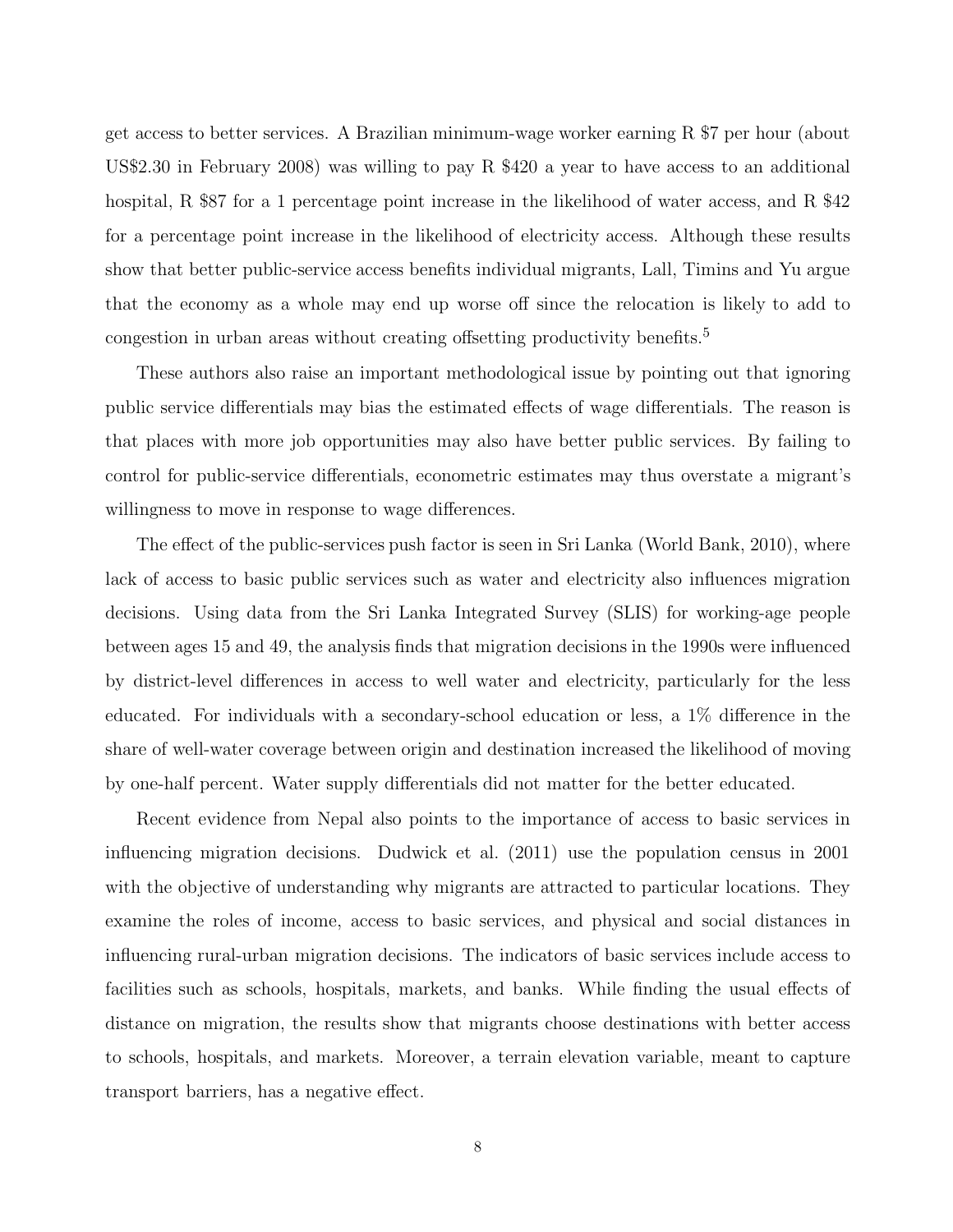From a policy perspective, all of these findings imply that providing access to basic services can help eliminate a major push factor that leads to migration out of rural areas in developing countries.<sup>6</sup> Development policies should recognize the importance of such access as a determinant of the population distribution in these countries. Mourmouras and Rangazas (2013) offer a theoretical analysis of this issue, analyzing a model with rural-urban migration where the government allocates public services between the two areas with the goal of maximizing the country's overall welfare.

#### Climate migrants

In addition to the influence of public services on migration, other important drivers include environmental factors. According to the Intergovernmental Panel on Climate Change, climate change will degrade the environment considerably during this century (Reuveny, 2007),<sup>7</sup> with the impacts felt more in developing than in developed countries, both because of geography and a more limited scope for policy intervention. Thus, environmental conditions may play an increasingly important role as a push factor as they threaten the livelihoods of rural residents. For this reason, the environmental dimension of migration has recently begun to gain the attention of researchers.

From this perspective, scholars view migration as an adaptation strategy in the face of worsening environmental conditions due to drought, soil quality deterioration, and deforestation.<sup>8</sup> This focus aligns with a new perception of migration among labor economists as a household strategy for income diversification in response to environmental and other risks. Hunter, Murray, and Riosmena (2011), for example, study the effect of rainfall on emigration from rural Mexico. The study focuses on international migration (specifically to the US), but the same force affects internal migration both within Mexico and other developing countries. The results indicate an association between rainfall patterns and migration, where dry years cause a migration push and wet years inhibit migration from rural areas.

Barrios, Bertinelli, and Strobl (2006) investigate the effect of rainfall on urbanization in sub-Saharan African. The authors point out that the sub-Saharan African economies are particularly dependent on rainfall, which has been declining since the late 1950s. This dependence makes the agriculture-dependent rural population highly vulnerable to variations in rainfall,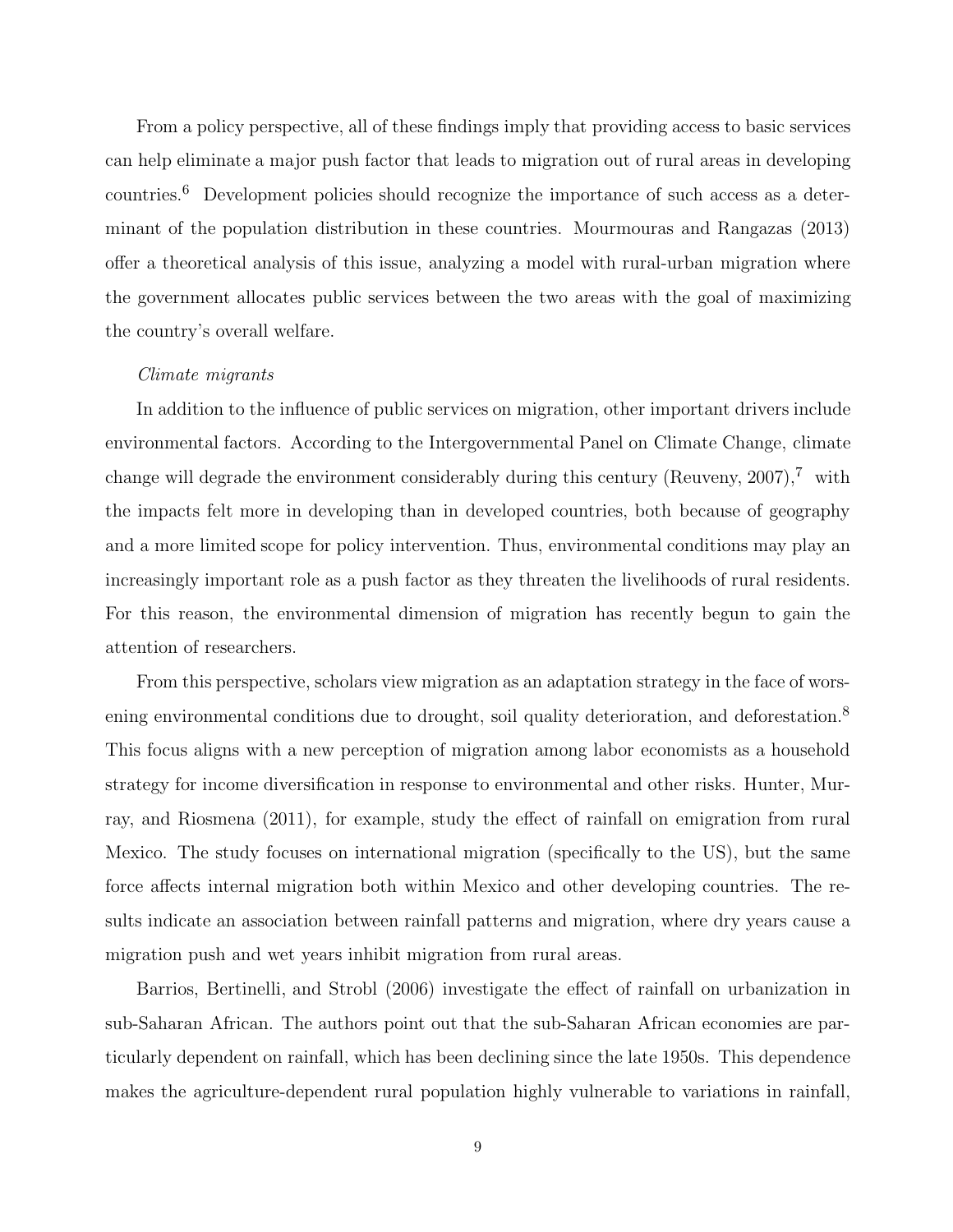potentially affecting rural-urban migration patterns. The authors assert that "climate change scenarios tend to suggest that extreme climate variations are likely to cause abrupt changes in human settlements and urbanization patterns in sub-Saharan Africa more than anywhere else in the world."

Reuveny (2007) also provides a careful analysis of climate-change-induced migration across countries, providing information on environmental push factors at individual country levels. He states that 20-30 million people moved from Gansu and Ningxia provinces to urban centers in China during 1980s and 1990s due to floods, land degradation, desertification, and water scarcity. Similarly, Reuveny's evidence shows that 600,000-900,000 people migrated from the rural areas of Mexico to urban centers and the US due to environmental degradation combined with other factors. Finally, around 70,000 people moved from the Arctic region in Russia to urban centers because of extreme weather conditions and socioeconomic decline in 1990s.<sup>9</sup>

#### Income risk as a factor governing migration

The income risk faced by migrants at their destination has been recognized as a factor in the migration decision, and it is partly addressed by studies that measure the presence of other household members at the destination, which may ease the job-finding process. However, several recent studies model the sources of income risk in a more fundamental fashion while carrying out empirical tests. The studies of Bryan, Chowdhury and Mobarak (2013) and Munshi and Rosenzweig (2013) both note the existence of unexploited migration opportunities in particular developing countries, with the first paper investigating a famine-prone region of Bangladesh where migration presumably has large benefits but is puzzlingly low, and the second focusing on India, where rural-urban migration is low relative to other countries despite a large rural-urban wage gap that would appear to make it attractive. Both studies attribute the lack of migration to the income risk faced by migrants, providing different types of evidence in favor of this view.

Bryan et al. (2013) hypothesize that a migrant does not know in advance his suitability for urban employment (e.g., whether he will be trusted by a rickshaw owner to operate this valuable asset as a driver), which makes incurring the cost of migration risky. The authors carried out an experiment where some residents of the famine-prone Bangladesh region of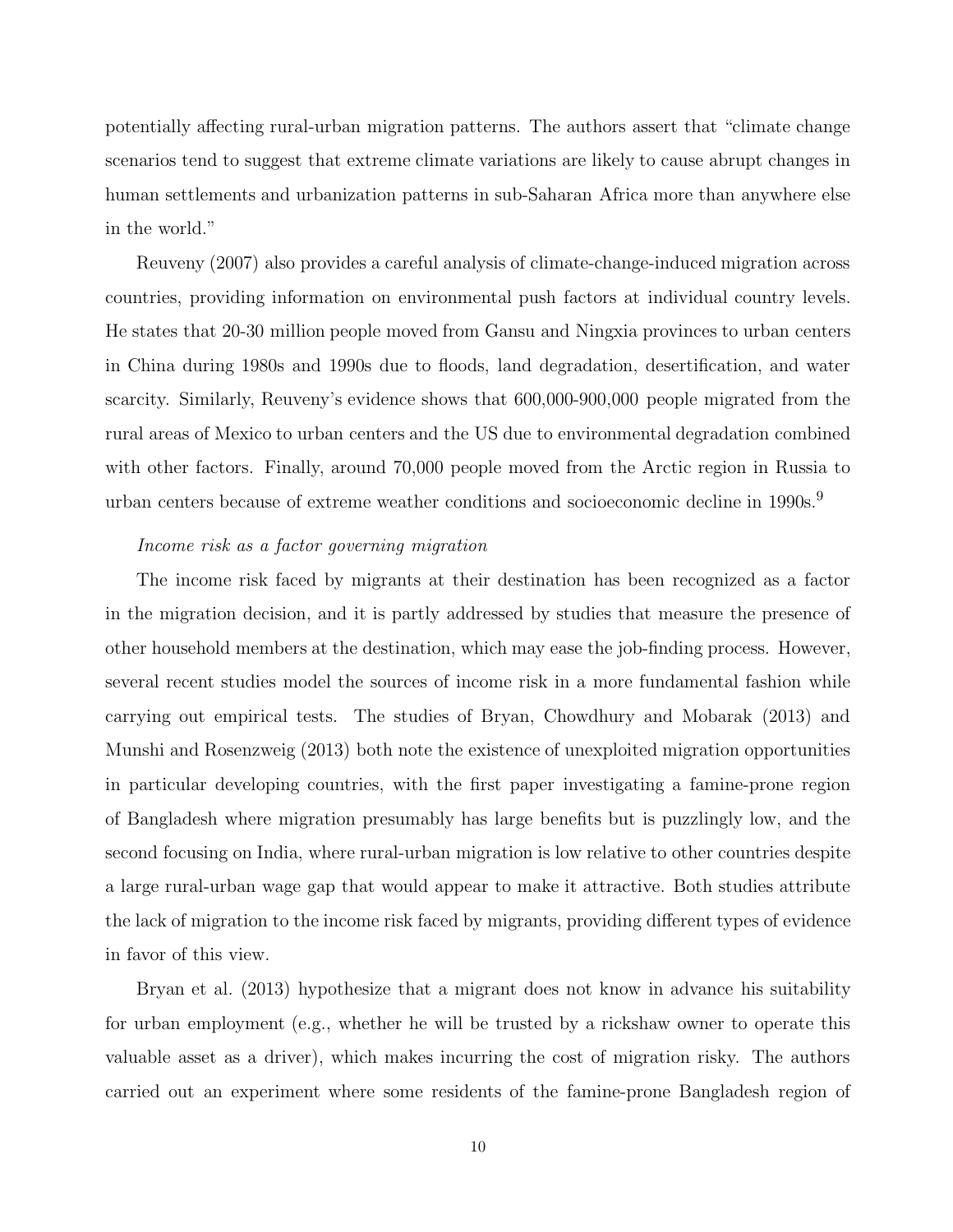Rangpur were offered a subsidy to cover migration costs if they chose to temporarily migrate to an urban area during the pre-harvest famine months. The subsidy predictably increased migration, but the striking observation was an increase in migration by the same individuals in the subsequent year, when the subsidy was not offered. This observation is consistent with a reduction in income risk as subsidized migrants learned their suitability for city jobs, acting on this knowledge in the next season. Bryan et al. developed a theoretical model capturing this phenomenon, which also showed that the households closest to subsistence should be least prone to migrate in the absence of a subsidy, fearing a catastrophic drop in disposable income in the event of costly, unfruitful migration. This prediction also finds empirical support in the paper.

Munshi and Rosenzweig (2013) argue that migration income risk in India comes from the loss of support from the local caste-based insurance network in the rural home region. These networks provide a form of income pooling designed to help households suffering drops in income, and migration to the city reduces or eliminates the support that can be expected from the network. As a result, income risk is higher in the city than in the home region, but for a different reason than in Bryan et al. (2013). The resulting empirical prediction, supported by a theoretical model, is that higher-income rural households, which tend to subsidize rural households through the network rather than benefiting from it, should be more likely to migrate than lower-income households. The basic empirical results in the paper confirm this prediction, with additional effort expended on estimation and simulation of a structural model.

## 3. Models of Migration and City Sizes in Developing Countries

As seen in section 2, rural-urban migration is a major force that drives city growth in developing countries. This same migration process led to the high urbanization levels that now exist in developed countries, but the process was largely complete long ago. Given the centrality of rural-urban migration in developing countries, researchers have offered various formal treatments showing how the migration process determines city sizes. These models formalize the incentives for migration and derive the condition that characterizes a migration equilibrium, where the population flow from the countryside stops.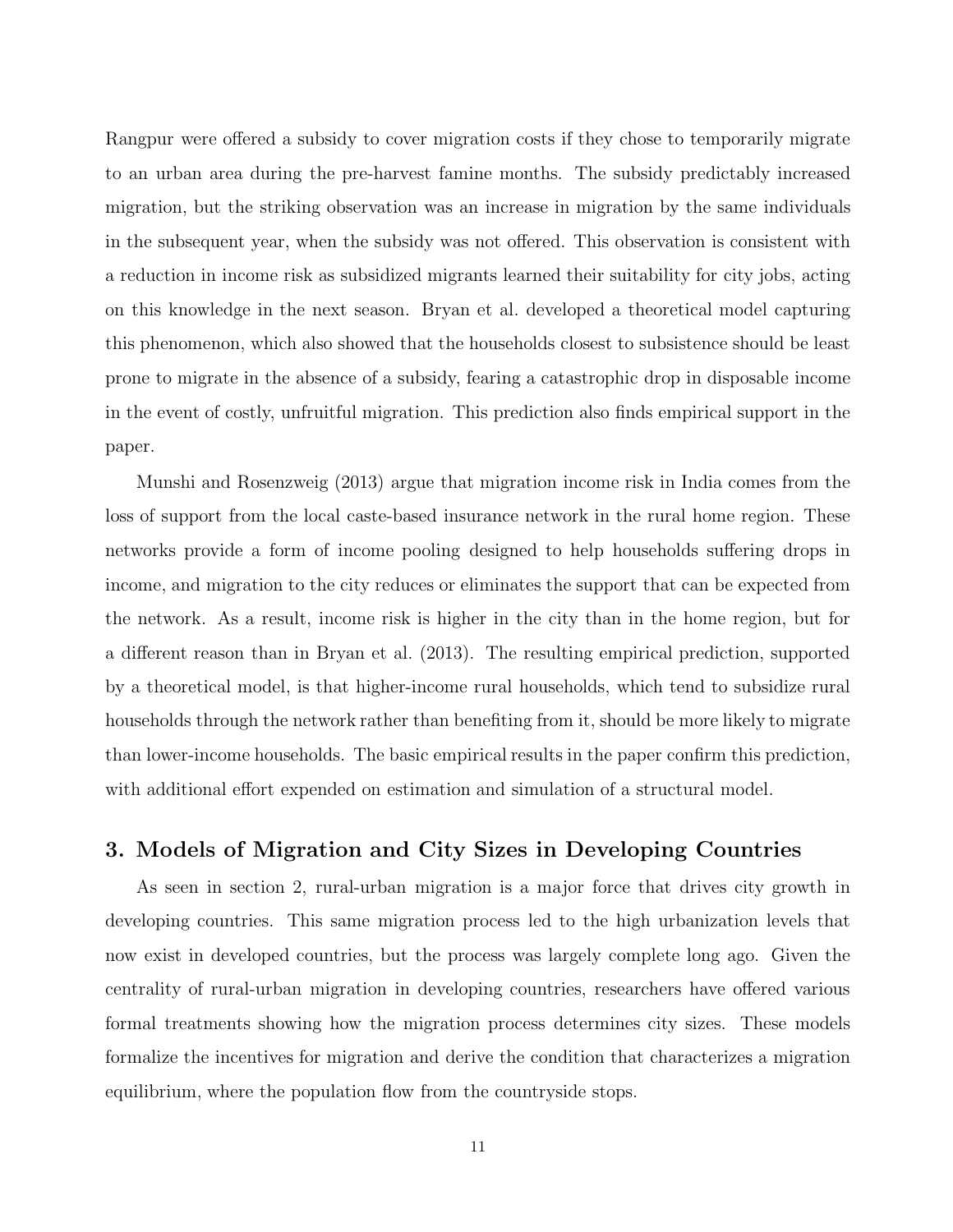As recognized in all of the empirical work discussed in section 2, the incentive for migration in the theoretical models depends on the difference in living standards between the rural and urban areas. When the urban standard of living exceeds the rural standard, an incentive exists for rural-urban migration, so that population leaves the countryside and cities grow. Migration equilibrium is achieved when urban and rural living standards are equalized. The costs of migration are ignored, being implicitly assumed to equal zero.

The models are mostly silent about the forces that produce a surge of rural-urban migration from a starting point where migration is absent. But the implicit scenario is one where modern production technologies are adopted by urban firms, greatly increasingly worker productivity and wages and thus creating a large gap between urban and rural living standards that prompts migration to the city.

To reach a migration equilibrium, the rural-urban population flow must close this gap between living standards, and the models differ in their portrayals of the forces achieve this closure. As noted above, the seminal paper of Harris and Todaro (1970) assumes that the equilibrating force is adjustment of the urban unemployment rate. This rate rises as population flows into the city, reducing a migrant's chance of finding a well-paying job and ultimately choking off migration. Another equilibrating force not captured in the Harris-Todaro model is escalation of the urban cost-of-living as migrant flows raise the city's population. This costof-living increase will arise mainly in the housing market through rising rents, a force that is captured in the model of Brueckner (1990). Once living costs have risen enough to offset the benefit of a higher urban income, the incentive for migration is eliminated. Hybrid models developed by Brueckner and Zenou (1999) and Brueckner and Kim (2003) combine these approaches by assuming that increases in both the urban cost-of-living and unemployment jointly serve to equilibrate the migration process.

Since all of these models are static in nature, predicting the achievement of a stable population split between rural and urban areas, they do not match the reality in developing countries, where rural-urban migration is ongoing. This mismatch can be remedied by embedding the models in a dynamic context, where the rural and urban populations slowly adjust toward the equilibrium predicted by the static model. Alternatively, the reality could involve contin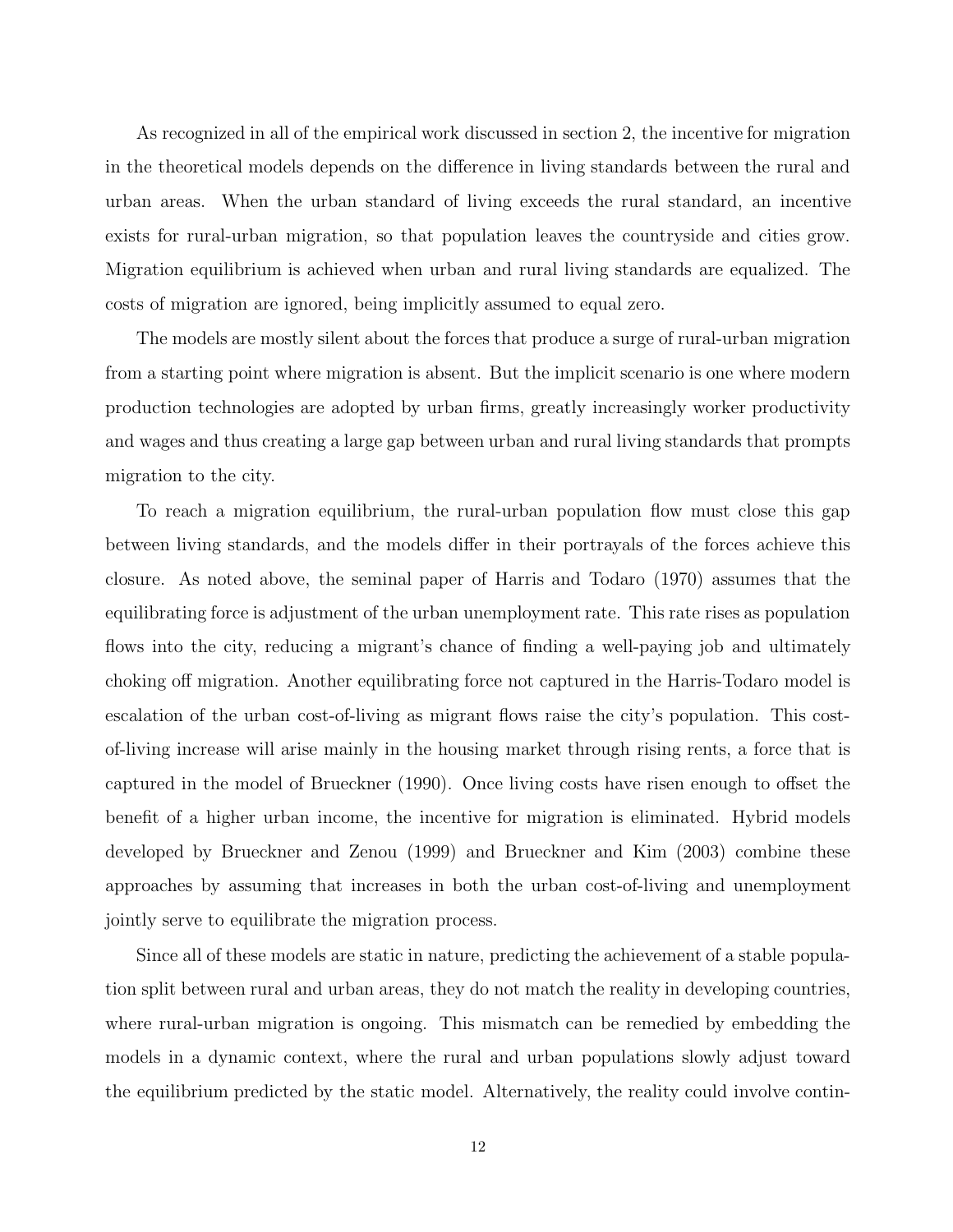ual disruption of static equilibria (resulting, for example, from technical change that leads to an upward time trend in urban incomes), with the economy constantly on the move to new equilibria with larger city sizes.

A further question concerns the economic efficiency of the migration equilibria achieved under the models. The efficiency question is whether rural-urban migration produces the "right" division of the population between city and countryside from society's point of view. The following subsections discuss the models and consider this question.

#### 3.1. The Harris-Todaro model

Many variables are potentially endogenous in a model of rural-urban migration. In addition to the rural and urban populations themselves, these variables include the prices of the (nonhousing) goods produced in the city and countryside, the wages of workers in these two locations (which depend partly on the output prices), and the capital and land inputs used along with labor in urban and rural production. Harris and Todaro (1970) assume that the capital and land inputs are fixed, but they allow wages and output prices to adjust with the rural-urban population split. However, since nonhousing price adjustment is largely inessential in describing the main elements of the models of rural-urban migration, it will be suppressed in the ensuing discussion. Instead, the prices of the nonhousing goods produced in the rural and urban areas will be fixed, reflecting the assumption that both goods are traded on world markets. In other words, portions of both the agricultural good produced in the countryside and the manufacturing good produced in the city are exported, so that local prices must reflect world prices, which are fixed from the point of view of any one country.

With the fixed output prices both set equal to one, annual wages are then just equal to the (annual) marginal product of labor, which is diminishing in the number of workers employed. Letting N denote the city population, the urban income level is then given by  $y_u(N)$  and the rural income by  $y_r(\overline{N} - N)$ , where  $\overline{N}$  is the fixed total population of the country. The functions  $y_u$  and  $y_r$ , which give the (annual) marginal products of labor in the two locations, are constant or decreasing in the usual fashion  $(y'_i)$  $y'_u, y'_r \leq 0$ . Note that, while the analysis assumes the existence of a single city containing the entire urban population, this assumption can be relaxed to allow multiple cities.<sup>10</sup>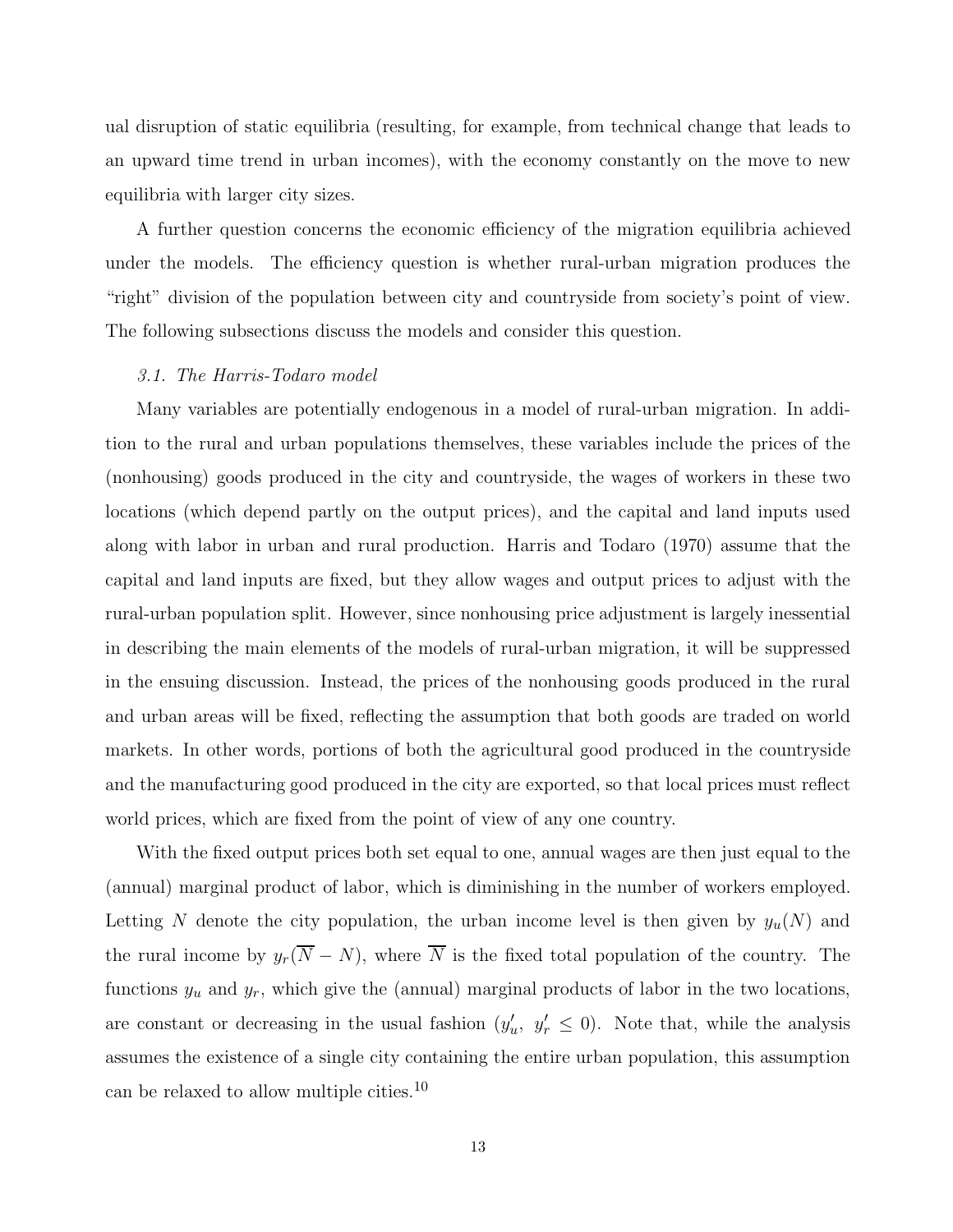The Harris-Todaro (hereafter HT) model suppresses housing (or land) consumption, with workers in both the city and countryside implicitly assumed to consume only the outputs of the urban and rural production sectors. With consumption prices thus being the same regardless of a worker's location, urban and rural costs of living are identical, and income differences alone guide migration decisions. In the absence of any restrictions on the urban labor market, rural residents would want to move to the city as long as  $y_u(N) > y_r(\overline{N} - N)$ . The condition for migration equilibrium would then be

$$
y_u(N) = y_r(\overline{N} - N), \tag{1}
$$

which determines the city population size that equates urban and rural incomes. If marginal productivity tends to be higher in city employment than in the rural sector (with  $y_u > y_r$ holding at a common population size), substantial migration would be required to equate urban and rural incomes, with N possibly approaching  $\overline{N}$ .

The HT model modifies the equilibrium condition in (1) to incorporate another feature of cities in developing countries that has been claimed to coexisted, in a puzzling fashion, with large rural-urban population flows: high urban unemployment. To explain the apparent anomaly of rural migrants moving to the city despite a large chance of being unemployed, Harris and Todaro observed that the expected urban income (in a probablistic sense) can still be high relative to the rural income if wages while employed in the city are high.

To formalize this idea, Harris and Todaro assumed the existence of an urban minimum wage, yielding annual income of  $\overline{w}$ . At this wage, urban employers are willing to hire J workers, where J satisfies  $y_u(J) = \overline{w}$ . With urban jobs thus fixed at J, migration to the city has no effect on the incomes of those employed, although it does reduce the expected wage. Assuming the absence of any unemployment assistance, the expected urban income equals the probability of employment times  $\overline{w}$ , or  $(J/N)\overline{w}$ . The migration equilibrium condition now equates this expected income value to the (certain) rural income level, being written

$$
\frac{J}{N}\overline{w} = y_r(\overline{N} - N). \tag{2}
$$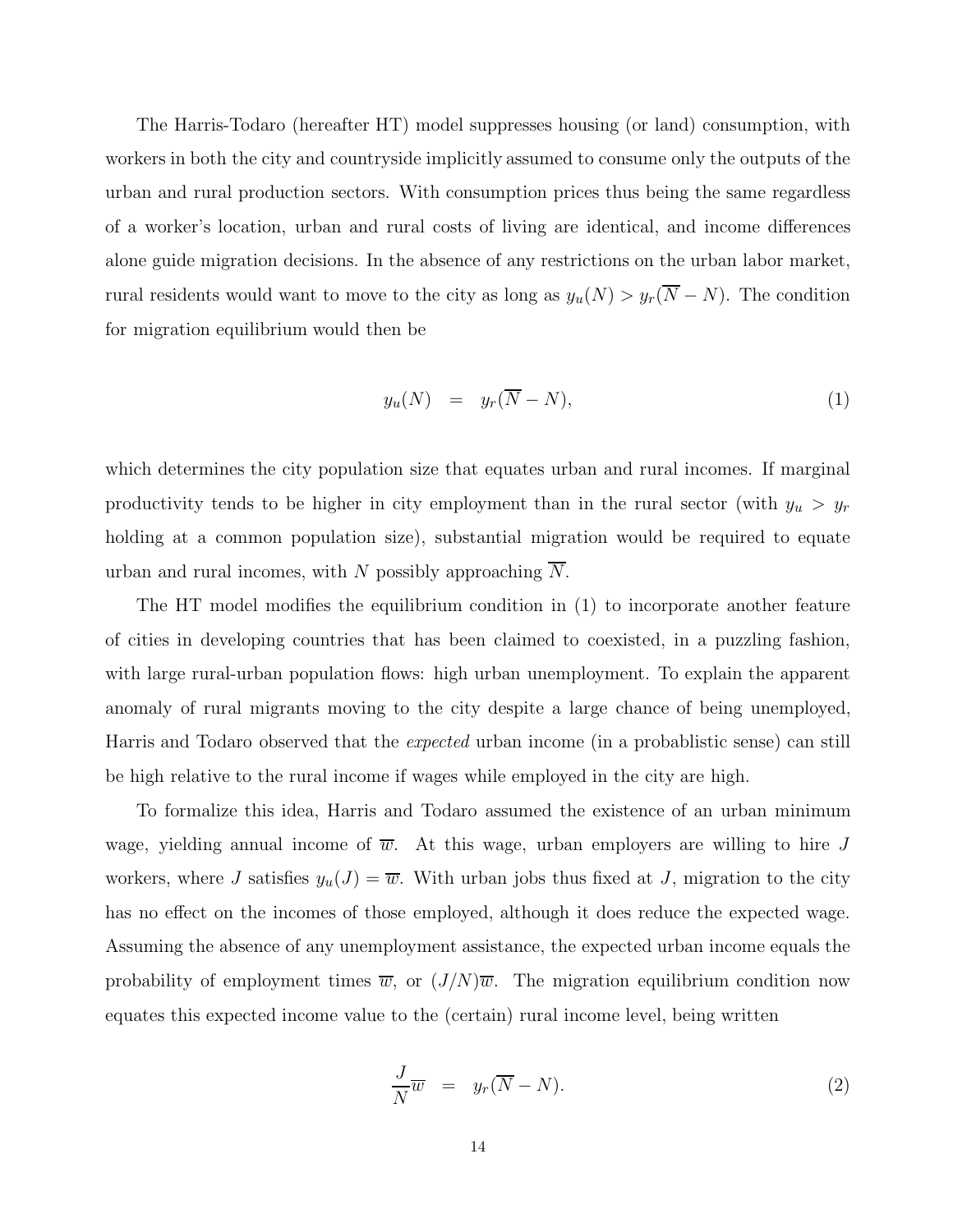a condition that assumes risk neutrality on the part of migrants. Note that, while an increase in N previously reduced the urban marginal product in (1), helping to decrease the attractiveness of further migration, a higher  $N$  now reduces the chance of urban employment, with the same equilibrating effect (which is reinforced by the migration-induced a rise in  $y_r$ ).

If the rural marginal product of labor is constant, making rural income constant at  $\overline{y}_r$ , then  $(2)$  gives a direct solution for N:

$$
N = \frac{\overline{w}}{\overline{y}_r} J,\tag{3}
$$

which indicates that the urban population equals a multiple of the number of available jobs  $(\overline{w}/\overline{y}_r > 1)$  holds). From (3), an increase in  $\overline{y}_r$  reduces N by raising the attractiveness of the countryside, while an increase in J with  $\overline{w}$  held fixed (caused, say, by an increase in urban productivity) raises the chance of employment and leads to an offsetting increase in N that restores the original employment probability. Since an increase in  $\overline{w}$  also leads to a decrease in J, the effect on  $N$  is ambiguous, with the sign depending on the elasticity of the  $y_u$  function. N rises if a higher  $\overline{w}$  raises  $\overline{w}J$ , falling otherwise.

It should be noted that, because prices are fixed in this version of the HT model, the paradox described in section 3, where an increase in  $J$  leads to an increase in the unemployment rate (a decrease in  $J/N$ ) cannot occur. This outcome can be seen directly in (3), where  $J/N$  is constant, and it also can be established when  $y_r$  is variable by differentiating (2). Thus, price flexibility is required for the paradox to emerge.

#### 3.2. Urban cost-of-living as an equilibration mechanism

As was explained above, the cost-of-living is the same in rural and urban areas under the HT model, ruling it out as an equilibrating force. To introduce cost-of-living differences, it is natural to use the standard urban model developed by Alonso (1964), Mills (1967), and Muth (1969) to capture the effect of population size on a city's cost-of-living, following Brueckner (1990). In the standard model, all residents commute to jobs at the city center, paying an (annual) transportation cost of  $t$  per mile, so that  $tx$  gives commuting cost from a residential location at distance x from the center. Urban residents consume housing, represented as direct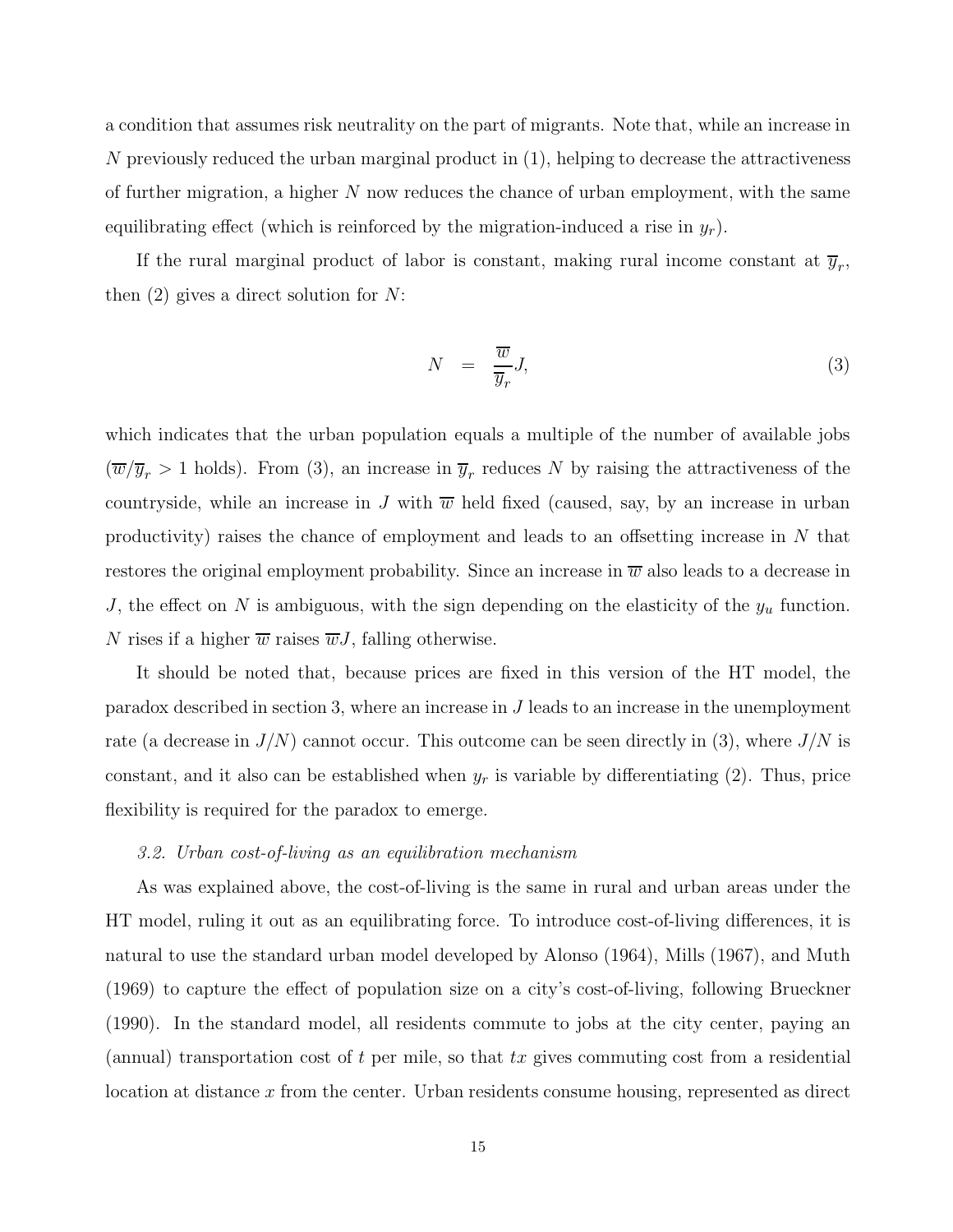consumption of land in the simplest form of the model, along with a composite nonhousing good made up of the outputs of the urban and rural sectors. Residents living far from the center, who incur high commuting costs, are compensated with lower land rents. Land rent p thus declines as distance  $x$  from the center increases, with rent falling to the fixed rural rent  $p_r$  at the edge of the city, which lies at distance  $\overline{x}$ .

The higher urban cost-of-living relative to rural areas is due to a combination of higher land rents and commuting-cost outlays. By comparison, rural workers spend nothing on commuting by living near the fields they till, and (like farmers) they pay  $p_r$  for the land they consume, an amount less than urban residents pay in the city's interior. But since an urban resident living at the edge of the city pays the same land rent as rural residents  $(p_r)$ , his higher costof-living comes entirely in the form of a higher commuting cost. After paying this cost, the disposable income of the edge resident is equal to  $y_u - t\overline{x}$ . Since they face the same land rent, rural residents will therefore reach the same utility level as the city's edge resident if their income  $y_r$  is equal to  $y_u - t\overline{x}$ . But since the utility levels of all city dwellers are equal in the urban equilibrium (matching the edge's resident's utility), the condition  $y_u - t\overline{x} = y_r$  ensures that the rural utility will equal that of an urban resident living anywhere in the city. This condition, therefore, becomes the migration equilibrium condition when both incomes and the urban cost-of-living are taken into account.

To use this condition to analyze the properties of the migration equilibrium, comparativestatic results from the standard urban model can be exploited. Wheaton (1974) first presented these results, showing that  $\bar{x}$  is an increasing function of the urban population N, a natural conclusion. He also established that  $\bar{x}$  is increasing in the urban income level  $y_u$  (richer cities take up more space) and that  $\bar{x}$  is decreasing in t, commuting cost per mile (cities with high commuting costs are more compact). Therefore,  $\bar{x}$  can be written as  $\bar{x}(N, y_u, t)$ , with  $\bar{x}_N > 0$ ,  $\overline{x}_{y_u} > 0$  and  $\overline{x}_t < 0$ , where subscripts denote partial derivatives.<sup>11</sup>

Recognizing that the income levels generally depend on  $N$ , the migration equilibrium condition can then be written as

$$
y_u(N) - t\overline{x}(N, y_u(N), t) = y_r(\overline{N} - N).
$$
\n(4)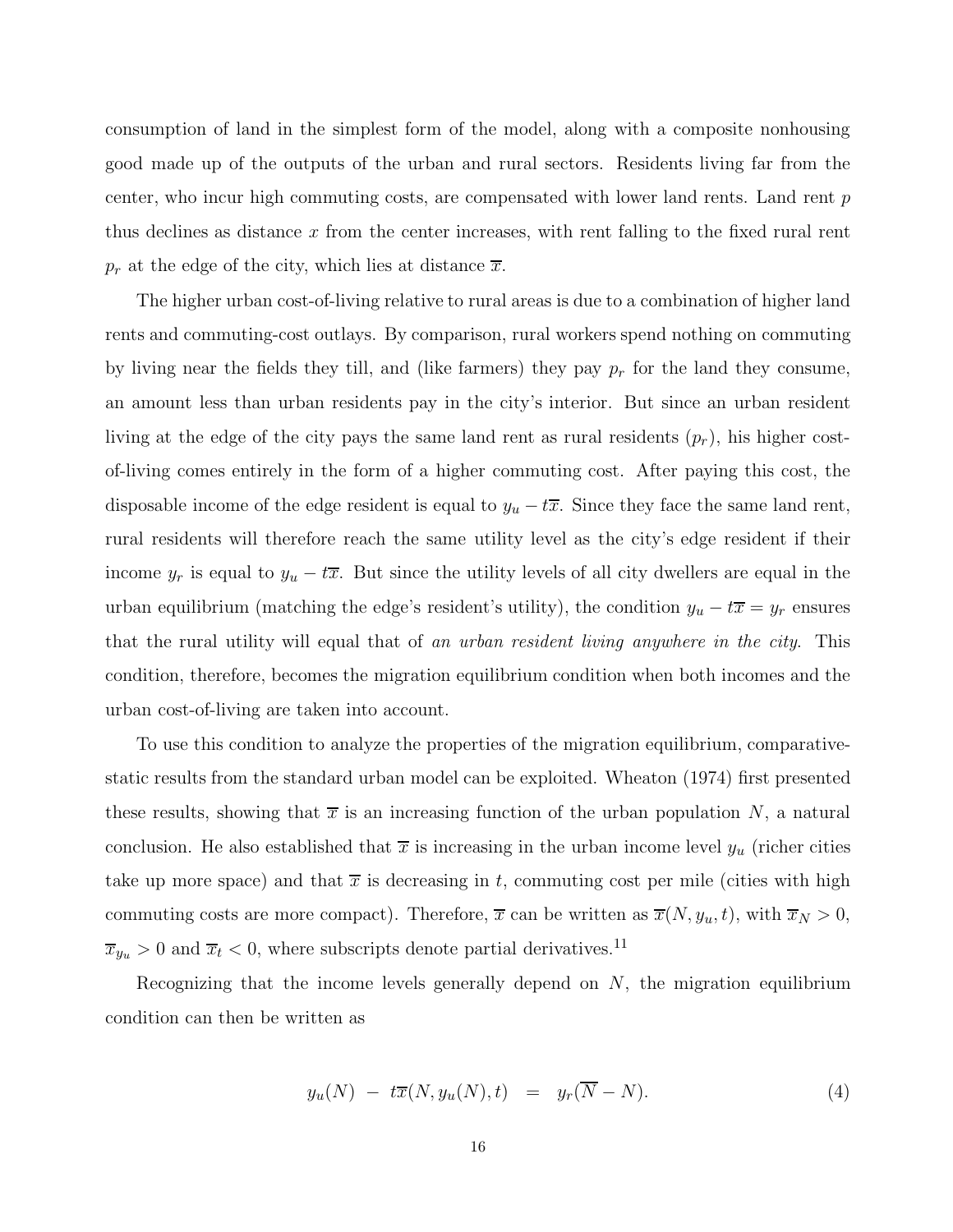The value of N that satisfies this condition gives the equilibrium size of the urban population. To explore the implications of this condition, it is helpful to follow Brueckner (1990) by initially assuming constant marginal products of labor and thus fixed urban and rural incomes. Substituting  $\overline{y}_u$  and  $\overline{y}_r$  in place of the income expressions in (4), the condition becomes

$$
\overline{y}_u - t\overline{x}(N, \overline{y}_u, t) = \overline{y}_r, \tag{5}
$$

which determines the urban population N as a function of the remaining variables,  $\overline{y}_u$ ,  $\overline{y}_r$  and t.

Recalling the signs of the  $\bar{x}$  derivatives, comparative-static analysis of the equilibrium is simple and intuitive. When  $\overline{y}_r$  increases, the LHS of (5) must increase as well, which requires a decline in  $\bar{x}$  and thus a decline in N. Formally,

$$
\frac{\partial N}{\partial \overline{y}_r} = -\frac{1}{\overline{x}_N} < 0. \tag{6}
$$

Thus, as higher rural income makes the countryside more attractive, the urban population falls. This population decline reduces the urban cost-of-living (as represented by the commuting cost of the edge resident), making the city and countryside equally attractive again.

Additional results rely on further conclusions of Wheaton (1974), who showed that the urban utility level rises with the urban income level  $\overline{y}_u$  and falls with commuting cost per mile t, results that are natural. With the land price paid by the edge resident fixed at  $p_r$ , these utility changes must be mirrored in the change in disposable income for the edge resident, which therefore must rise with  $y_u$  and fall with t. Differentiating the LHS of (5),  $1 - t\overline{x}_{y_u} > 0$ and  $-\overline{x} - t\overline{x}_t < 0$  must then hold even though the signs are not clear from inspection. Totally differentiating (5) then yields

$$
\frac{\partial N}{\partial \overline{y}_u} = \frac{1 - t \overline{x}_{y_u}}{\overline{x}_N} > 0, \qquad \frac{\partial N}{\partial t} = -\frac{\overline{x} + t \overline{x}_t}{\overline{x}_N} < 0. \tag{7}
$$

Intuitively, when  $y_u$  rises, the city becomes more attractive, and its population grows until the cost-of-living (represented by commuting cost for the edge resident) has risen enough to nullify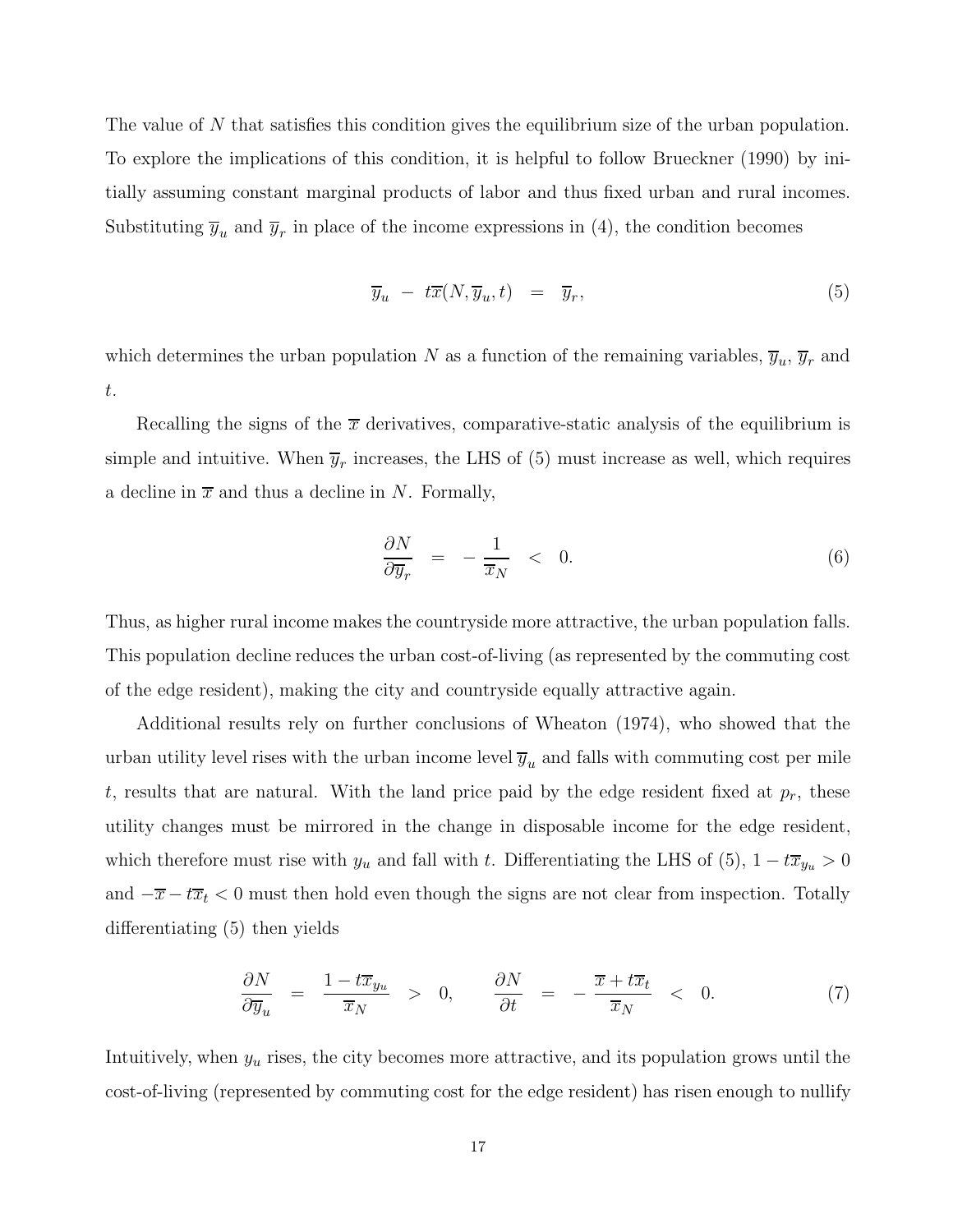the gain. Similarly, when t rises, indicating the presence of an inferior transport network, the city becomes less attractive as the commuting cost of the edge resident rises. Population must then fall to reduce the edge resident's cost to its original level.

Returning to the general form (4) of the equilibrium condition, where incomes are no longer fixed, only one parameter remains, namely t. An increase in t reduces the LHS of the (4) as before, reducing the difference between the LHS and RHS expressions, but the required change in  $N$  (which must raise this difference in offsetting fashion) is not immediately clear. However, using previous results, the derivative of eq. (4)'s LHS−RHS difference with respect to N is  $-t\overline{x}_N + [1 - t\overline{x}_{y_u}]y'_u + y'_r < 0$ . Therefore, a decline in N is required raise the difference, offsetting the higher  $t$ . The inverse relationship between  $N$  and  $t$  is thus preserved under the general model, and the comparative-static effects for income can also be recovered by introducing shift factors that move the  $y_u$  and  $y_r$  functions. Writing these functions as  $y_u(N) = \alpha_u f_u(N)$  and  $y_r(N) = \alpha_r f_r(\overline{N} - N)$ , it is easy to see that an increase in  $\alpha_u$  raises N while an increase in  $\alpha_r$  has the opposite effect. Thus, an increase in urban productivity encourages additional migration to the city, while an increase in rural productivity prompts a return to the countryside, as before.

#### 3.3. Hybrid models

Brueckner and Zenou (1999) and Brueckner and Kim (2001) develop hybrid models where unemployment and cost-of-living adjustments combine to equilibrate rural-urban migration. In Brueckner and Zenou's model, employed and unemployed residents constitute distinct groups who live in different parts of the city, with the unemployed residents subsisting on governmentassistance payments. Brueckner and Kim offer a simpler model where employment status is determined anew each period, with workers also smoothing their incomes via saving as they alternate between employment and joblessness. With this approach, the city can be modeled as containing a single group of residents with incomes equal to the expected value of income across the employed and unemployed states. Assuming as before that assistance payments are zero, this expected income is again  $(J/N)\overline{w} \equiv w_e$ .

Although Brueckner and Kim carry out their analysis from first principles, an equivalent and simpler approach relies on the framework from above. In particular, the migration equi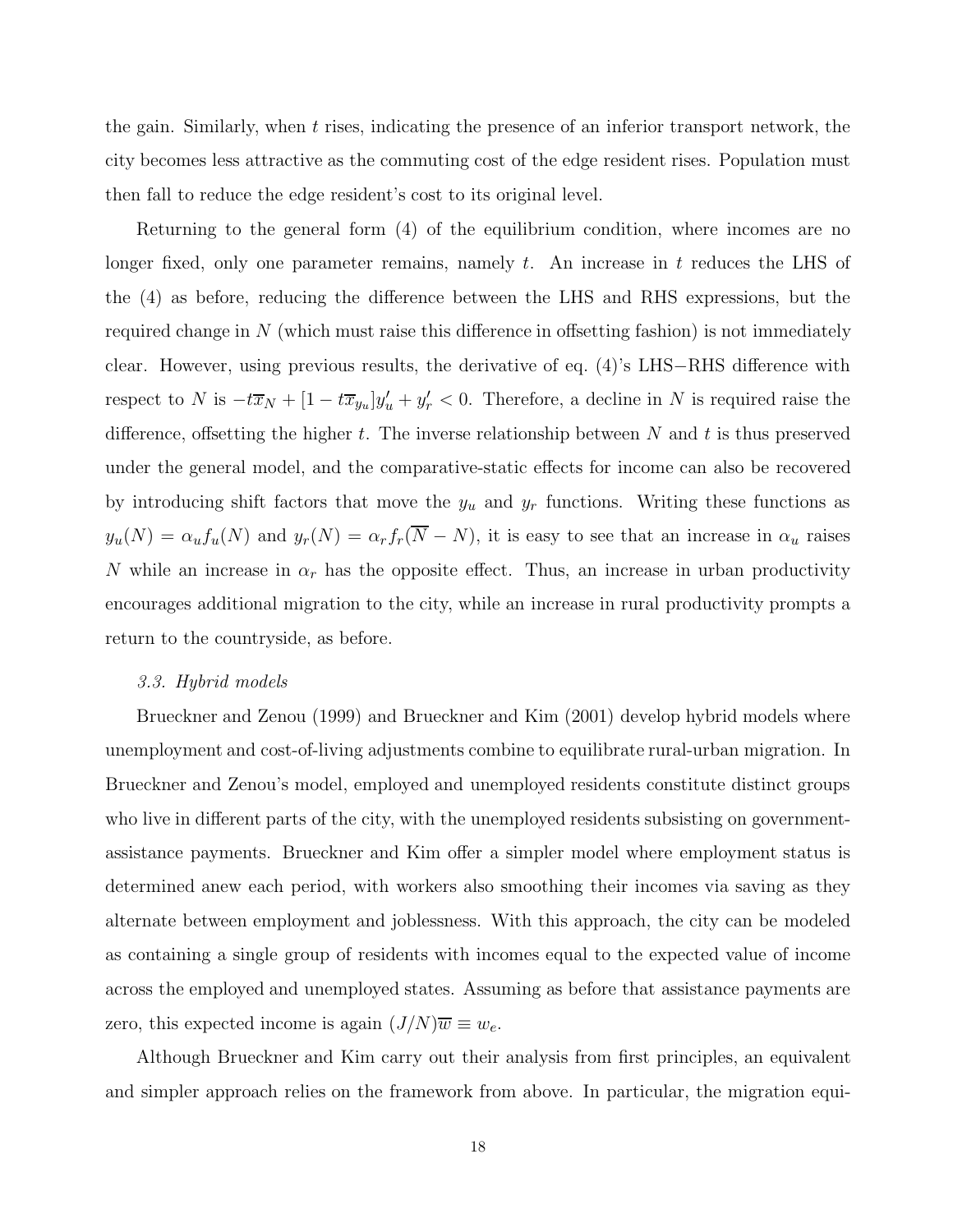librium condition comes from simply replacing  $y_u(N)$  in (4) with  $w_e$ , so that equilibrium is characterized by the following two conditions:

$$
w_e - t\overline{x}(N, w_e, t) = y_r(\overline{N} - N).
$$
\n(8)

$$
w_e = \frac{J}{N}\overline{w} \tag{9}
$$

Since  $w_e$  is decreasing in N like  $y_u(N)$ , this hybrid model has the same properties as the general model analyzed above. In particular,  $N$  falls with an increase in  $t$  or with an increase in a rural productivity parameter  $\alpha_r$ . In addition, N increases with J, a change that would result from an increase in an urban productivity parameter  $\alpha_u$ . As before, the effect of an increase in  $\overline{w}$  depends on the elasticity of the  $y_u$  function. N again rises if a higher  $\overline{w}$  raises  $J\overline{w}$ , falling otherwise.

It is easy to see that the Harris-Todaro paradox cannot arise in this hybrid model, as in the basic model above. In particular,  $N$  must rise by less than any increase in  $J$ , reducing the unemployment rate. To see this conclusion, note that if  $N$  were to rise enough to keep  $J/N$  constant, the urban standard of living would nevertheless fall given the escalation in land costs. With the decline in the rural population causing  $y_r$  to rise or stay constant, it follows that the standard of living is lower in the city, implying that  $N$  has increased too much. As a result,  $J/N$  must be higher in the new equilibrium.

The stability of the various equilibria considered so far has not been considered. Stability requires that the urban disposable income is greater than (less than) the rural income when N is below (above) its equilibrium value. When this condition is satisfied, migration incentives cause  $N$  to rise when it is below the equilibrium value and fall otherwise, yielding convergence to the equilibrium. The stability condition implies that LHS expression minus the RHS in an equilibrium condition must be a decreasing function of  $N$ . It is easy to see that this condition is satisfied for each of the equilibria considered above.

#### 3.4. Dynamics

The previous models are static in nature, generating a city of equilibrium size and an absence of rural-urban migration. The reality in developing countries, however, is decades of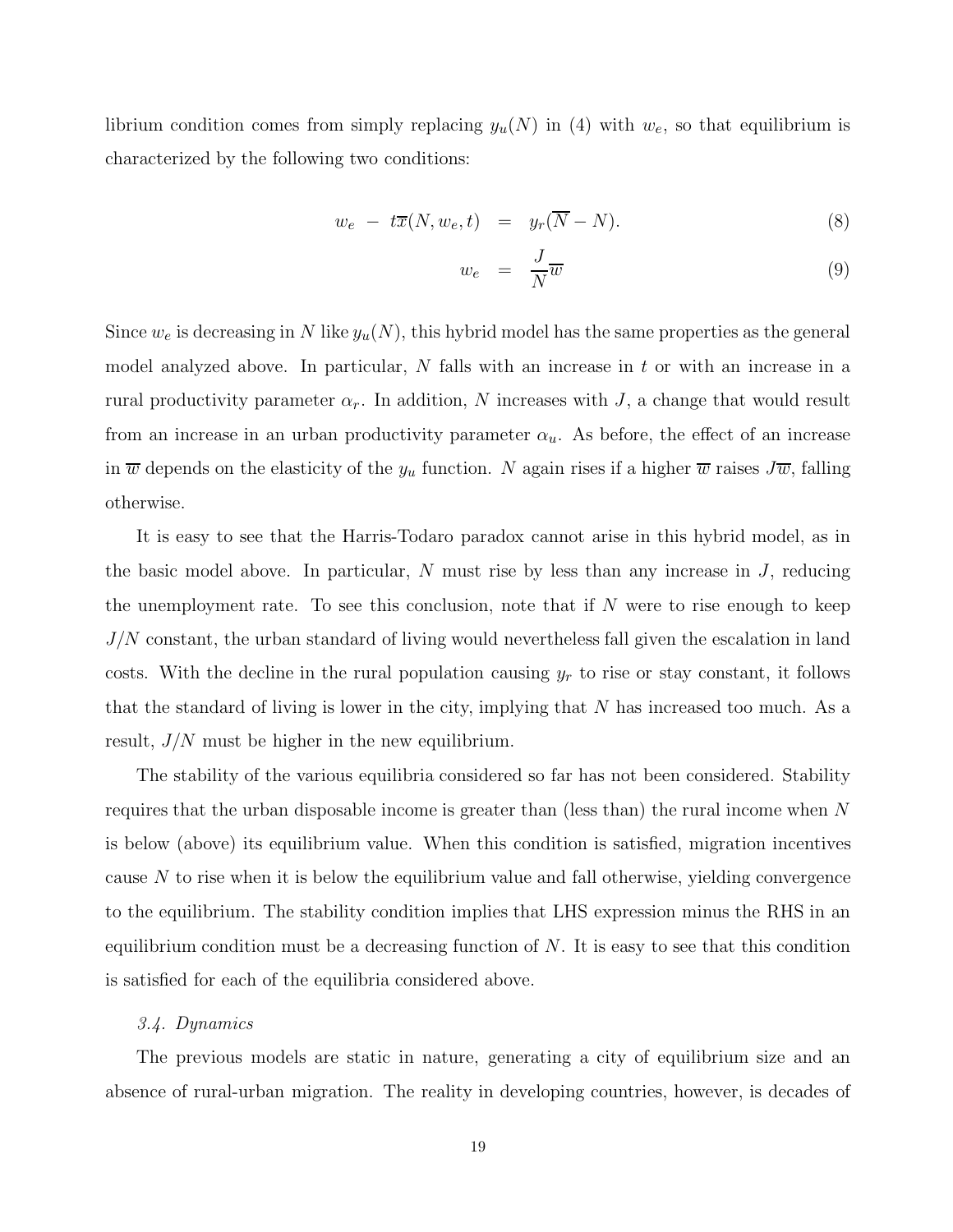ongoing migration with no apparent end in sight. One way of reconciling this reality with the previous models is to imagine that the adjustment to equilibrium is sluggish (see Brueckner (1990)). To formalize this idea, use the hybrid model, and let  $N(t, \alpha_r, J\overline{w})$  denote the equilibrium urban population as a function of the model parameters. Let  $\tau$  denote time, and assume that the parameters are independent of  $\tau$ . Then, suppose that the population evolves according to a partial-adjustment process given by

$$
\Delta N_{\tau+1} \equiv N_{\tau+1} - N_{\tau} = \lambda [N(t, \alpha_r, J\overline{w}) - N_{\tau}], \tag{9}
$$

where  $\lambda$  is an adjustment parameter satisfying  $0 < \lambda \leq 1$ . Thus, a fraction  $\lambda$  of the gap between the equilibrium and current urban population is closed each period, leading to a potentially long adjustment process. Starting with a small city size, a large equilibrium  $N$  (a result of a low t or  $\alpha_r$  or a high  $J\overline{w}$  would lead to rapid growth in the urban population, while growth would be slower with an equilibrium  $N$  of more-moderate size.

This approach could be modified by allowing t,  $\alpha_r$  and  $J\overline{w}$  to be time-dependent. Then, the equilibrium population would be a moving target, and ongoing changes in  $N$  would be due both to the changing equilibrium and the sluggishness of adjustments.

Taken literally, a static model should imply instantaneous adjustment to the equilibrium urban-rural division of the population, with no ongoing migration. The dynamics in (9) are therefore ad hoc in nature, with a different type of model required to properly generate continuing migration. Lucas (2004) develops such a model, assuming that urban residents devote some of their time to accumulation of human capital. When this structure is combined with the assumption of human capital externalities, where individual capital accumulation is faster the higher is the capital level of the city's most-skilled residents, the model generates a gradual emptying of the countryside (details are complex). Henderson and Wang (2005) offer a simpler, related model in which savings (which occur at fixed rate) are devoted to human-capital accumulation, with this capital raising individual productivity more in cities than in the rural area. This growing relative urban income advantage, combined with the need to equate rural and urban living standards, requires an ongoing population shift from the countryside to cities, matching the spirit of the models analyzed above.<sup>12</sup>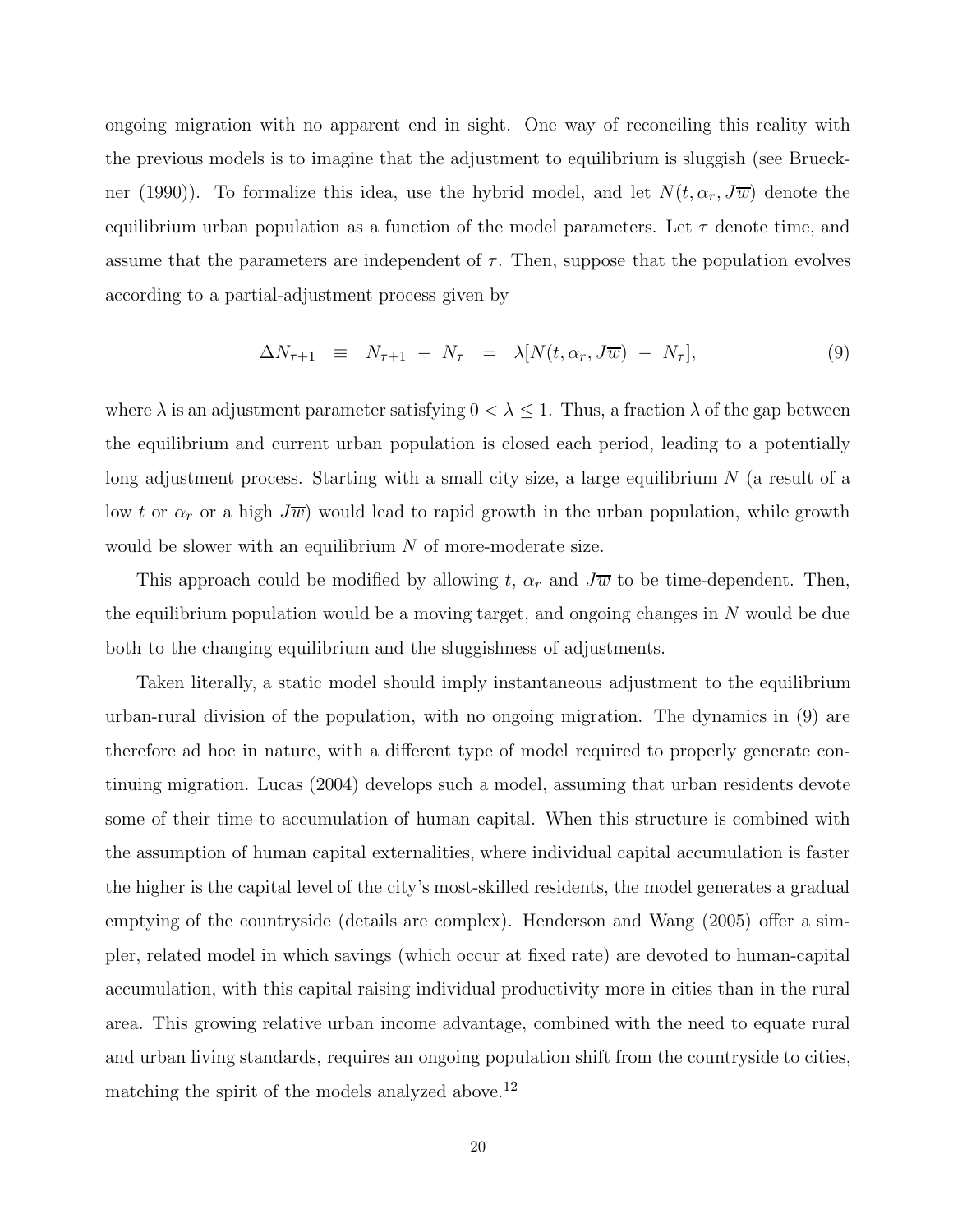#### 3.5. Socially optimal city sizes

Is the city size generated by the rural-urban migration equilibrium efficient, maximizing social welfare? To answer this question in the present context, the natural welfare function is the value of the economy's output minus resource costs. Since capital inputs are fixed in the previous models, capital costs can be ignored in characterizing the social optimum, with the only resource cost being the commuting cost incurred by urban residents. Aggregate commuting cost is given by  $ACC \equiv \int_0^{\overline{x}} [2\pi x/q(x,N))]txdx$ , where  $q(x,N)$  is land consumption at distance x from the urban center and  $1/q(x, N)$  equals population density. N is an argument of q because individual land consumption is in general a decreasing function of the city's population, as shown by Wheaton  $(1974).<sup>13</sup>$  The integral weights population density by the land area of the ring of land at distance x (equal to  $2\pi x dx$ ) to get the ring population, then multiplies by  $tx$ , the commuting cost of each ring resident, with the result summed across all locations in the city.

Consider first the simple case where marginal products of urban and rural labor are constant and given by  $\overline{y}_u$  and  $\overline{y}_r$ . Also, suppose that individual land consumption is fixed at one unit of land, thus being independent of  $x$  and  $N$ . Evaluating the above integral in this case,  $ACC = 2t\pi\overline{x}^3/3$ . Since the urban and rural outputs are just  $N\overline{y}_u$  and  $(\overline{N} - N)\overline{y}_r$ , the value of the economy's output net of commuting cost is

$$
N\overline{y}_u + (\overline{N} - N)\overline{y}_r - 2t\pi\overline{x}(N)^3/3, \qquad (10)
$$

where the N argument of  $\bar{x}$  is reintroduced (the previous income and t arguments are unneeded and thus suppressed). The socially optimal  $N$  maximizes this expression. To carry out the maximization, the relationship  $N = \pi \bar{x}^2$  must be used, which says that total population equals the city's land area (a consequence of  $q = 1$ ). Differentiating this expression yields  $\overline{x}_N = \partial \overline{x}/\partial N = 1/2\pi \overline{x}(N)$ . Then, the socially optimal N, which comes from differentiating (10) and setting the result equal to zero, satisfies

$$
\overline{y}_u - \overline{y}_r - 2t\pi \overline{x}(N)^2 \frac{\partial \overline{x}}{\partial N} = \overline{y}_u - t\overline{x}(N) - \overline{y}_r = 0.
$$
 (11)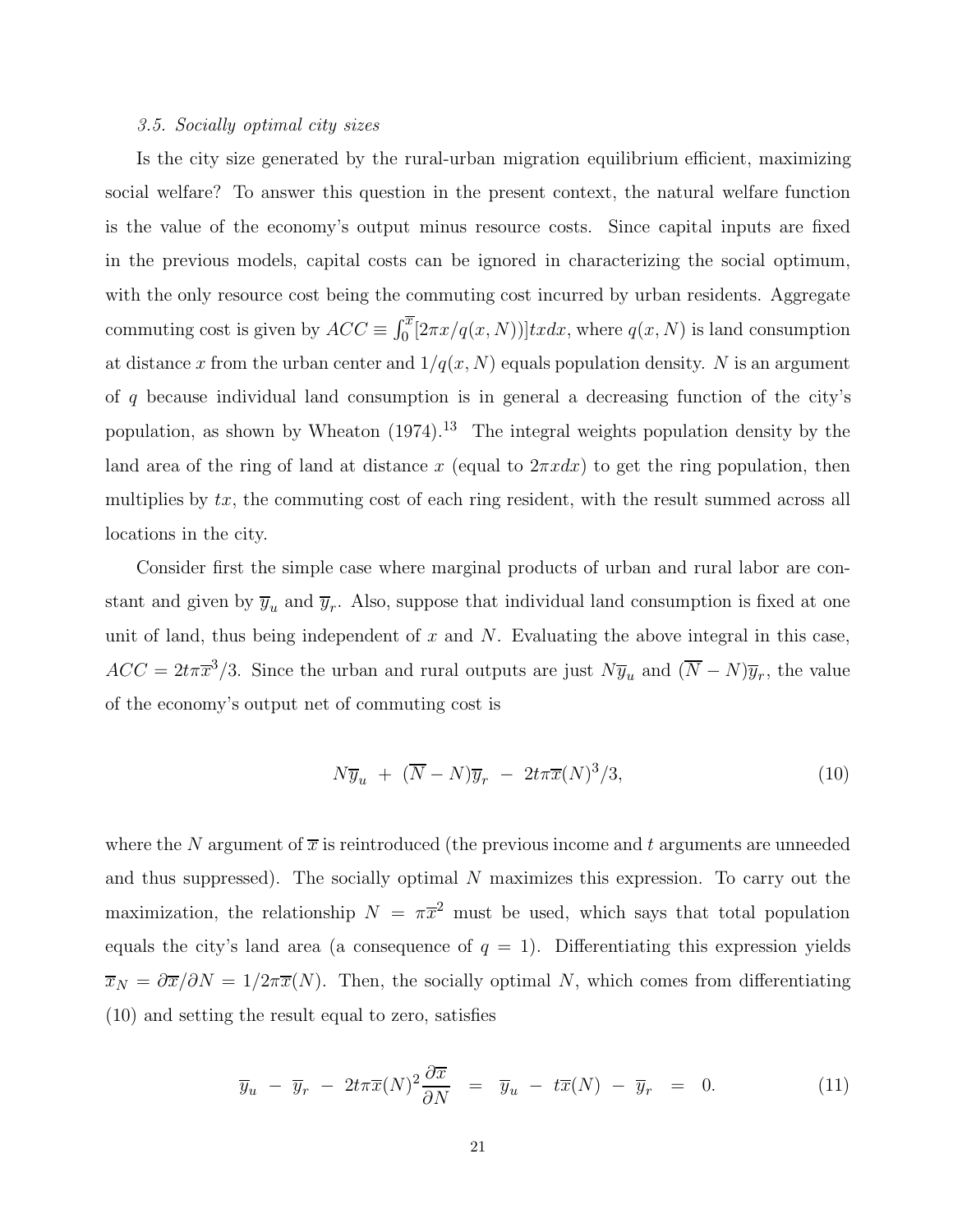Since this condition is the same as (5), the migration equilibrium condition when incomes are fixed, the equilibrium in this case is efficient. Note that the stability condition for the equilibrium (the last expression in  $(11)$  decreases with N) means that the second-order condition for the social optimality problem is satisfied.

Efficiency obtains because no externalities are present under the previous assumptions. One assumption was fixed land consumption, and when this assumption is relaxed, an increase in N generates an externality by making the city denser as  $q$  falls in response to the higher population. By putting people closer to the center on average, rising density saves commuting costs, so that the higher N leads to a positive externality. Since this externality is not taken into account by migrants, the equilibrium city population is too small. Letting  $\Omega(N)$  capture the positive density externality (derived in the appendix), the optimality condition is<sup>14</sup>

$$
\overline{y}_u - t\overline{x}(N) + \Omega(N) = \overline{y}_r.
$$
\n(12)

This condition implies that  $\overline{y}_u - t\overline{x}(N) < \overline{y}_r$  holds at the optimum, implying that  $\overline{x}$  and hence N is larger at the optimum than in the equilibrium. Thus, the density externality that affects commuting distances tends to make cities too small.

Another population externality operating through commuting costs, which is negative in direction, would arise if the model were to include traffic congestion. Then, while an increase in N would make the city denser and reduce average commute distance, the higher traffic volumes from a larger population would worsen congestion, raising commuting costs. This effect could dominate, making the net population/commuting-cost externality negative. While the model would have to be restructured to embrace traffic congestion, the resulting framework would probably imply that N is larger, not smaller, at the optimum than in the equilibrium.

Externalities can also arise in production. To begin consideration of this case, suppose that incomes are no longer constant, but that land consumption is again fixed at unity. Let  $Y_u(N)$  and  $Y_r(\overline{N} - N)$  be the total urban and rural outputs, with marginal products equal to  $y_i(N) \equiv Y'_i$  $i(N)$ ,  $i = u, r$ .<sup>15</sup> The sum of  $Y_u$  and  $Y_r$  minus ACC is the objective function, and following (11), the first-order condition is  $y_u(N) - t\overline{x}(N) = y_r(\overline{N} - N)$ . This condition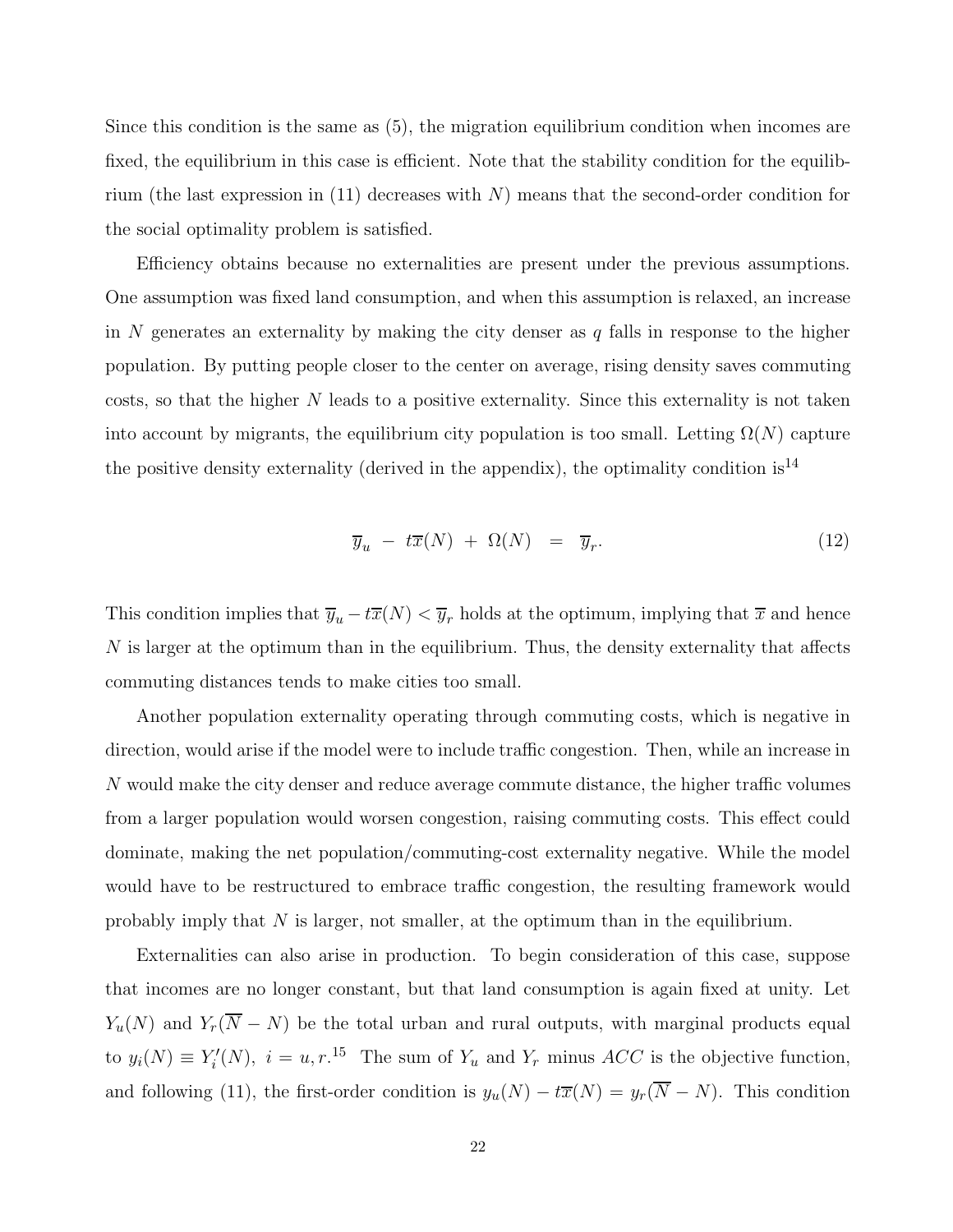coincides with the equilibrium condition (4) in the variable income case, indicating efficiency of the equilibrium, and the reason is that a production externality is not yet present.<sup>16</sup>

To introduce such an externality, let production in the city exhibit external economies of scale, whose source is urban agglomeration economies. In this case, the urban production function is  $A(N)Y_u(N)$ . The shift factor  $A(N)$ , which is viewed as parametric by individual firms, satisfies  $A'(N) > 0$  at low levels of N, indicating economies of scale, but  $A'(N)$  could become negative at large N's, reflecting eventual diseconomies  $(A'' < 0$  is assumed). In this setting, the marginal product of labor from the perspective of a firm (which gives the urban income level) is  $A(N)Y'_u$  $u''_u(N) = A(N) y_u(N).$ 

The socially optimal N maximizes  $A(N)Y_u(N) + Y_r(\overline{N} - N) - ACC$ , and the derivative of this expression with respect to  $N$  is

$$
A'(N)Y_u(N) + A(N)y_u(N) - t\overline{x}(N) - y_r(\overline{N} - N). \tag{13}
$$

If  $(13)$  is everywhere decreasing in N, the optimum is found by setting the expression equal to zero, as in the previous cases (the second-order condition then holds). If  $A'(N)$  is positive at the optimum, then the migration equilibrium condition, which is  $A(N)y_u(N)-t\overline{x}(N) = y_r(N)$ , yields a smaller value of  $N(13)$  includes an extra positive term). As a result, the equilibrium city size is too small, with migrants ignoring the external productivity benefits they generate in moving to the city. If, however,  $A'(N) < 0$  happens to hold at the optimum, with the optimal city so large that external diseconomies have begun to set in, then the conclusion is reversed: the equilibrium city size is too large, with migrants ignoring their negative external effects.

This outcome is illustrated in Figure 1, which assumes for simplicity that  $y_u$  and  $y_r$  are constants, independent of N, with  $Y_u(N) = Ny_u$ .  $A(N)$  is an inverted U-shaped function, and the equilibrium N lies at the intersection of  $A(N)y_u$  (also U-shaped) and the upward-sloping line corresponding to  $t\overline{x}(N) + y_r$ , as shown in the figure.<sup>17</sup> The optimum (from (13)) lies at the intersection of  $A'(N)Ny_u + A(N)y_u$  and the same line, yielding a lower value of N, as shown. Even when  $A(N)$  is U-shaped, the equilibrium could lie in a range where the function is upward sloping, yielding the reverse relationship between the equilibrium and optimum (with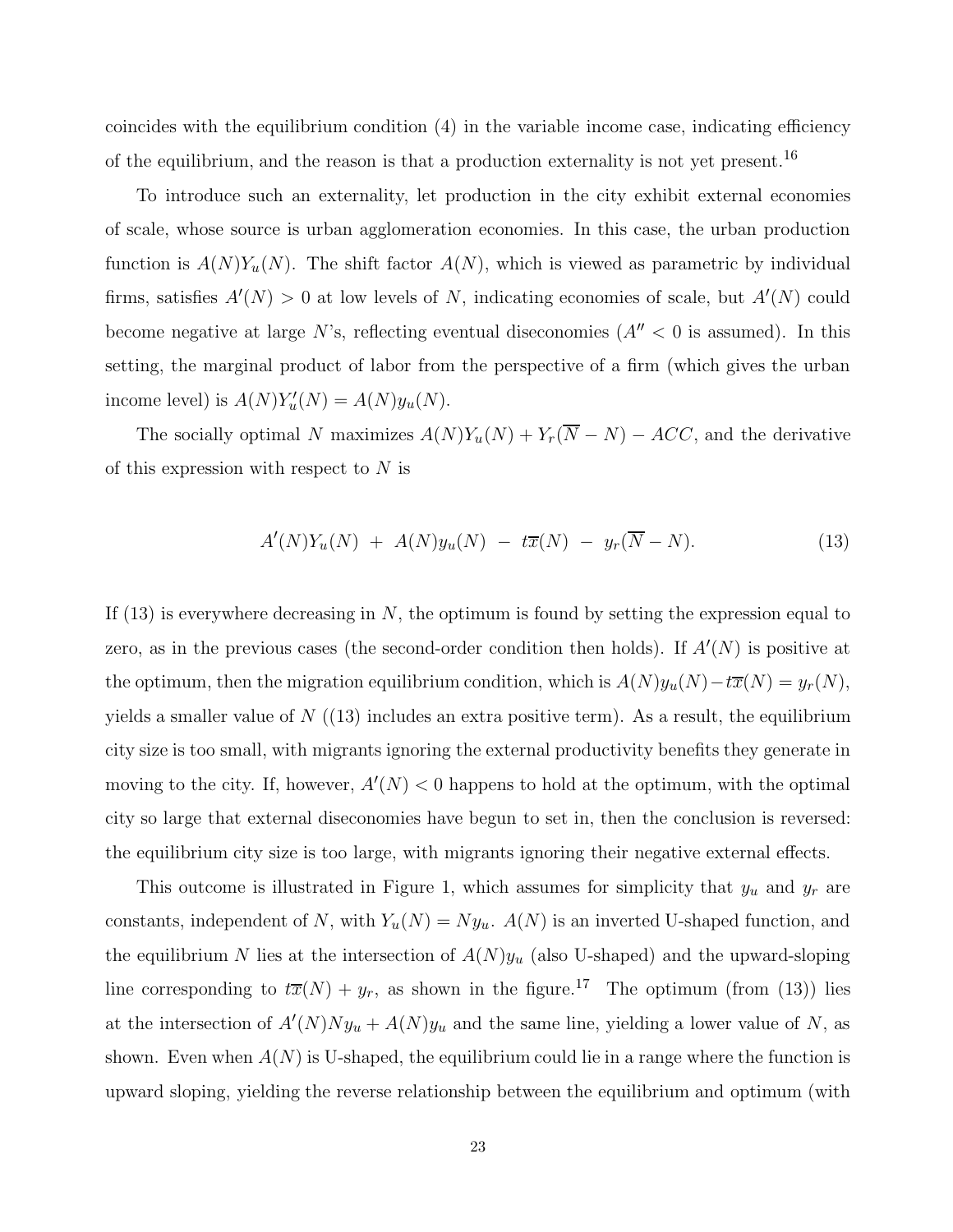the optimal N larger). This outcome occurs when  $t\overline{x}(N) + y_r$  corresponds to the dotted rather than solid line in the figure. Note that with  $y_u$  constant, the divergence between the equilibrium and optimum can be seen as arising from migrant's consideration of his average product in the city  $(A(N)y_u)$  rather than his marginal product  $(A'(N)Ny_u+A(N)y_u)$  in deciding whether to migrate.

Summing up, the foregoing analysis shows that externalities can make cities either too large or too small in equilibrium relative to the socially optimal size. External diseconomies in production or the external effect of population on traffic congestion (which is not formally captured in the model) tend to make the city too large, whereas external economies in production or population's external effect on densities (and thus commuting distances) tend to make the city too small. The lesson is that, when externalities are present, the decentralized economy cannot be trusted to generate an optimal division of the population between city and countryside.

Such inefficiencies are also the focus of a literature in public economics initiated by Henderson, Flatters and Mieszkowski (1974), which studies the allocation of residents among urban jurisdictions providing local public goods. While the production-based externality arising via the  $A(N)$  function is present in such models, an additional externality arises from the sharing of public-good costs. In particular, while an entering migrant makes his decision based on the average (per capita) cost of a jurisdiction's public good, his entry drives down this average through cost sharing, an effect that he ignores. In such models, interjurisdictional transfers are needed to generate an efficient outcome, and such transfers can also achieve efficiency in the previous rural-urban context.

Arnott (1979) and Au and Henderson (2006) also analyze optimal city size in a spatial economy, but they consider the optimal size of a city in isolation, not focusing on the optimal population split between city and countryside.<sup>18</sup> In other words, they choose N to maximize  $A(N)Y_u(N) - ACC$ , without considering rural output. In addition to generating analytical results, Au and Henderson (2009) also ask whether Chinese cities are optimal in size according to this criterion. They estimate the function  $A(N)Y_u(N) - ACC$  using Chinese data and then find the locations of existing cities relative to the function's maximum, concluding that city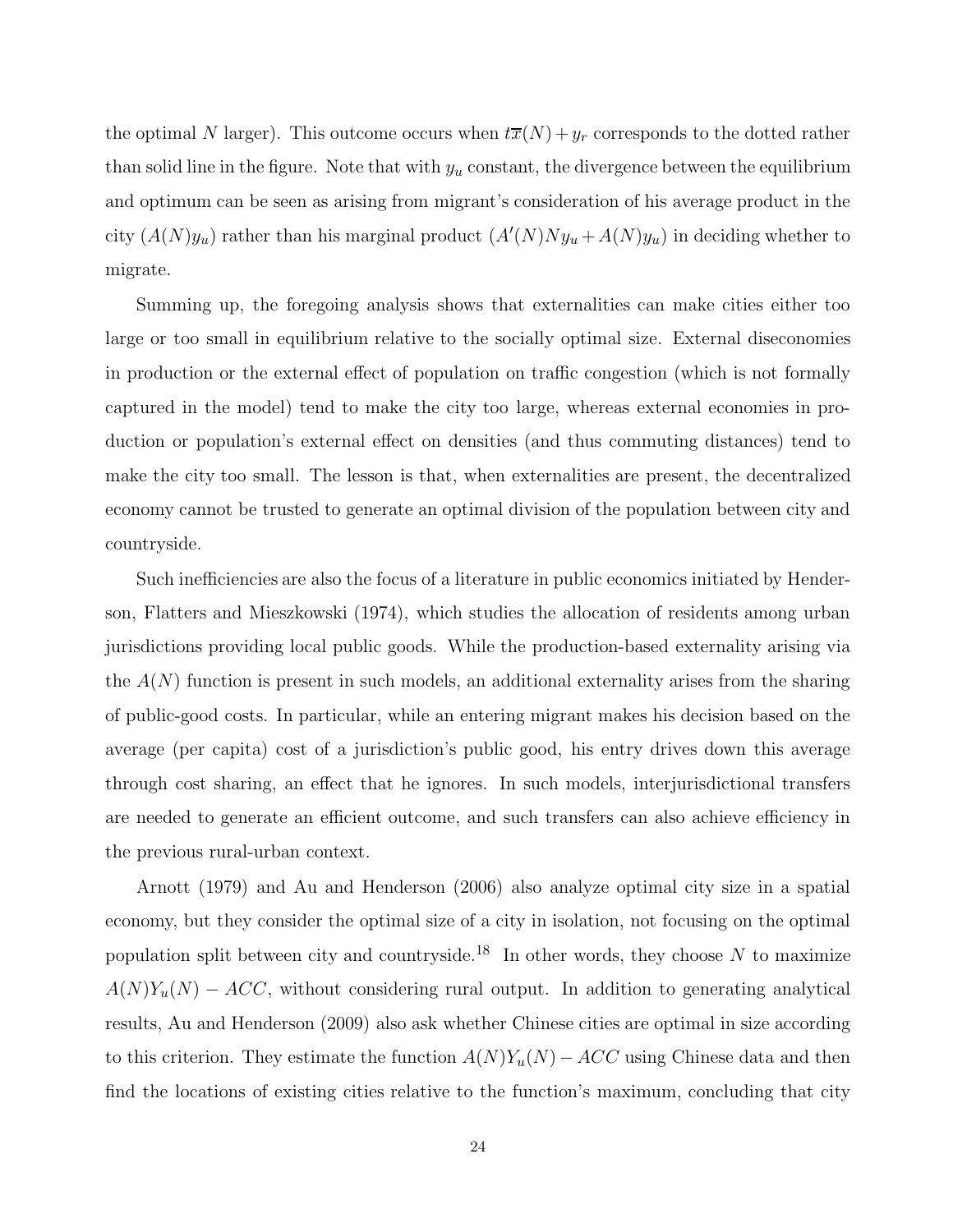populations tend to be too small. The reason, they argue, is China's institutional restrictions on rural-urban migration (the hukou rules).

#### 3.6. Empirical evidence

Although there is a vast empirical literature on various aspects of urbanization, the part of this literature that focuses on the determination of city sizes is most relevant to the theoretical models discussed above. The regressions in Brueckner (1990) bear the closest connection since they are directly motivated by the model of subsection 3.2. Using a small cross-section of countries, the regressions relate measures of the extent of a country's urbanization to the urbanrural income ratio  $(y_u/y_r)$  and other variables, usually finding that this ratio has the expected positive effect (recall (6) and (7)). Additional studies, including Rosen and Resnick (1980), Wheaton and Shishido (1981), Ades and Glaeser (1995), Mutlu (1989), Moomaw and Shatter (1996), Davis and Henderson (2003), Henderson and Wang (2007), and Barrios, Bertinelli and Strobl (2006), follow a similar approach by relating urbanization measures, sometimes including city growth or measure of primacy (the extent of population concentration in the country's largest city),<sup>19</sup> to a broader set of explanatory variables in cross-section or panel regressions. The variables that appear in at least one of these studies include the country's level of economic development (GDP per capita), sectoral employment shares (agriculture and manufacturing), administrative centralization (captured by a federal structure), a centrally planned economy, openness to international trade, land area, overall population, education and literacy, income inequality, ethnic heterogeneity, the extent of transportation linkages, measures of political freedom, and foreign-aid assistance. Higher GDP per capita reliably spurs urbanization, as does a federal political structure.

The study of Barrios et al. (2006), mentioned in section 2, includes some of these same variables, but it is distinguished by a focus on low rainfall, which depresses rural incomes, as a factor spurring rural-urban migration and city growth (an effect that is measured using panel data for countries in Africa). Poelhekke (2011) offers a related analysis that focuses on rural income risk (possibly from rainfall variability) as a motivation for migration to cities. He shows that the growth of urbanized populations in a large international panel data set responds positively to a time-varying, country-level measure of the volatility of agricultural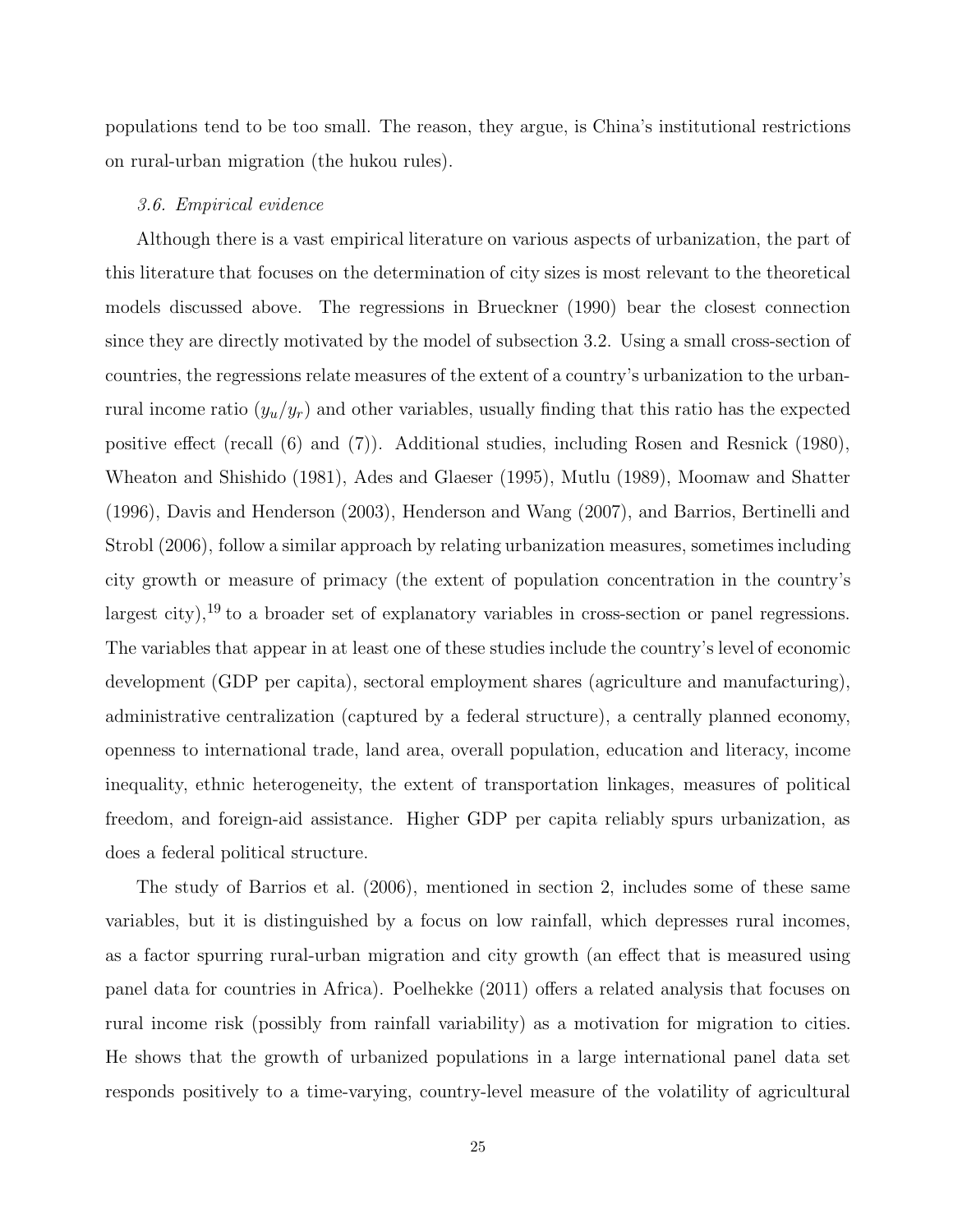value-added, as predicted. In another novel study discussed in more detail in the next section, Hidalgo, Naidu, Nichter and Richardson (2010) focus on the migration of urban squatters, who enter the city through a "land invasion." The study shows that land invasions in Brazil are more likely to occur and larger in size the lower are agricultural yields in the countryside, indicating low rural incomes.

Young (2013) offers empirical evidence supporting a view at variance with the models described above. In particular, Young documents evidence showing a gap between living standards in urban and rural areas, rather than the equality that characterizes migration equilibrium in the preceding analysis. He argues that this gap reflects sorting of the population by skill (human capital) across rural and urban locations. Higher-skill workers sort into urban areas, where modern production techniques can make use of their abilities, while the less skilled remain in the countryside. It appears, however, that Young's approach could be reconciled with the migration equilibrium portrayed in the previous models by positing a continuous skill distribution, where a critical skill level separates migrants and nonmigrants. The worker with this critical skill level would be indifferent between migrating and not migrating, with the higher urban cost of living exactly balancing the higher return to his skill in the city. Workers with skills higher (lower) than the critical level would strictly prefer the urban (rural) area, and the result would be a gap between average living standards in the two areas, as found by Young (2013).

# 4. Tenure Insecurity: A Hallmark of Housing Markets in Developing Countries

In the analysis of section 3, the cost of urban housing plays a key role in equilibrating rural-urban migration. While the dwellings in the urban housing market were depicted for simplicity as consisting only of land, housing in developing countries is in reality a morecomplex commodity composed of a bundle of attributes characterizing the structure and the land it occupies, just as in developed countries. In generating prices, housing markets in developing countries function in some respects just like those in developed countries, with the rents or selling prices that dwellings command reflecting the desirability of the attribute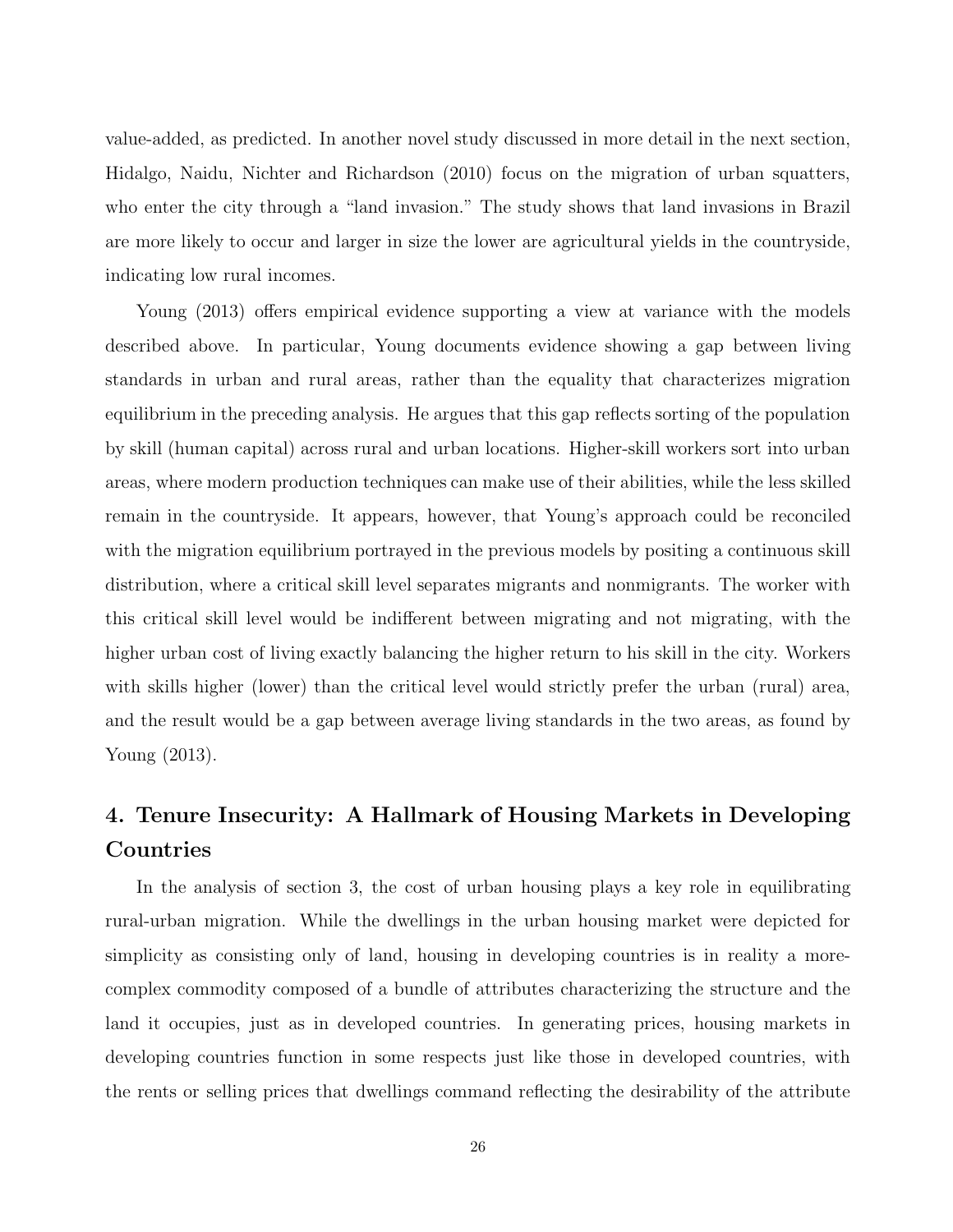bundles they offer. Recognizing this commonality, many researchers have estimated hedonic price models for developing-country housing markets or used related approaches for the purpose of measuring willingness to pay for housing attributes. The results mirror the findings of hundreds of similar studies from developed countries. Studies of this type include include Follain, Lim and Renaud (1982), Quigley (1982), Lim, Follain and Renaud (1984), Follain and Jimenez (1985), Daniere (1994), Gross (1988), Lall, Lundberg and Shalizi (2008), Takeuchi, Cropper and Bento (2008), and Brueckner (2013b).

Despite some commonality with housing markets in the developed world, markets in developing countries are distinguished in part by the widespread presence of urban slums, which consist of low-quality, often self-constructed, housing much worse in quality than that found in the developed world. For a graphic description of slum conditions in developing countries, see Marx, Stoker and Suri  $(2003).^{20}$  Case studies also suggest that a substantial share of slum residents consists of squatters, who occupy the land without paying compensation to its owner. For example, in the city of Dhaka, Bangladesh, squatter settlements are estimated to provide as much as 15% of the housing stock (World Bank, 2007), and the share is probably higher in some other regions.<sup>21</sup>

Squatting represents the most extreme case of another feature that differentiates housing markets in developing countries from those in the developed world: the widespread lack of tenure security, or "land rights" security. Tenure security in a legal sense is completely absent for squatters, although they enjoy some degree of security in practice if the threat of eviction is low. However, due to underdeveloped legal and land registration systems, tenure is also insecure for many developing-country residents who pay for the housing they occupy but face a "continuum" of property rights, with legal grey areas. This insecurity reduces the incentives to invest in housing improvements by owner-occupiers, an effect that is present in the starkest fashion for illegal squatters, who often live in flimsy shacks constructed out of abandoned materials, creating slum conditions. By reducing their attractiveness, tenure insecurity also impedes the market turnover of dwellings, although squatter housing does trade in markets internal to the settlements. Lacking legal status, however, squatters cannot sell their plots to formal users, who would require legal title to proceed with redevelopment of the land. Tenure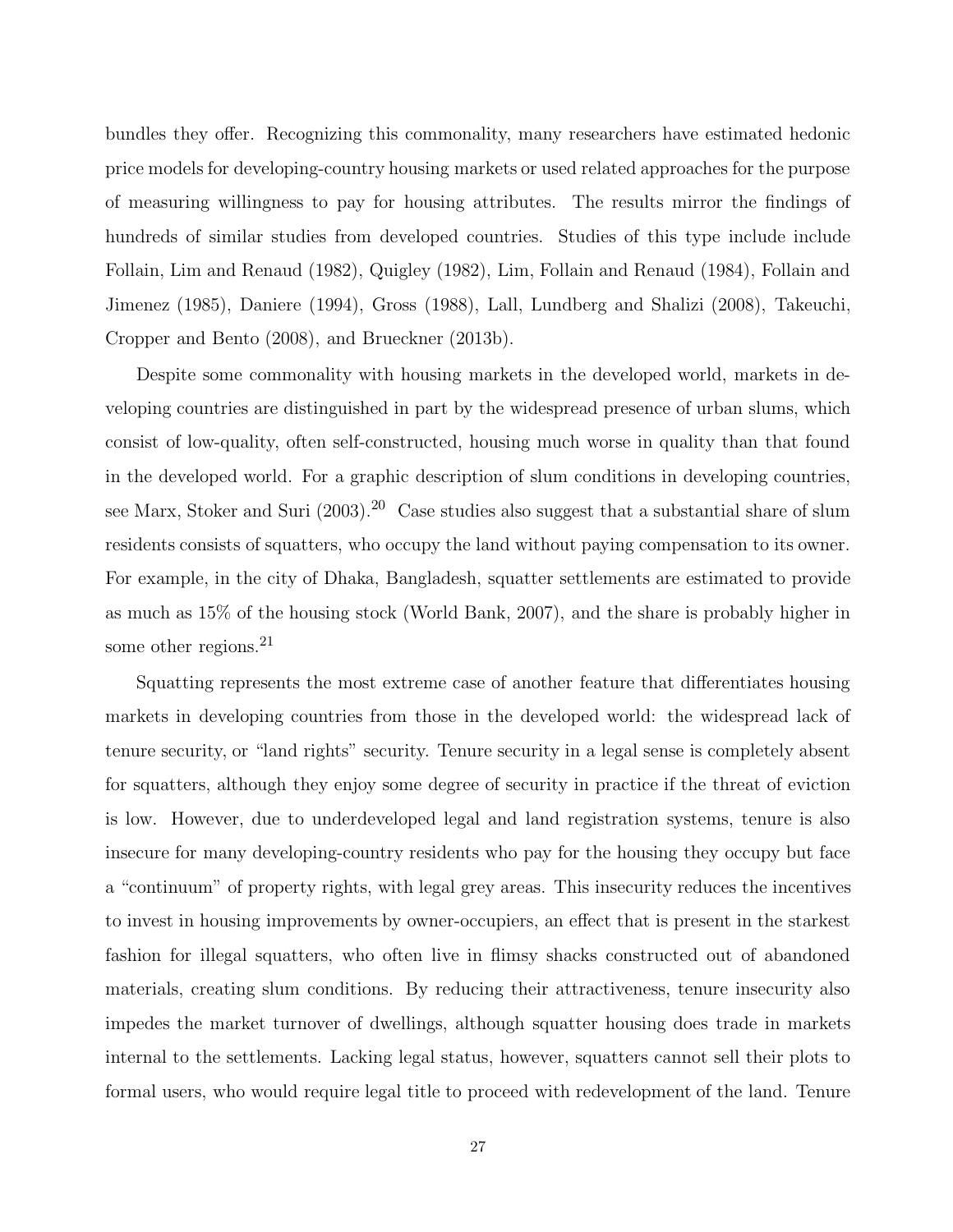insecurity also stunts the development of mortgage markets, which require clear title in order to treat a dwelling as loan collateral.<sup>22</sup> These obstacles, of course, can be overcome through government programs that transfer land titles to illegal occupants, programs that exist in some cities in the developing world (examples come from Peru and Argentina, as discussed further below).

The remainder of this section explores the issue of tenure insecurity in considerable detail. The next subsection discusses two case studies, for Mali and Vietnam, that show how a property-rights continuum, as mentioned above, works in practice. The discussion then turns to an extensive treatment of the economics of squatting, a polar case of tenure insecurity that has become the focus of a substantial literature.

## 4.1. A continuum of property rights: Mali and Vietnam

Selod and Tobin (2013) provide an extensive discussion of property rights and tenure insecurity in the West African country of Mali, while also developing a theoretical model to explain the observed patterns of security. "Customary tenure," which is prevalent in rural and periurban areas, is enforced by village chiefs and their councils of elders, following a request for land and a small symbolic payment. Although customary tenure involves no legal documents, it is legally recognized. An "attribution letter" is a document issued at the beginning of a land allocation procedure (which transfers public land to private individuals), and it provides a basic level of tenure security. More-formal and secure tenure rights are provided by rural or urban "residency permits," which provide temporary use rights, and at the end of the continuum is "definitive title," which provides full property rights. Selod and Tobin state that only 8.5% of owners in Mali hold this title, although the share is higher in cities. They also explain that these different tenure rights are "obtained through complex processes" that are "very costly" for households.

Recognizing these costs, the authors construct a theoretical model where households invest in tenure security, incurring a cost  $C(\pi, e)$  to achieve a probability of  $\pi$  of keeping their property (their housing outlay is lost otherwise). The parameter  $e$  measures the household's idiosyncratic ability to interact with the land administration in pursuit of tenure security, with a higher  $e$ reducing C. The model is developed in a spatial context with commuting to a CBD, and it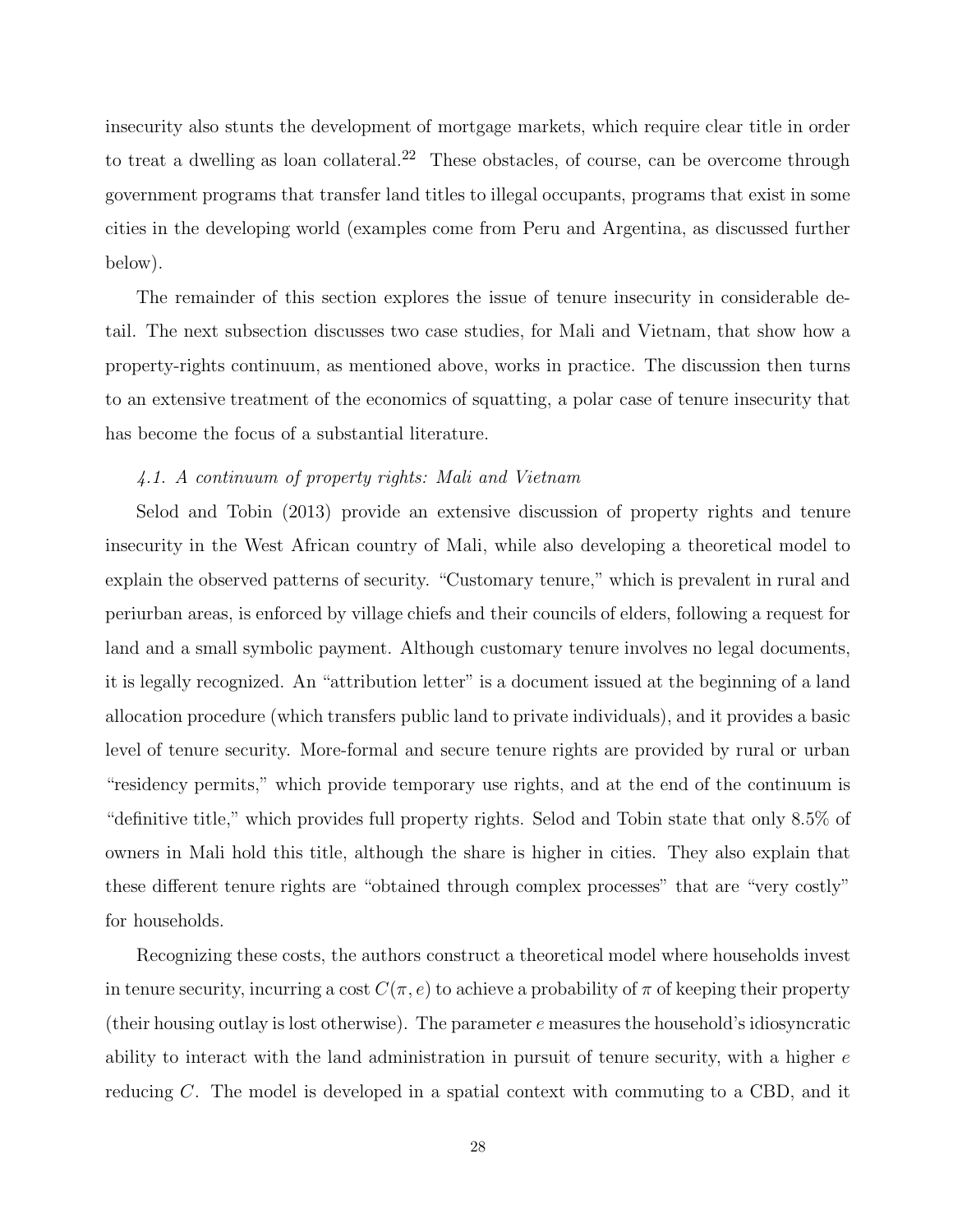predicts that households are distributed across space according to their values of  $e$ , with higher  $e$ households (who achieve larger  $\pi$ 's) located closer to the center. The city thus exhibits different tenure-security zones, with the highest security near the center and the lowest security found on the rural fringe, a pattern that roughly matches the one seen in Selod and Tobin's survey data.

In Vietnam, as explained by Kim (2004), all the land was originally owned by the state but is being transferred to households through a cumbersome and costly titling process. A title is known as a building occupancy and land-use certificate (BOLUC). To receive a BOLUC, a household must present a collection of "legal papers," which could include a construction permit, a notarized transfer contract, an occupancy-rights document provided by a local district committee, an inheritance document, or a number of other items. Kim points out that "legal papers" provide some tenure security in the absence of a BOLUC, with such papers appearing to serve a purpose like that of the Malian attribution letter described by Selod and Tobin (2013). In Kim's sample of properties listed for sale, about  $1/4$  have a BOLUC,  $1/4$  have legal papers and 1/3 have no evidence of property rights.

To gauge the contribution of property rights to selling prices, Kim estimates an hedonic price regression that includes dwelling characteristics and property-rights dummy variables. She finds, as expected, that possession of any kind of property rights raises the dwelling price (being worth about as much as a telephone connection), with a BOLUC worth more than twice as much as a legal papers. Interestingly, possesion of both legal papers and a BOLUC is worth more than a BOLUC alone, apparently indicating that even a formal title does not provide indisputable property rights, with the supplementary information given by legal papers adding more evidence. Overall, Kim's results supplement the anecdotal evidence in Selod and Tobin (2013) by showing that developing countries often have a continuum of property rights, with rights in the lower and middle parts of the continuum still providing benefits.

It should be noted that property rights are limited in a different fashion in countries such as China, where all land is government-owned and private developers sign long-term, transferable leases for its use. Although Chinese leases are renewable, users in principle face the possibility of losing their usage rights upon termination of a lease.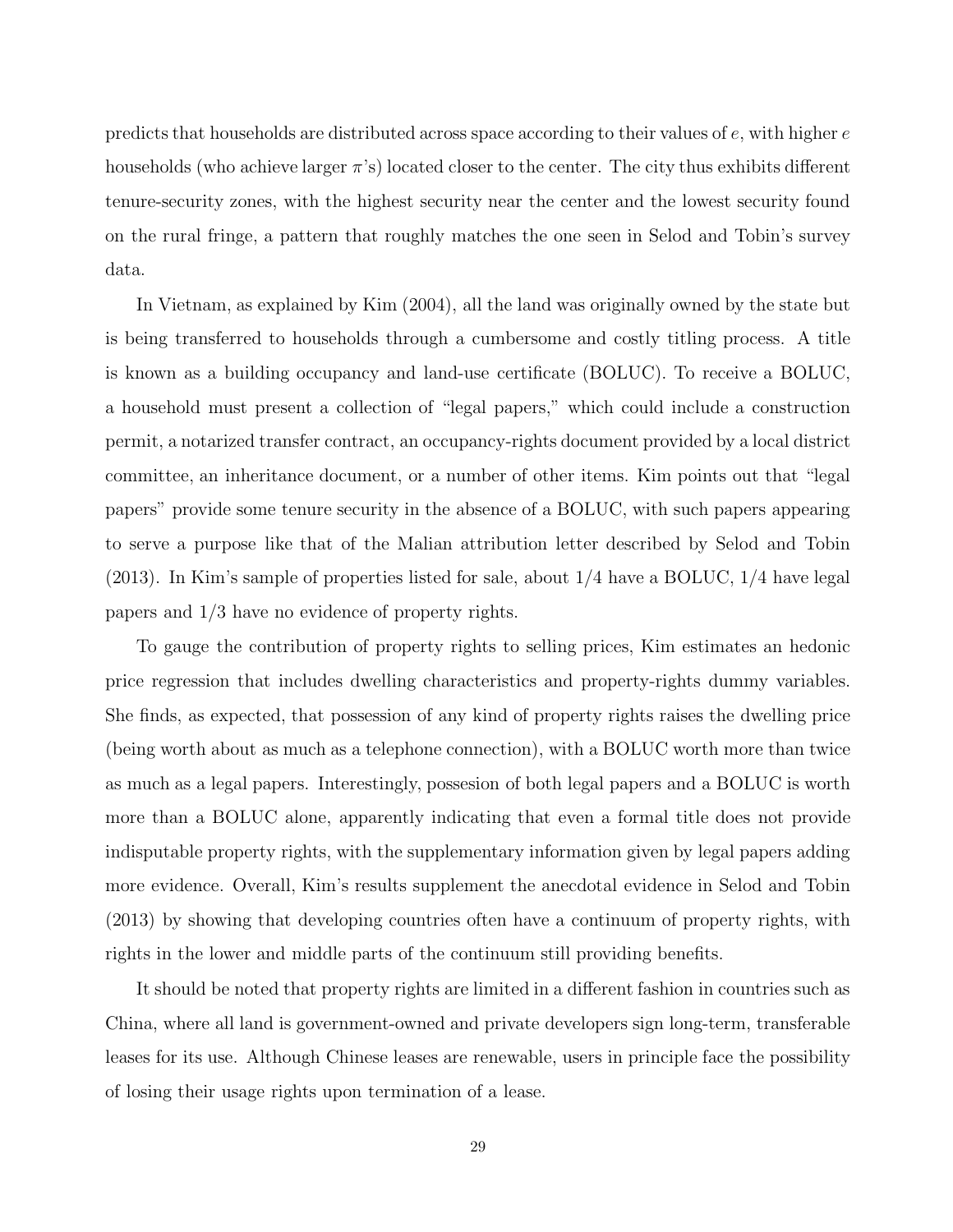#### 4.2. The economics of squatting: theory

The discussion turns now to the case of squatting, where legal property rights are completely absent. Along with other social scientists, economists have expended considerable effort studying the squatting phenomenon, leading to a distinct literature. This literature contains theoretical contributions, which attempt to analyze the incentives and decision-making of squatters and landowners, along with empirical contributions, which rely on scarce data to explore various aspects of the squatting phenomenon. This subsection of the chapter surveys the theoretical side of this literature, and the next subsection appraises the empirical side.

The existing theoretical models of squatting behavior are all built around the possibility of eviction of squatter households. While eviction is an outcome sometimes faced by legal occupants of rental housing in developed countries (though it is usually circumscribed by renterprotection laws), illegal occupancy in squatter areas makes eviction a more-serious threat. In some countries, however, this threat appears to fade rapidly with the length of tenure. In a private conversation, for example, Fernando Cavillieri, director of the Periera Passos Institute of the city government of Rio de Janiero, asserted that squatters in that city must be evicted in their first week of occupancy if they are to be evicted at all. A quick eviction of this type figured prominently in recent news stories describing the eviction of squatters (and an ensuing riot) in a new Rio settlement (Kiernan, 2014). In another private conversation, Zama Mgwatyu of the Development Action Group, a South African NGO, asserted that successful evictions in that country must occur within the first 48 hours of occupancy.

While worldwide data on squatter evictions do not exist, these observations are consistent with a view that, despite the threat, actual evictions are relatively infrequent. This view matches the Ecuadorian survey data of Lanjouw and Levy (2002) (discussed in detail below), which show that squatters in that country do not perceive eviction as being very likely. Nevertheless, the eviction threat is the foundation of most research on squatting, although one line of theoretical work (Brueckner and Selod, 2009, Brueckner, 2013, Shah, 2014) addresses this apparent conflict by explaining how eviction can both be threatened and absent. The argument is that the organizers of squatter settlements ensure that they never expand to a size that would prompt eviction, while also taking other steps to guard against this outcome.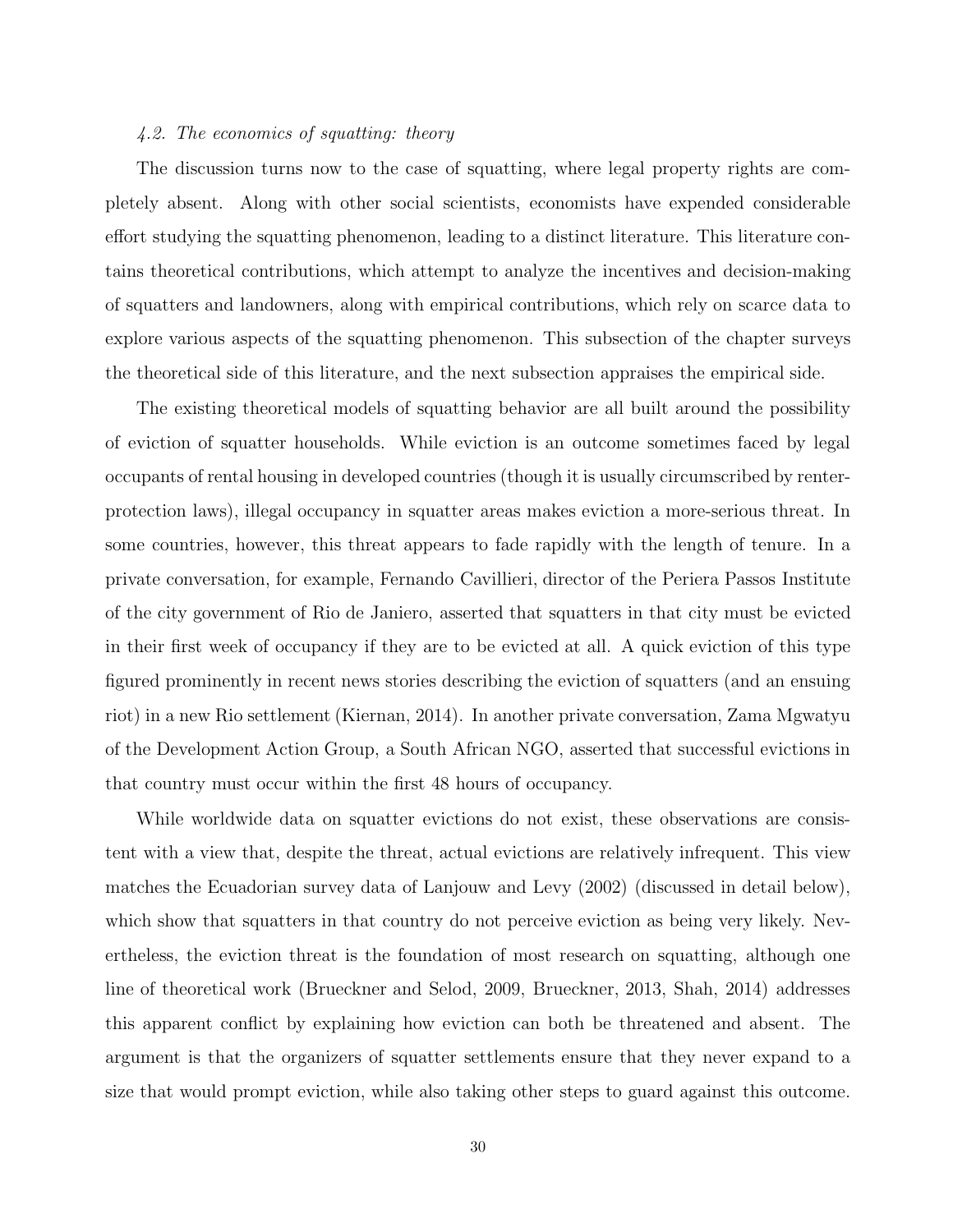By contrast, in the models of Jimenez (1985), Hoy and Jimenez (1991), and Turnbull (2008), eviction is an event that occurs with some probability, which may depend on how much housing squatters construct on their plots. A large housing investment can raise eviction costs, making eviction less likely. To understand the different perspectives embodied in this work, it is useful to sketch the main features of the individual models. $^{23}$ 

#### The Jimenez model

In Jimenez (1985), a consumer (the head of a household) must decide whether to be a squatter or to rent housing in the formal sector, so that squatting is a tenure choice. With formal occupancy, the consumer pays a rental price per unit equal to  $p_f$ , consuming  $h_f$  worth of housing and  $x<sub>f</sub>$  worth of the numeraire nonhousing good. Conditional on being a formal resident, the consumer then faces the budget constraint  $x_f + p_f h_f = y$ , where y is income. The consumer chooses the two consumption levels to maximize utility  $u(x_f, h_f)$  subject to this constraint.

As a squatter, the consumer faces the possibility of being evicted and forced to enter the formal market to secure housing. In this event, the consumer loses whatever funds were spent on squatter housing (at price  $p_s < p_f$  per unit) and must make a new housing expenditure. If eviction does not occur, however, the need for this double expenditure does not arise. Note that the Jimenez model, by assuming payment of rent by squatter households, portrays a developed squatter community in which a market for housing exists despite the illegality of the settlement. Even though the land was seized initially without any payment to its owners, trade in squatter dwelling arises subsequently as the community becomes established.

With eviction, the squatter's budget constraint is  $x_{fe} + p_f h_{fe} + p_s h_s = y$ , where  $h_s$  is the amount of squatter housing and where the fe subscript denotes consumption levels in the formal sector following eviction. The second term is the formal housing expenditure necessitated by eviction, whereas the third term is the lost expenditure on squatter housing. Since  $h_s$  is never actually consumed when the squatter is evicted, utility in the eviction case is  $u(x_{fe}, h_{fe})$ . By contrast, if eviction does not occur, then the budget constraint is  $x_s + p_s h_s = y$  and utility is  $u(x_s, h_s)$ . Note that housing consumption equals the squatter level  $h_s$  in this case, not  $h_{fe}$ .

Eviction occurs with a probability  $\pi$ , which is ultimately endogenous. Expected utility for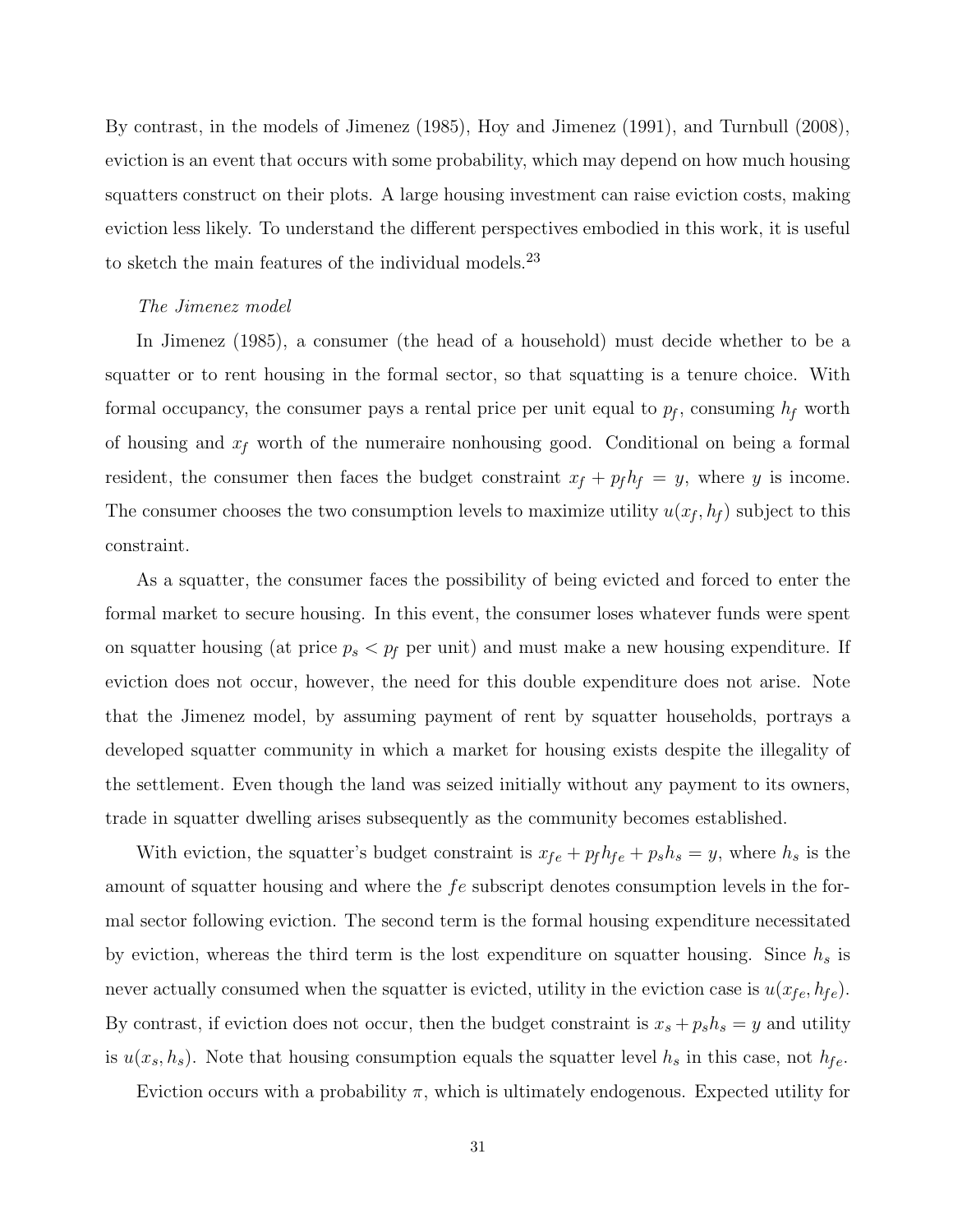the squatter household then equals  $\pi u(x_{fe}, h_{fe}) + (1 - \pi)u(x_s, h_s)$ , the weighted sum of the utilities in the eviction and no-eviction cases, with the weights being the relevant probabilities. Eliminating the x's using the two budget constraints from above, expected utility can be rewritten as

$$
\pi u(y - p_f h_{fe} - p_s h_s, h_{fe}) + (1 - \pi)u(y - p_s h_s, h_s). \tag{14}
$$

The household chooses  $h_s$  and  $h_{fe}$  to maximize (14). A key feature of this optimization problem is that the squatter housing level  $h_s$  is chosen recognizing that it may never be consumed. Given the possibility of this lost expenditure, the consumer will set  $h_s$  at a level lower than would be chosen if eviction were impossible. In addition, if forced to enter the formal market, the income reduction from the lost squatter-housing expenditure will lead to an  $h_{fe}$  smaller than the  $h_f$  that would be chosen by a nonsquatter.

Although the formal housing price  $p_f$  is exogenously fixed, the squatter price  $p_s$  is determined along with the eviction probability  $\pi$  by the interaction of supply and demand forces. On the demand side, consumer "willingness-to-pay" for squatter housing helps determine its price. Willingness-to-pay can be found by deriving the price  $p_s$  at which a consumer would be indifferent between squatting and formal residence. To do so, note that formal utility is fixed, with its value being determined by y and  $p_f$ , both of which are exogenous. Expected utility as a squatter will also depend on these exogenous variables, but the crucial dependencies are on  $p_s$  and  $\pi$ , and an increase in either variable reduces expected utility. With the effects of both variables negative, keeping expected utility constant at the fixed formal utility level means that  $p_s$  and  $\pi$  must vary inversely, with a lower  $p_s$  accompanying a higher  $\pi$  and vice versa. As a result, willingness-to-pay for squatter housing is a decreasing function of the eviction probability, so that

$$
p_s = g(\pi), \tag{15}
$$

where  $g' < 0$ . It is easy to see that  $p_s$  from (15) equals  $p_f$  when the eviction probability is zero (which makes formal residence and squatting equivalent), while  $p_s < p_f$  holds when  $\pi > 0$ . In this case, the consumer requires a price discount to bear the risk of eviction.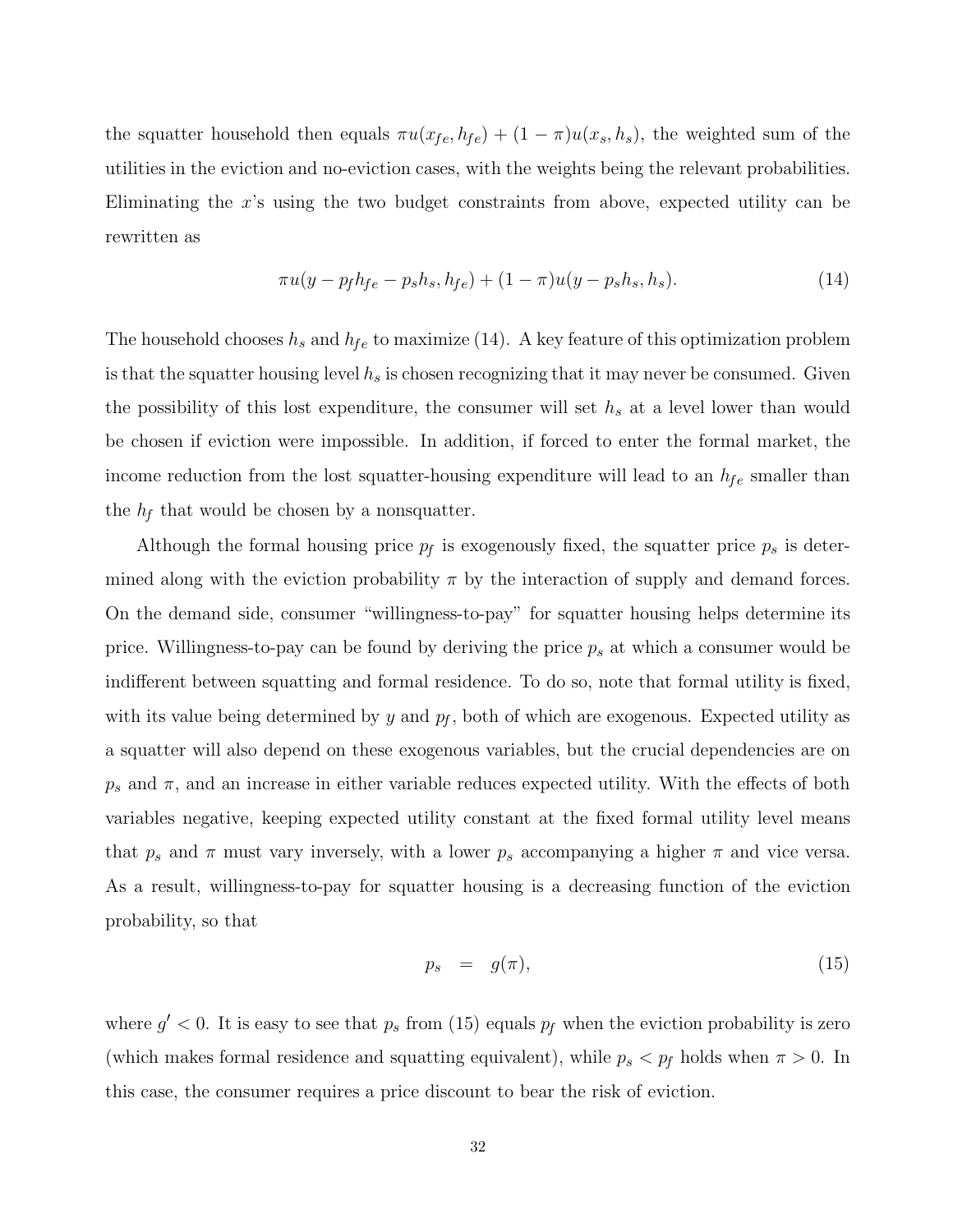Two elements interact on the supply side: a limited squatter land area, and fixed amount government funds available for eviction. The limited squatter land area means that the price of squatter housing increases with the size  $N$  of the squatter population, as more squatters compete for the available land. The resulting price equation is written  $p_s = h(N)$ , where  $h' > 0$ . The fixed amount G of government eviction funds means that only  $G/E$  squatters can be evicted, where  $E$  is eviction cost per squatter. But with a squatter population of  $N$ , the eviction probability then equals  $\pi = (G/E)/N$ , or evictions divided by population. Since a larger N thus reduces  $\pi$  while at the same time raising  $p_s$  due to land scarcity, it follows that  $p_s$  and  $\pi$  are inversely related. In other words,

$$
p_s = m(\pi), \tag{16}
$$

where  $m' < 0.^{24}$  Therefore, from the supply side, the squatter housing price is a decreasing function of the eviction probability, just as is true on the demand side.

The demand relationship in (15) and the supply relationship in (16) jointly determine the equilibrium values of the squatter housing price  $p_s$  and the eviction probability  $\pi$ . The equilibrium corresponds to the intersection of the two curves given by (15) and (16). Once the equilibrium  $\pi$  is determined from this intersection, the equilibrium size for the squatter population is found via the previous formula  $\pi = (G/E)/N$ . Since both demand and supply relationships are downward sloping, they may have several intersections, which means that multiple equilibria may exist. Some of these equilibria will be unstable.

The building blocks of the Jimenez model are thus consumer indifference between squatting and formal residence on the demand side, and limited land for squatting along with fixed eviction funds on the supply side. The price  $p_s$ , the eviction probability  $\pi$  and the squatter population size N all adjust to make consumers indifferent between the tenure modes, to ensure that all eviction money is spent, and to allow squatters to fit in the available land area. Comparative-static analysis of the model shows that an increase in eviction spending G reduces N and  $p_s$  while raising  $\pi$ , all natural conclusions. The effects of an increase in income y are ambiguous.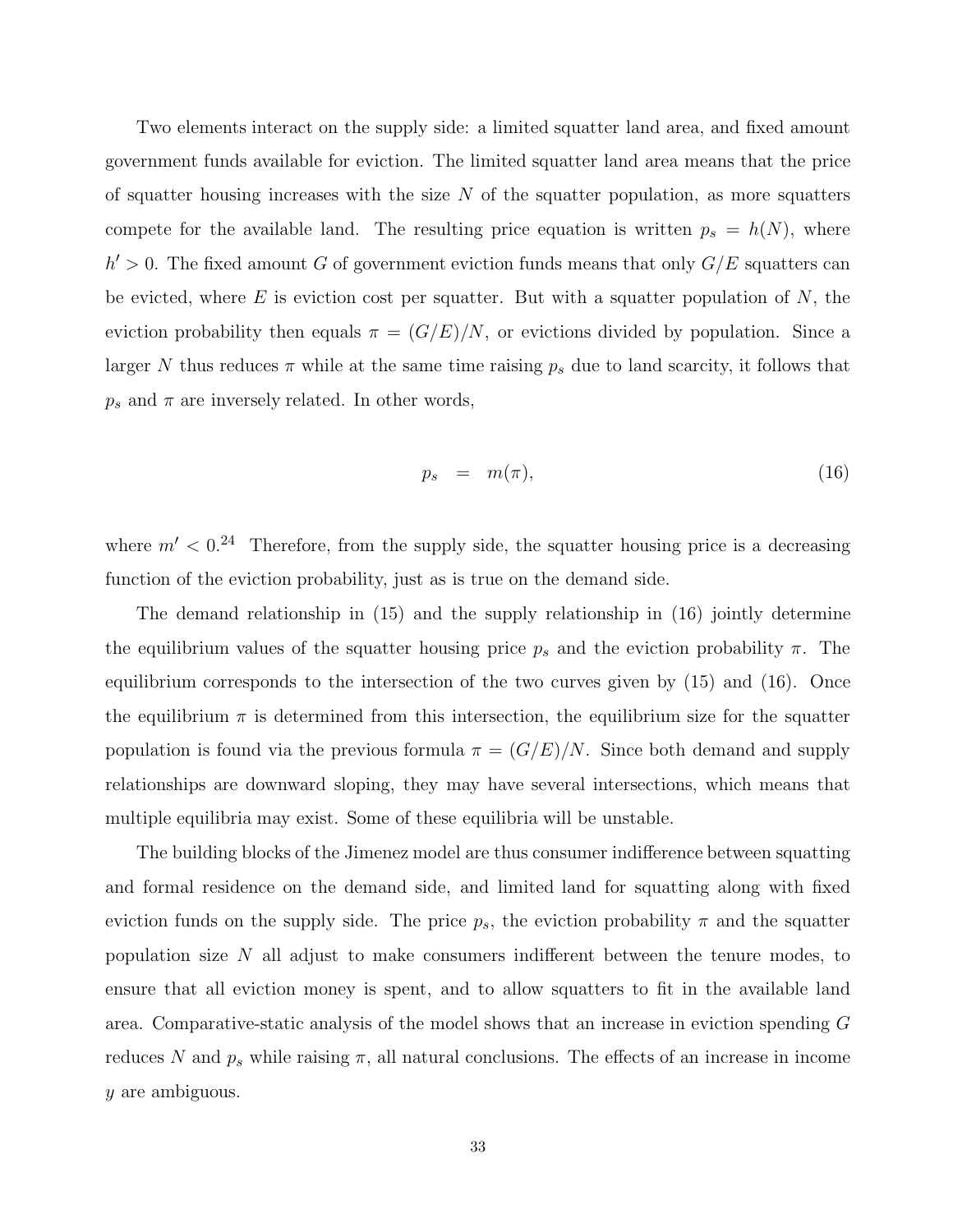#### The Hoy-Jimenez and Turnbull Models

Rather than having the government evict squatters using a budget of fixed size, Hoy and Jimenez (1991) and Turnbull (2008) assume that evictions are instead carried out by landowners in response to emerging development opportunities for particular plots of land. These opportunities arise randomly, making eviction on a particular plot a stochastic event.

In the Turnbull model, the post-eviction fate of squatters is harsher than in the model of Jimenez (1985), with housing consumption reduced to zero following eviction. Expected utility is then  $\pi u(x_s, 0) + (1 - \pi)u(x_s, h_s)$ , and the squatter budget constraint is  $x_s + p_s h_s = y_s$ , where  $y_s$  is squatter income. Since squatter housing expenditure is lost with eviction,  $h_s$  is smaller when the eviction probability is higher. This relationship is written  $h_s = t(\pi)$ , where  $t' < 0$ . The squatter housing price, which plays no important role in the model, can be viewed as fixed. In addition, the tenure choice aspect of the Jimenez model is absent.

Turnbull assumes that the net revenue r that can be earned by developing a plot is a continuous random variable, which is independent across plots. Landowners each own just a single plot, and any particular landowner will evict when the  $r$  realization for his plot exceeds the cost of eviction. This cost depends positively on the amount of housing on the plot, which must be cleared following eviction, being written as  $c(h_s)$ , with  $c' > 0$ . The developer thus evicts the squatter when the random development revenue  $r$  exceeds  $c(h_s)$  and does not evict otherwise. Eviction is then less likely when  $c(h_s)$  is large and hence when  $h_s$  is large. As a result, the eviction probability can be written as a decreasing function of  $h_s$ , with  $\pi = q(h_s)$ , where  $q' < 0$ .

Since  $h_s$  is a function of  $\pi$ , while  $\pi$  depends on  $h_s$ , the housing consumption level and eviction probability are jointly determined. The mutually consistent equilibrium values of h<sub>s</sub> and  $\pi$  must satisfy both of these relationships, with  $h_s = t(\pi)$  and  $\pi = q(h_s)$  holding. The values thus lie at the intersection of the two curves defined by these equations. As in the Jimenez (1985) model, the curves are both downward sloping, raising the possibility of multiple equilibria, some of which are unstable. Turnbull's comparative-static analysis shows that  $h_s$ falls and  $\pi$  rises when favorable development returns become more likely or when squatter income falls.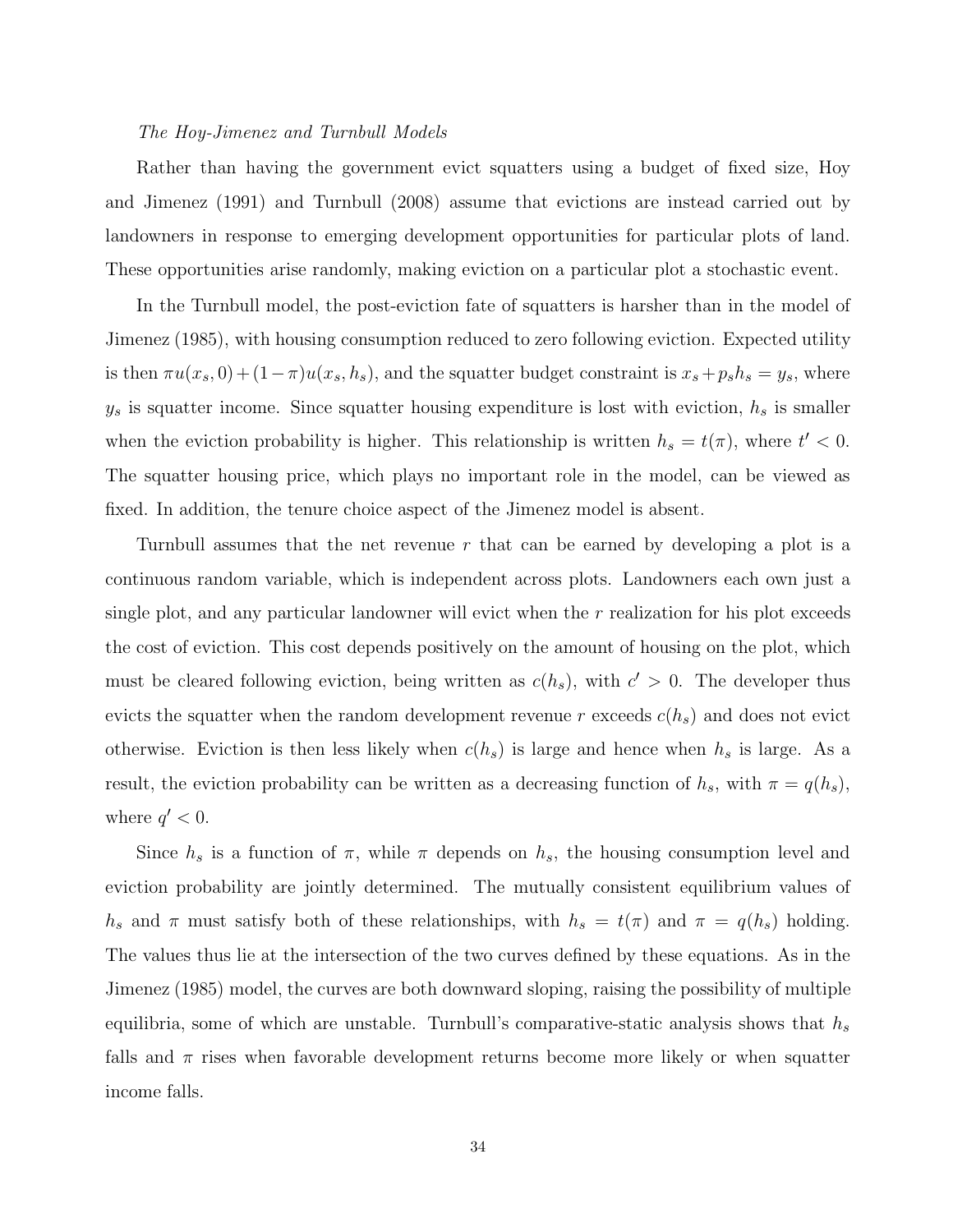Whereas landowners are atomistic in Turnbull's model, with each owning a single plot, ownership is concentrated in the Hoy-Jimenez setup, with one landowner owning all the land occupied by squatters. In addition, the random development opportunities are binary in nature. For each plot, a development opportunity yielding a fixed net revenue  $R$  arises with probability  $θ$ , and no opportunity arises with probability 1 −  $θ$ .

As in the Turnbull model, eviction cost is equal to  $c(h_s)$ , with  $c' > 0$ . In addition, housing consumption again depends on the eviction probability  $\pi$  via the function  $h_s = t(\pi)$ , with  $t' < 0$ . But in contrast to the Turnbull model, where  $\pi$  for any given plot reflects the randomness of development revenue for that plot (and hence the randomness of the development decision),  $\pi$  in the Hoy-Jimenez model is determined by the landowner's choice of the fraction of plots on which eviction will occur. From the squatter's perspective, eviction looks random because no squatter knows in advance whether his plot will be targeted for eviction. The eviction share, however, is chosen in advance by the landowner, recognizing that the identities of the particular plots on which eviction occurs will depend on the random arrival of development opportunities.

The main question of interest for Hoy and Jimenez is the relationship between the landowner's chosen  $\pi$  and the probability  $\theta$  of a development opportunity, quantities that they show need not be equal. First, it is clear that no plot with a favorable opportunity for development will be passed over for eviction while eviction occurs on some plot that lacks such an opportunity. Costs would be unaffected by switching the location of eviction while revenue would rise. But it may be optimal for the landowner to evict on all plots with development opportunities while also evicting on plots without them, so that  $\pi > \theta$ . The reason is that the larger  $\pi$  will retard squatter investment  $(h_s)$  on all plots, limiting expected eviction costs. In this case, Hoy and Jimenez say that "apparently superfluous" evictions occur. A third possibility is that  $\pi$  is set low enough so that evictions do not occur on some plots with development opportunities, so that  $\pi < \theta$ .

Hoy and Jimenez's main conclusion is that either of these possibilities could indeed be optimal, with  $\pi$  either smaller or larger than  $\theta$ , or possibly equal to it.<sup>25</sup> Comparative-static analysis shows that when superfluous evictions occur, marginal increases in R or  $\theta$  have no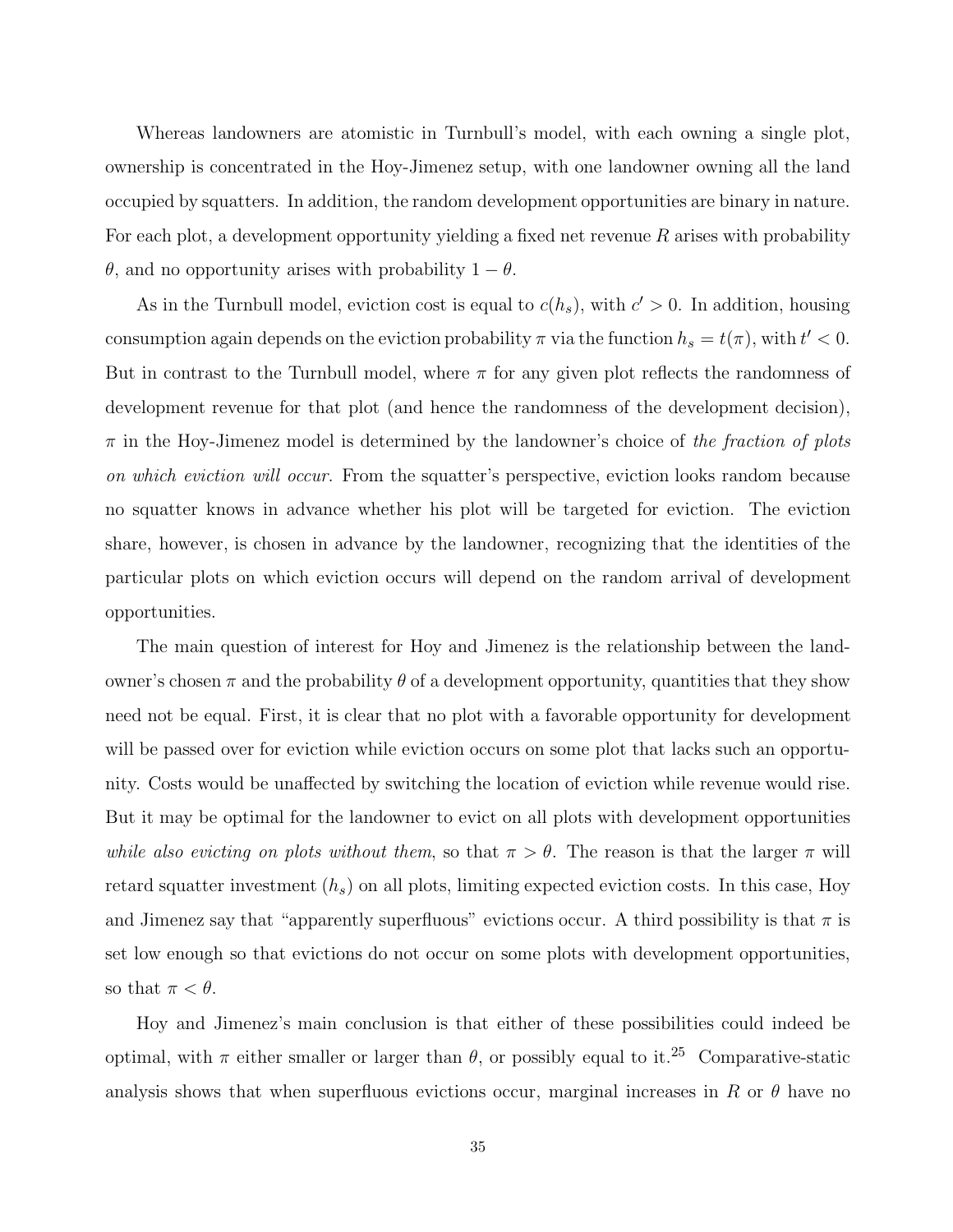effect on the chosen  $\pi$ . When the optimal  $\pi$  is less than  $\theta$ , however, a marginally higher R raises  $\pi$ , although an increase in  $\theta$  still has no effect.

Unlike in the Hoy-Jimenez setup, evictions in the Turnbull model are made atomistically, plot by plot, which means that superfluous evictions (where no development revenue is earned) will never occur. In the Hoy-Jimenez model, by contrast, the single landowner may want to carry out evictions on plots without development opportunities in order to raise the general threat of eviction, thus reducing housing investment (and making eviction easier) throughout the squatter area.

#### The Brueckner-Selod model

Brueckner and Selod's (2009) model of squatting is centered around the eviction issue, but the approach is entirely different from those of the previous authors. As in the Hoy-Jimenez and Turnbull models, development of the land occupied by squatters is desirable when the revenue earned is high. But instead of following previous authors by saying little about the market for post-eviction developed plots, Brueckner and Selod assume that such plots are rented out in the city's formal housing market. For simplicity, housing capital is absent, with land consumption representing housing. So when eviction removes squatters from the land, the vacant plots are rented and occupied by formal residents. Since squatters and formal residents divide a fixed total land area, the presence of squatter settlements "squeezes" the formal market, raising the formal rent per unit of land, denoted  $p_f$ .

Eviction is desirable when  $p_f$  exceeds the eviction cost per unit of land. While this "eviction" condition" follows the spirit of the other models, the key difference in the Brueckner-Selod model is the existence of a squatter organizer, who ensures that the eviction condition is not met and hence that eviction never occurs. The organizer achieves this goal by limiting the squeezing of the formal market, preventing escalation of  $p_f$ , and by controlling eviction costs. As explained above, this structure helps to explain real-world patterns, in which the threat of eviction exists but its occurrence is relatively infrequent.

The eviction costs that the organizer attempts to control depend in part on the "defensive expenditures" undertaken by squatters, which raise the cost of eviction. These expenditures, which are dictated by the squatter organizer, could go partly toward political lobbying intended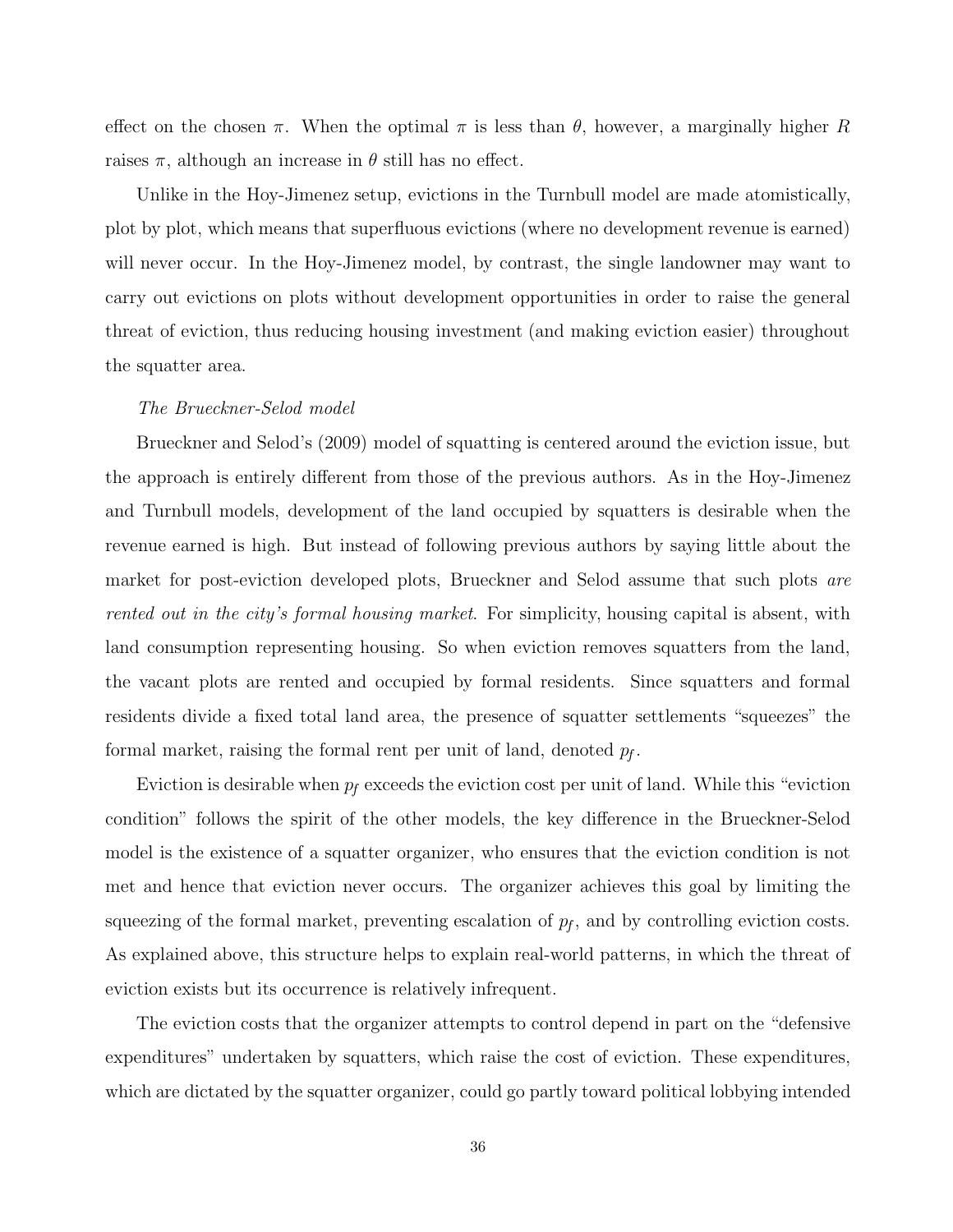to build support for the squatter community. The expenditures could also support a squatter security force for defending the settlement, or they could represent foregone labor income as squatters spend time at home to defend their plots rather than working at full capacity (Field, 2007, provides evidence on such behavior, as discussed below). Jimenez (1985) briefly includes defensive expenditures in his model, but he argues that they represent a public good exploitable through free riding, implying that the equilibrium level of such expenditures will be zero. With the squatter organizer dictating individual defensive expenditures, a positive level is sustainable.

Eviction cost thus depends on defensive expenditures per household, which are denoted by A. In addition, the size of the squatter population,  $N_s$ , affects eviction costs in a positive direction. With a larger total squatter population, the political outcry caused by eviction is more substantial, making eviction more costly. These relationships are captured by the eviction-cost function  $e(A, N_s)$ , which gives eviction cost per unit of land. The  $e(\cdot)$  function is increasing in both its arguments. In order for eviction not to be worthwhile for landowners, the post-eviction return to the land, given by the formal price  $p_f$ , cannot be larger than the eviction cost per acre. Formally, this "no-eviction" constraint is written

$$
p_f \leq e(A, N_s). \tag{19}
$$

The squeezing process determines  $p_f$  in (19), as follows. Individual land consumption for squatter households is denoted by  $h_s$ , which implies that the total land area occupied by squatters equals  $N_s h_s$ . With the overall land area of the city fixed at  $\overline{L}$ , the remaining formal land area equals  $\overline{L} - N_s h_s$ . The fixed formal population must fit in this area, which requires the formal price  $p_f$  to adjust so as to equate the total demand for land by formal residents to the available area. This total demand depends on the size of the formal population, which is fixed at  $\overline{N}_f$ , and on the individual demand for land, which is given by the downward sloping demand function  $h_f = d_f(p_f)$ . Total demand then equals  $\overline{N}_f d_f(p_f)$ , so that the condition

$$
\overline{N}_f d_f(p_f) = \overline{L} - N_s h_s \tag{20}
$$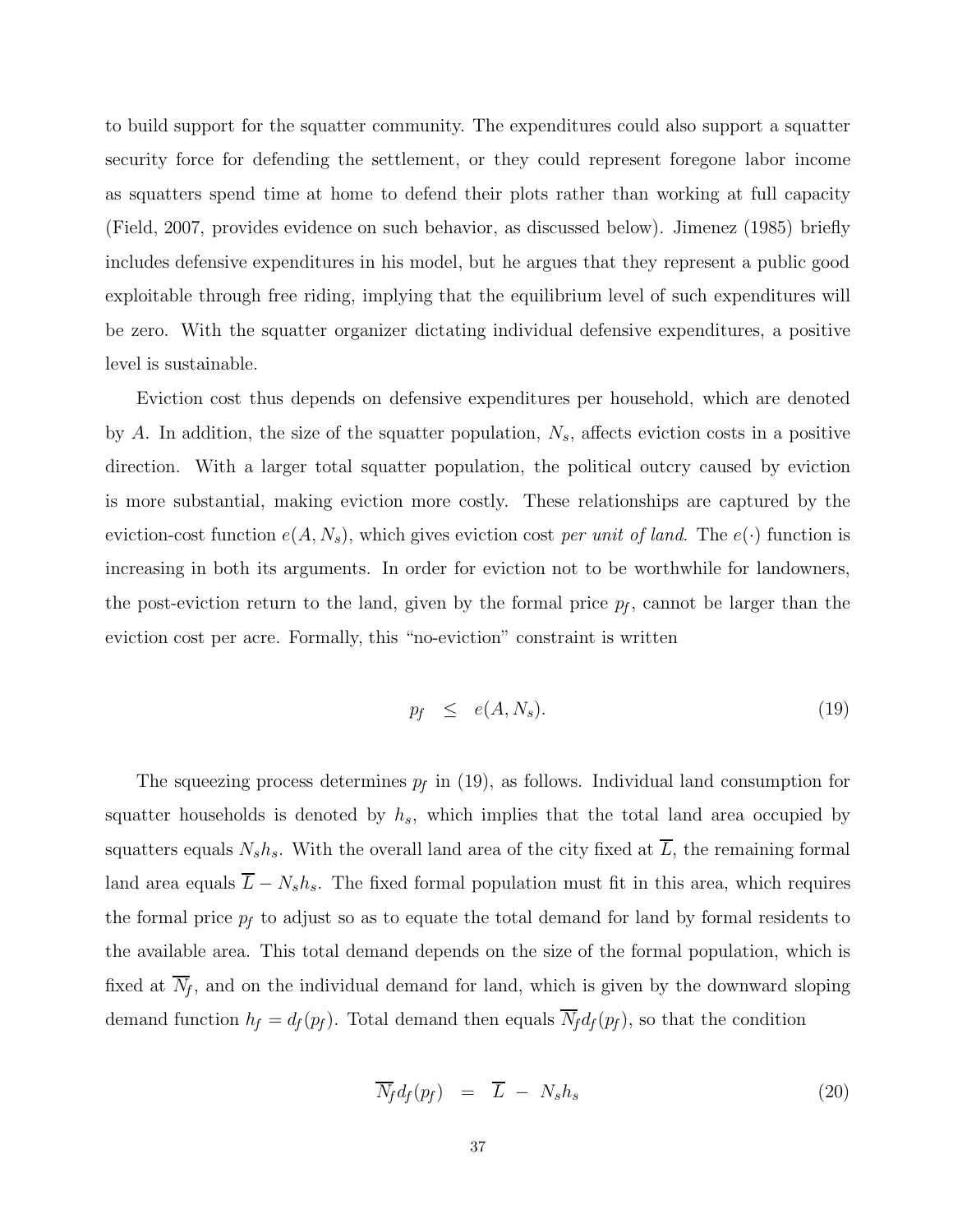ensures that the formal residents fit into the available land area.

The last elements of the model are the squatter utility function,  $u(x_s, h_s)$ , and budget constraint. In contrast to the other models, squatters are assumed to incur no direct cost for the land they occupy, which is invaded and occupied with no payment to anyone. Squatters do, however, pay for defensive expenditures, as dictated by the squatter organizer. As a result, their budget contraint is  $A + x_s = y_s$ , so that utility can be written

$$
u(y_s - A, h_s). \tag{21}
$$

While the squatter organizer dictates the level of A, he also control the sizes of squatter plots, dictating the individual land consumption levels  $h_s$ . In addition, he has control over the size of the squatter population,  $N_s$ , having the power to limit the number of households participating in the land invasion. The organizer thus controls  $A$ ,  $h_s$  and  $N_s$ , and he chooses the levels of these variables to maximize individual squatter utility, as given in (21). The constraints for the optimization problem are the formal market-clearing condition (20) and the no-eviction constraint (19). It is easy to see that this constraint will bind at the solution, so that landowners are indifferent between evicting and not evicting the squatters.<sup>26</sup>

Given the complexity of the model, general comparative-static analysis of the squatter equilibrium is not feasible. However, using common functional forms,  $27$  the equilibrium solution can be computed, showing how the decision variables respond to changes in the exogenous variables. One surprising feature of the solution (a consequence of the assumed functional forms) is that squatters occupy exactly half of the city's land area regardless of the values of other parameters. With land supply to the formal sector thus effectively fixed, the formal price depends only on the strength of formal demand and not on squatter characteristics such as income  $y_s$ . Squatter income does, however, affect  $N_s$  and  $h_s$ , which fall and rise respectively with  $y_s$  in offsetting fashion to as to keep the total squatter land area constant.

If all squatters were simultaneously switched to formal residency, being required to pay for their land, they would individually be worse off and the formal residents better off. The formal residents gain because the squatter group squeezes them less when formalized than it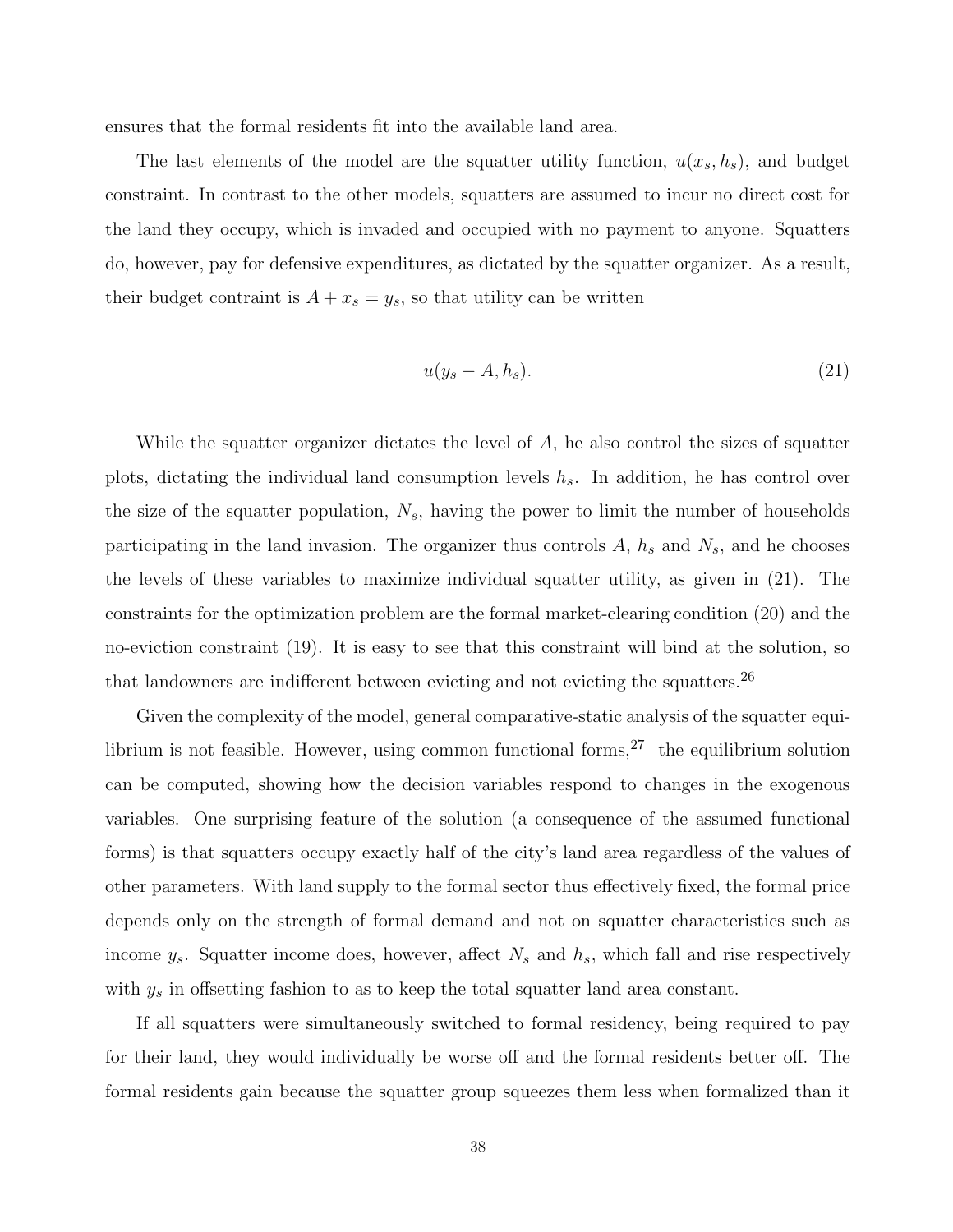did originally, allowing formal land consumption to rise. Although formalized squatters are worse off, the analysis shows that formal residents could compensate them for their losses while still coming out ahead. This potential Pareto improvement shows that the original squatting equilibrium was inefficient.

Brueckner (2013a) extends this model by assuming that the city has multiple squatter organizers who are rent-seekers rather than benevolent agents. In addition to collecting defensive expenditures, the organizers require squatters to pay rent, which they pocket as income. The paper characterizes the squatting equilibrium for this case and presents a variety of comparative-static results.

#### The Shah model

Whereas the Brueckner-Selod model portrays the squatters as occupying privately owned land, much squatting in reality occurs on government-owned land. Shah (2014) adapts the Brueckner-Selod approach to deal with this important alternate case. The loss from squatter occupation of government land could involve forsaken benefits from blocked infrastructure projects, such as enlargement of an airport ringed by squatter settlements (Mumbai, India represents such a case), or forgone revenue from sale of the land to the private sector for residential, commercial or industrial development. Shah (2014) represents such losses in a simple, stylized fashion by assuming that vacant government land generates open-space benefits for formal households (being a city park), which are reduced when the land is partly occupied by squatters.

For simplicity, housing (land) consumption for the formal households is exogenously fixed, as is the formal housing price. The disposable income of a formal household is then  $\tilde{y}_f$  =  $y_f - \overline{p}_f \overline{h}_f$ , where the bars denote fixed values. With  $h_f$  fixed at  $\overline{h}_f$ , formal utility can be written only as a function of nonhousing consumption  $x_f$  and open space, denoted  $\ell$ . Formal utility is then  $u_f(x_f, \ell)$ . Letting  $\overline{L}_G$  denote the total amount of government land devoted to parks, the amount of open space available after the squatter land invasion is given by  $\ell = \overline{L}_G - N_s h_s$ . With the budget constraint given by  $x_f = y_f - \overline{p}_f \overline{h}_f = \widetilde{y}_f$ , formal utility then equals  $u_f(\widetilde{y}_f, \overline{L}_G - N_s h_s)$ .

If the squatters are evicted, the full amount of open space  $\overline{L}_G$  can be enjoyed, but eviction costs must be incurred. The government pays these costs, but it finances the expenditure with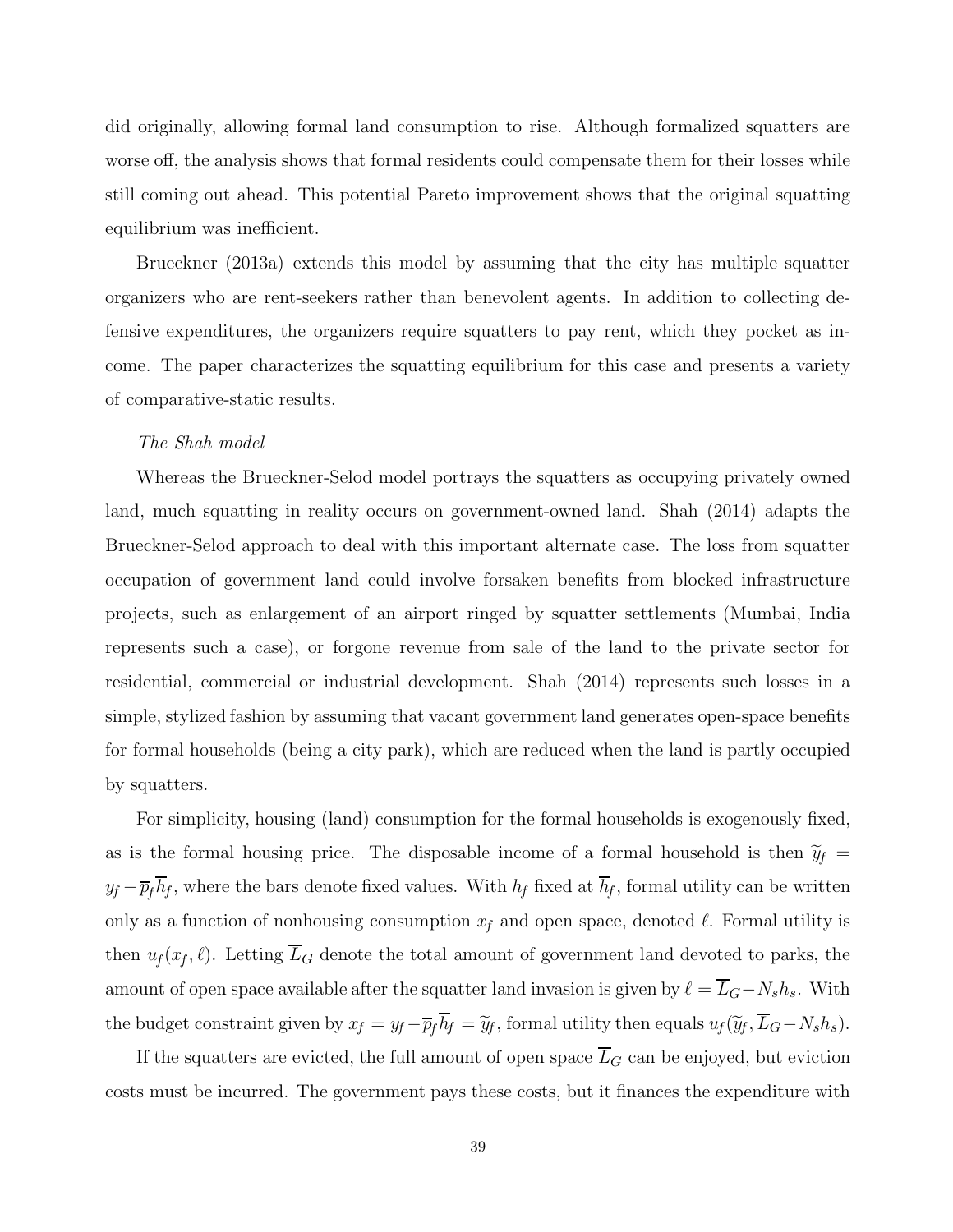taxes on the formal households. The total cost of evicting the squatters is the cost per unit of land,  $e(A, N_s)$ , times the amount of land occupied,  $N_s h_s$ . Therefore the eviction tax on each formal household is equal to

$$
\frac{N_s h_s e(A, N_s)}{\overline{N}_f}.
$$
\n(22)

If the utility of formal residents when eviction is carried out exceeds their utility with the squatters present but no eviction tax levied, then eviction will occur. Thus, to avoid eviction, the squatter organizer must ensure that the following no-eviction constraint is satisfied:

$$
u_f\left(y_f - \frac{N_s h_s e(A, N_s)}{\overline{N}_f}, \overline{L}_G\right) \leq u_f(\widetilde{y}_f, \overline{L}_G - N_s h_s). \tag{23}
$$

The constraint says that formal utility with eviction is less than or equal to formal utility with the squatters in place. As before, the organizer sets  $A$ ,  $h_s$  and  $N_s$  to maximize squatter utility,  $u_s(y_s - A, h_s)$ , but he now takes into account this new form of the eviction constraint. With squeezing of the formal housing market not an issue, a constraint like (20) does not apply.

As in the case of the Brueckner-Selod model, general comparative-static analysis of the Shah model is not feasible. This obstacle is still present with the simplification of Cobb-Douglas preferences, but when the formal and squatter utility functions are linear, results can be derived. An increase in the number of formal households  $\overline{N}_f$ , which lowers the per capita eviction tax, raises  $N_s$  as the organizer enlarges the squatter population to deter now-cheaper eviction. This increase allows defensive expenditures  $A$  to be reduced, but it also requires a smaller  $h_s$ . An increase in the valuation of open space by formal residents, which again raises the incentive to evict, has the same effects.<sup>28</sup>

Like Brueckner and Selod, Shah investigates formalization of squatters, who are given title to the land they occupy in return for a rental payment. These payments, which can be transferred to the formal households, are sufficient to compensate them for the loss of open space only when their valuation of such space is sufficiently high (note the contrast to Brueckner and Selod's unconditional formalization result). Finally, Shah investigates a hybrid model where squatting occurs both on government and private land, with the squatters squeezing the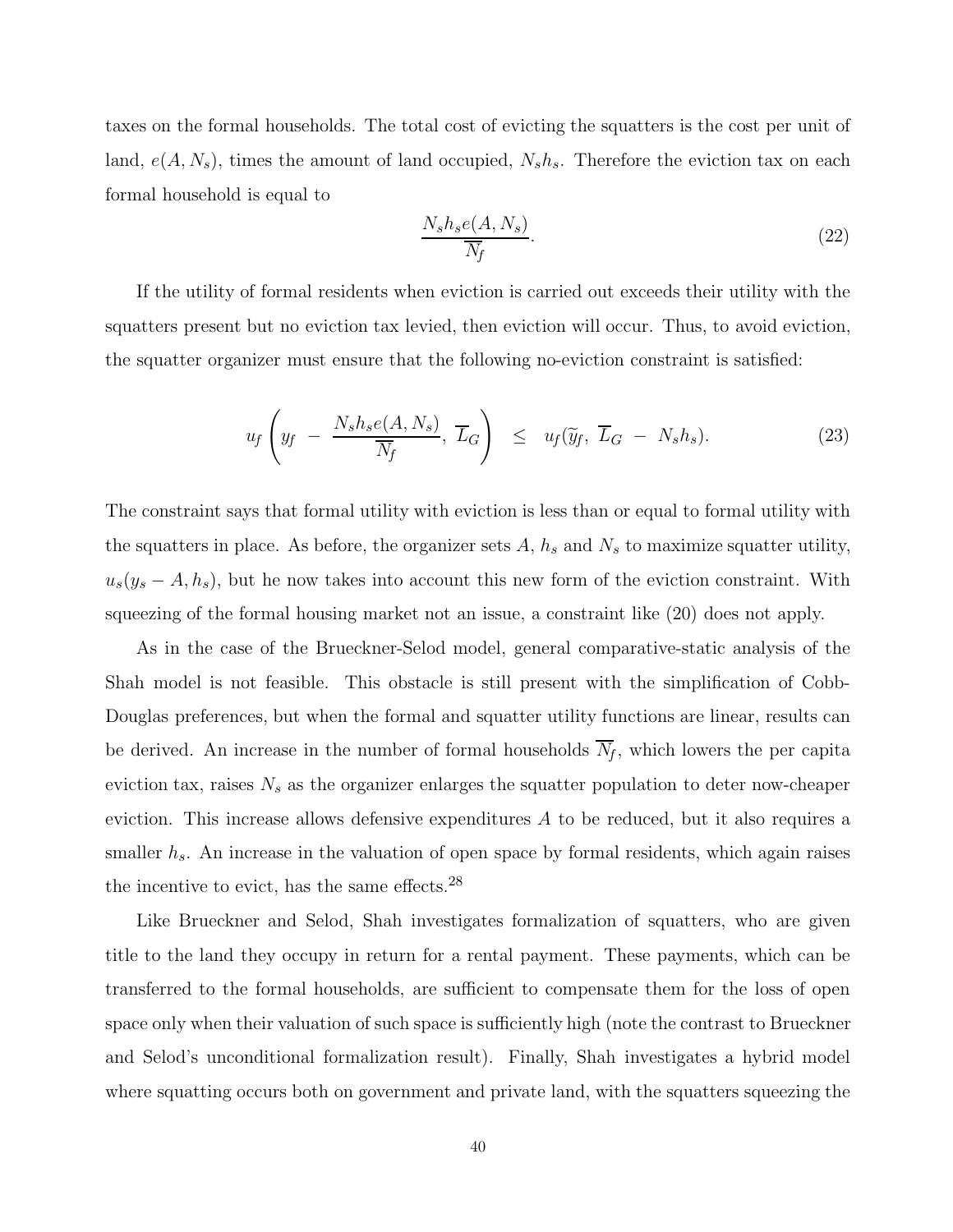formal residents as before. She shows that it is optimal for the squatter organizer to equally split his population, with half squatting on private land and half on government land.

#### 4.3. The economics of squatting: Empirics

Despite substantial interest in squatting, empirical work on this topic has not been particularly extensive, mainly as a result of limited data availability. One group of papers focuses on the effect of the tenure insecurity faced by squatters on the rents and values of squatter dwellings and on the ease of transferability through market transactions. Jimenez (1984), Friedman, Jimenez and Mayo (1988), Lanjouw and Levy (2002), and Kapoor and le Blanc (2008) study these effects. A pair of additional papers by Field (2005, 2007) focuses on the effect of tenure insecurity (and the resulting need to defend the squatter's dwelling) on labor force participation as well as the effect on investment in property improvements. A final paper by Hidalgo et al. (2010) studies land invasions by squatters in Brazil and relates their occurrence and size to a number of variables measuring local economic conditions. The connections between these empirical studies and the theories surveyed in subsection 4.2 will be noted as the discussion unfolds.

Jimenez (1984) compares the actual rent that a squatter dwelling commands to the predicted rent for a dwelling with the same characteristics in the formal market. He expects to find a squatter discount relative to the formal rent, reflecting tenure insecurity. This prediction follows formally from equation (15) above, which showed that  $p_s$  is less than  $p_f$  when the eviction probability is positive.

Jimenez combines actual data on squatter rents and dwelling characteristics for a 1983 Philippine sample with an estimated hedonic price function for formal-sector housing. This function relates formal rent to the number of rooms, measures of structure quality (including the presence of toilet facilities), a water availability index, indicators of phone and electricity access, and some neighborhood characteristics. For each squatter dwelling, the predicted formal rent is generated by substituting the dwelling's characteristics into the formal hedonic price function. The ratio of the predicted formal rent and the actual rent for the squatter dwelling is computed and then averaged across the squatter dwellings in the sample. The average value of the ratio is 1.177, indicating an 18% formal premium, or conversely a 15% discount relative to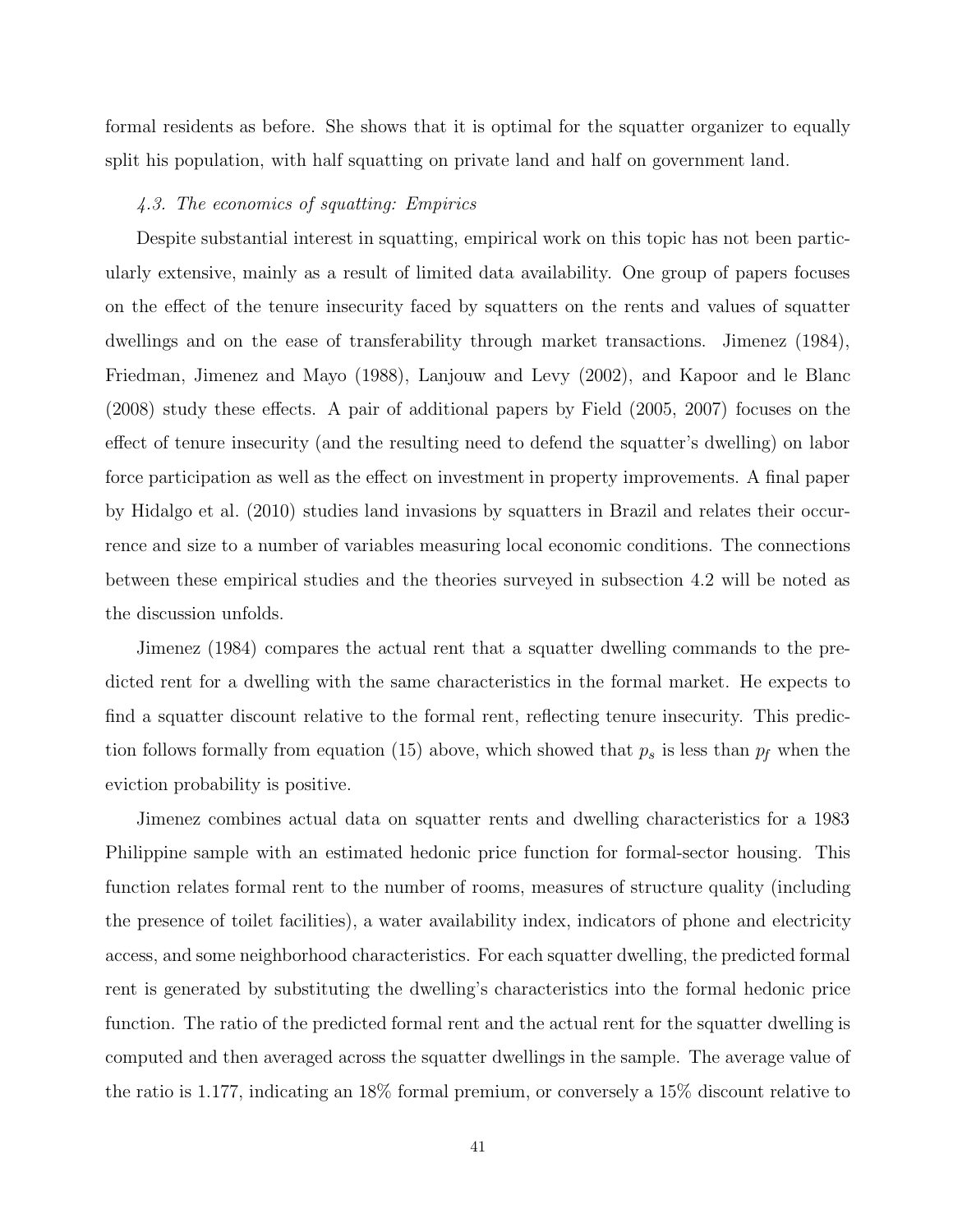formal rent for a squatter dwelling.<sup>29</sup> These findings mirror Kim's (2004) results for Vietnam, which showed the value of different degrees of tenure security in the formal market.

Friedman et al. (1988) use the same data set to answer the same question in a slightly different way. Instead of just estimating a formal hedonic price function, they estimate two hedonic functions, one for the formal sector and one for squatters, while also estimating a pooled hedonic price function, with a dummy variable representing squatter dwellings in the pooled sample. In the case of renters, the separate formal and squatter hedonic functions are not statistically distinguishable, allowing the pooled function to be used instead and the squatter discount to be inferred from the squatter dummy coefficient. This coefficient shows a squatter discount of around 10%, but one that is not statistically significant. The separate hedonic functions are statistically different for the case of owners, so both functions must be used to predict the squatter discount. The results show a 19%, statistically significant discount.<sup>30</sup> Thus, as in Jimenez (1984), the squatter discount is larger for owners.

Kapoor and le Blanc (2008) carry out a related exercise that focuses on the difference between the "rate of return" on a dwelling in the formal and squatter sectors. This rate of return is equal to the dwelling's rent-to-value ratio, which is computed using a 2002 survey from Pune, India. With a squatter dwelling under threat of seizure by the landowner, its rent flow is more uncertain than that of a formal dwelling, implying the rate of return for the squatter dwelling should be higher. In other words, the selling price should be a smaller multiple of the current rent than for a formal dwelling. Kapoor and le Blanc's results show average rates of return for formal and squatter housing of 6.7% and 8.1%, respectively, with the difference being statistically significant. The squatter rate of return is thus higher, as predicted.<sup>31</sup>

Do these empirical results shed any light on the relevance of the theoretical models discussed in subsection 4.2? The main lesson of the results is that the uncertain tenure security of squatters indeed matters for rents, values and rates of return. Since eviction risk is a key element of the models of Jimenez (1985), Hoy and Jimenez (1991) and Turnbull (2008), the perspective taken in these models is thus supported by the results. The results are less favorable for Brueckner and Selod (2009) and Shah (2014), whose prescient squatter organizer eliminates eviction risk, although these models may still have relevance.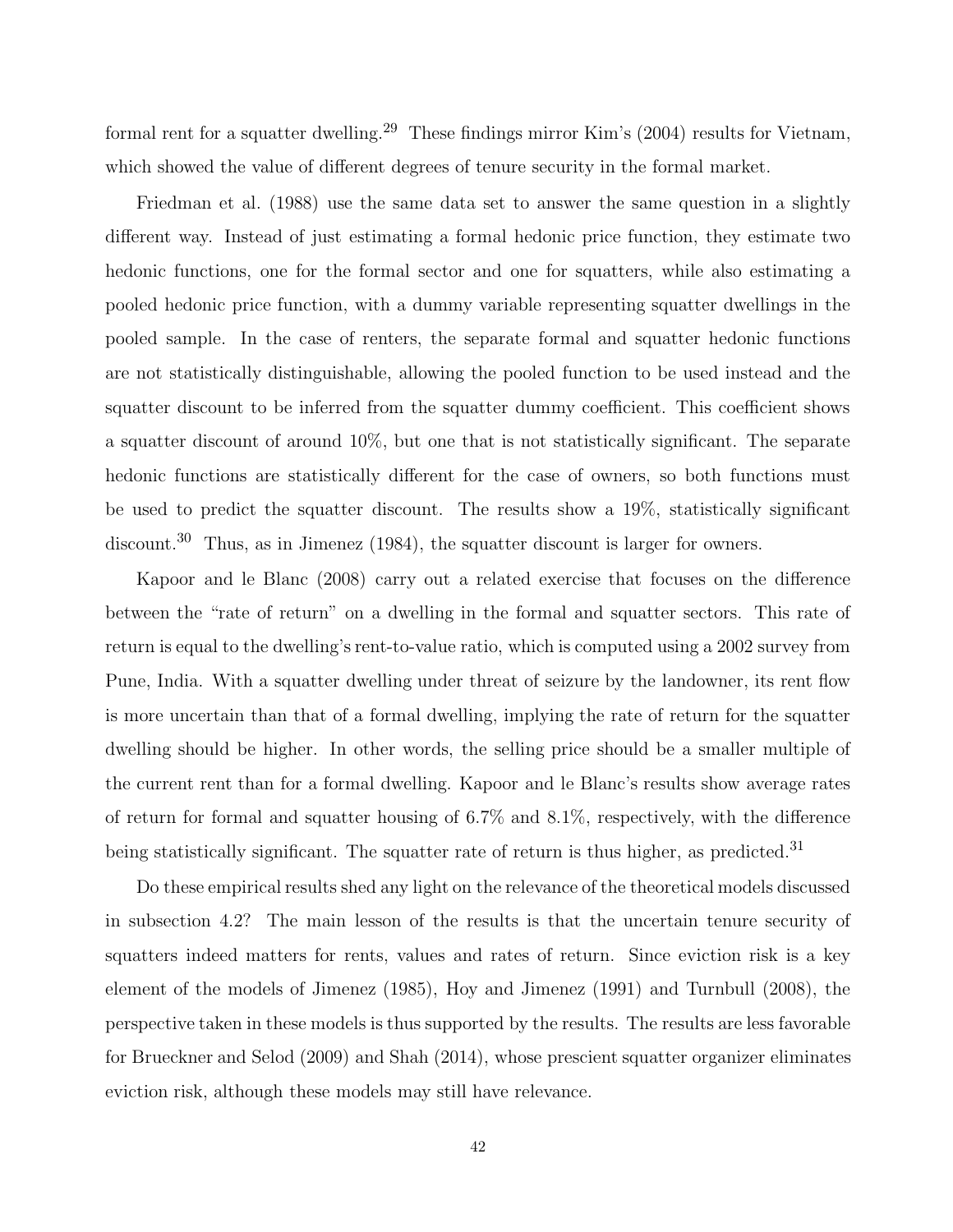Field (2007) explores the effect of tenure insecurity on labor supply, arguing that the squatter's need to "defend" the household plot may require a physical presence that limits labor force participation. Field uses the varying incidence across households of the Peruvian national land titling program (implemented over the 1995-2003 period) to generate tenure-security differences that then yield observable differences in labor supply in her sample. The empirical setup is a difference-in-difference framework where labor supply is regressed on squatter status and on the interaction of squatter status and a dummy variable indicating coverage of the household's neighborhood by the land-titling program, whose spatial scope was systematically expanded over the 1995-2003 period. The results show a 13-hour weekly work reduction associated with nontitled squatter status, reflecting a 14% labor supply reduction for the household. By showing the large burden of "defensive expenditures" in the form of substantial forgone labor income, Field's findings lend some credence to the structure of the Brueckner-Selod and Shah models.

Field (2005) applies a similar framework to study the effect of reduced tenure insecurity on residential improvements. Recalling that a higher eviction probability reduces housing investment in the models of Jimenez (1985), Hoy and Jimenez (1991) and Turnbull (2008), Field's inquiry is closely linked to these squatting theories. Her empirical setup is again a difference-indifference framework that relies on the spatial expansion of the Peruvian land titling program. The results show that, when a squatter gains title to a plot, housing improvement spending (mainly in the form of small additions) rises by 68%. Galiani and Schargrodsky (2010), again using a natural experiment involving random allocation of titles, find a similar effect of titling on dwelling quality in Argentina, presumably a reflection of higher investment. They also show that titling reduces household size and raises child education levels.<sup>32</sup>

The main goal of Lanjouw and Levy (2002) is to investigate the connection between tenure security and the ability to transfer a dwelling via sale or rent to another household. But as a prelude to this inquiry, the authors provide unusual evidence about the perceived likelihood of eviction and the role of squatter organizers. Using 1995 survey data from Ecuador, Lanjouw and Levy report squatter responses to a question about the likelihood of eviction, with possible answers being that eviction is "sure or very possible," "possible," "not very possible," or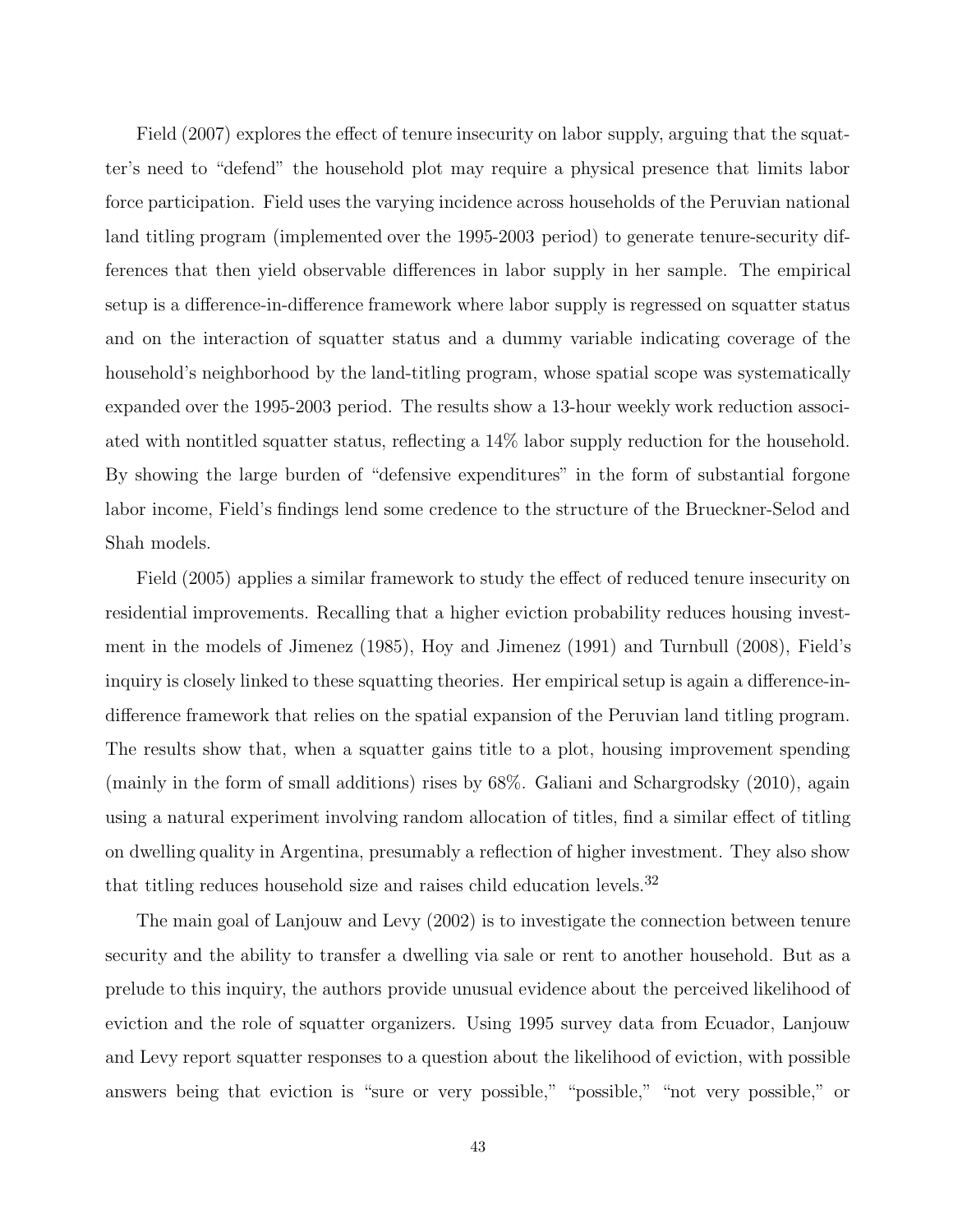"impossible." Among 142 respondents, none of whom held title to their plot, the first answer is never given, while the "possible" answer is given by only 3.5% of the respondents. This evidence appears consistent with the Brueckner-Selod/Shah view of eviction as a very unlikely event.

When the respondents are divided into groups whose squatter community has an organizer (111 respondents) or does not (31 respondents), the total number of responses in the "sure or very possible" or "possible" categories remains below 3.5% for each group. By contrast, the split between the two latter categories ("not very possible" or "impossible") differs across the groups. For respondents in communities with an organizer, 83% say that eviction is "impossible" (with 13.5% saying "not very possible"), while in communities without an organizer, 58% say "impossible" (with 39% saying "not very possible"). Therefore, the presence of a squatter organizer substantially increases a squatter's perception of freedom from eviction, consistent with the view taken in the Brueckner-Selod and Shah models. These results are reaffirmed in a probit regression where other determinants of the perceived impossibility of eviction are included (possession of an ownership document, which has a positive effect; squatting on private land, which has a negative effect).

To gauge the determinants of the transferability of a dwelling, Lanjouw and Levy run a probit regression using responses to a question asking whether the household "can sell or rent" its dwelling in an arm's length transaction, where the other party is a stranger. The age (and hence established nature) of the community raises transferability, as does the presence of a squatter organizer, with the organizer's effect stronger the older the community.<sup>33</sup> Thus, the main implication of Lanjouw and Levy's results for theoretical perspectives on squatting is the revealed importance of the squatter organizer. The presence of an organizer reduces the perceived risk of eviction, as argued in the Brueckner-Selod and Shah models, and his presence also facilitates the operation of an internal market for squatter housing, presumably by giving more organizational structure to the squatter community.<sup>34</sup>

The final empirical study to be considered, Hidalgo et al. (2010), was mentioned above in the discussion of rural-urban migration. It investigates the occurrence and extent of squatter land invasions using community-level data. This paper's remarkable data set tabulates the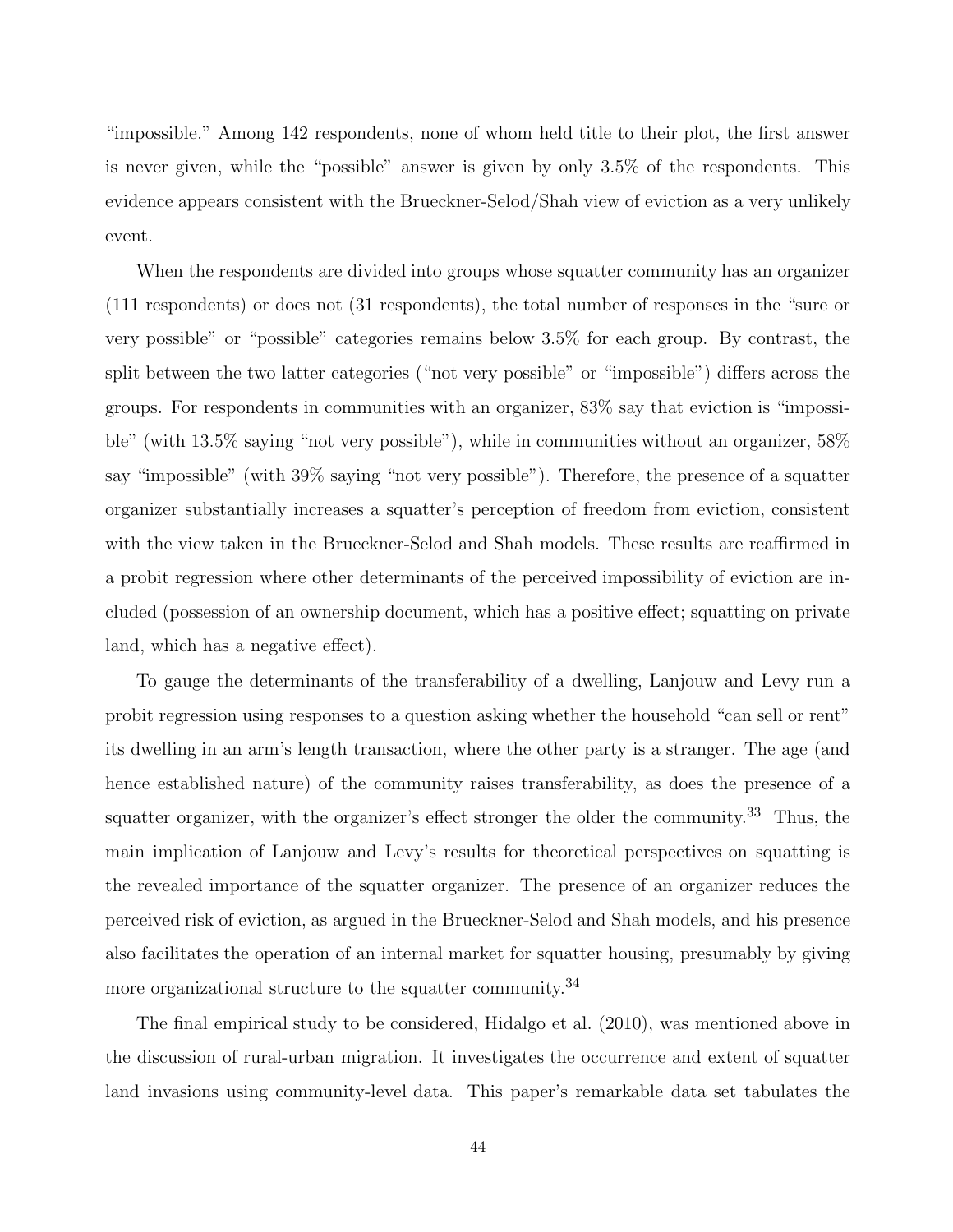occurrence of distinct land invasions in all Brazilian cities over the 1988-2004 period. A total of almost 5300 invasions is observed, and when an invasion occurs, the data set indicates the number of participating households. The main hypothesis tested by the authors is that the occurrence of a land invasion is more likely (and its size greater) the lower is agricultural income in the countryside surrounding a city, as measured by crop yields per hectare. A concern about endogeneity of agricultural incomes motivates the use of an instrumental variables approach, with a rainfall measure serving as the instrument. The authors argue that reverse causality may arise because land invasions divert people from agricultural employment, possibly affecting the harvest and reducing crop yields, thus lowering agricultural incomes.

Estimates from a linear probability model show that, as expected, the occurrence of a land invasion becomes more likely as agricultural income falls. A different specification using a variable equal to the count of distinct land invasions in a city also shows the same negative effect of agricultural income, as does a regression where the dependent variable is the number of invading households.<sup>35</sup>

These findings make intuitive sense, and they also match theoretical results from Brueckner and Selod (2009) and Shah (2014). In the free-migration versions of those models, where the size of the squatter population cannot be controlled by the organizer and expands to equalize rural and urban utilities, a lower rural utility leads to a larger equilibrium squatter population.

## 4.4. Avoiding formation of squatter settlements or relocating them

The squatting literature contains little discussion of government policies that are designed to limit squatter populations. One policy would consist of withholding public services such as water and electricity from squatter areas, which would reduce their attractiveness and limit inmigration. Feler and Henderson (2011) study this question by exploring how the availability of water connections in the informal housing areas of Brazilian cities affects population growth at the city level. They find that a higher share of informal dwellings with water connections leads to faster urban population growth, as intuition would predict. Feler and Henderson also investigate strategic interaction among cities in the choice of their water-connection shares, finding evidence that cities look to their neighbors in deciding what fraction of informal dwellings to service. Note that the findings of this paper relate to the role of public services in attracting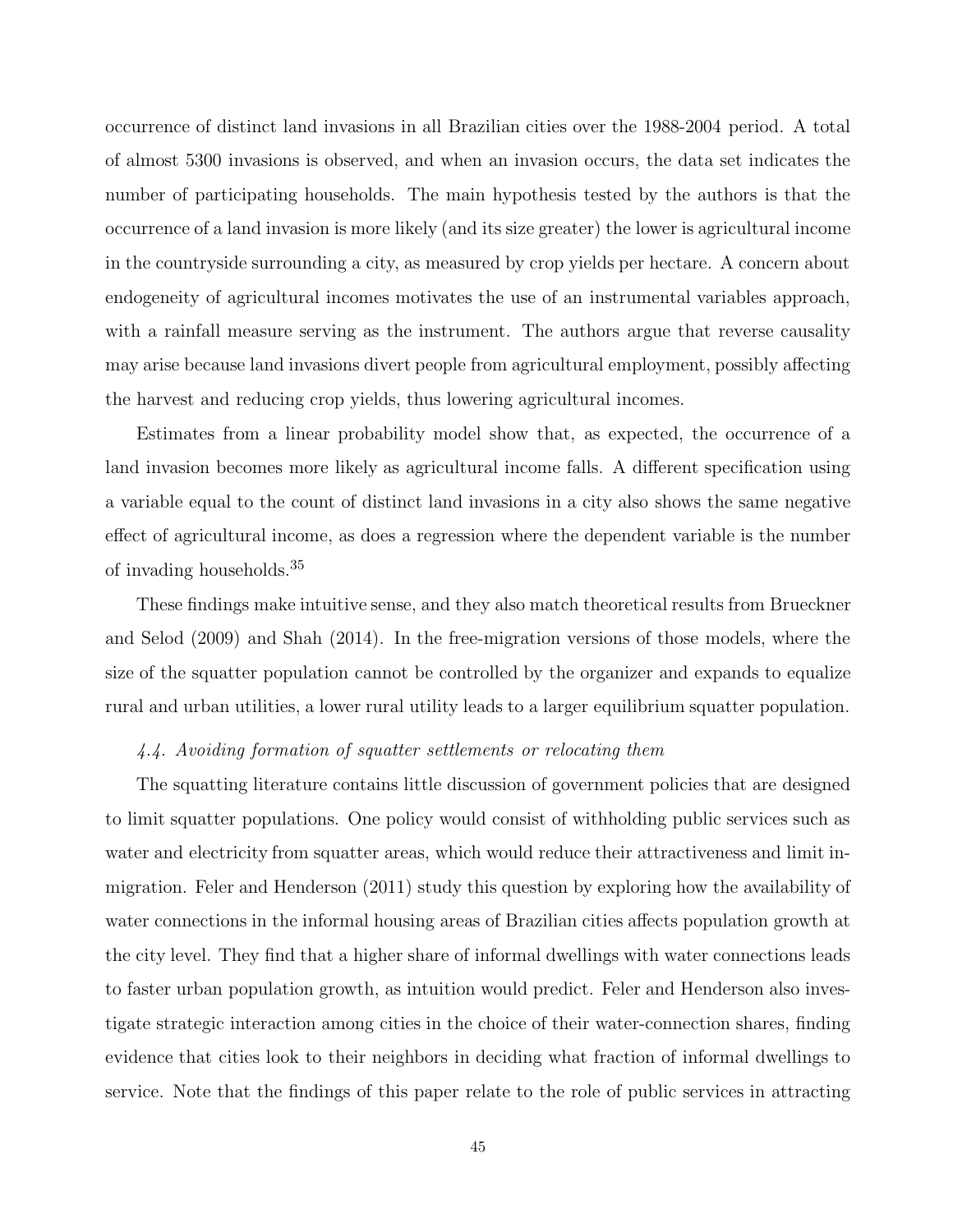migrants, as discussed in section 2. More broadly, the paper suggests that policies such as the withholding of utility connections that are designed to limit urbanization may encourage slum conditions in areas where rural-urban migrants, undeterred by the policies, nevertheless arrive. In other words, poor living conditions are fostered in underserved areas that still attract migrants.

While policies designed to make squatting less attractive can limit rural-urban migration, relocation of slums and squatter areas once they come into being, which allows land to be redeveloped to a higher use, is another policy pursued in some countries. Lall, Lundberg and Shalizi (2008) and Takeuchi, Cropper and Bento (2008) use Indian data to study the preconditions for successful policies of this type. They estimate slum-dwellers' valuations of housing and neighborhood characteristics, with the goal of gauging what characteristics new (titled) settlements must have in order to make relocation welfare-improving.<sup>36</sup>

## 5. Provision of Affordable Housing in Developing Countries

The squatting phenomenon, extensively discussed in the preceding section, is a symptom of the lack of affordable housing in the cities of developing countries. In other words, the initial households arriving in a squatter settlement, who occupy vacant land, are solving an affordability problem by appropriating the land for free. Policies that increase the availability of affordable housing can therefore reduce the extent of squatting and slums in developing countries while also benefiting residents in the formal housing sector, who may then gain access to better shelter at a lower cost. This section focuses on three interrelated issues related to the provision of affordable housing in developing countries: the extent of overall investment in housing, land-management policies that regulate transactions and land-use, and investment in complementary infrastructure and services.

## 5.1. Investment in housing

#### The responsiveness of supply

Provision of affordable housing requires that housing supply responds to the increase in demand caused by rural-urban migration and rising incomes. In a classic study of supply responses, Burns and Grebler (1976) examine the share of housing investment (measured by new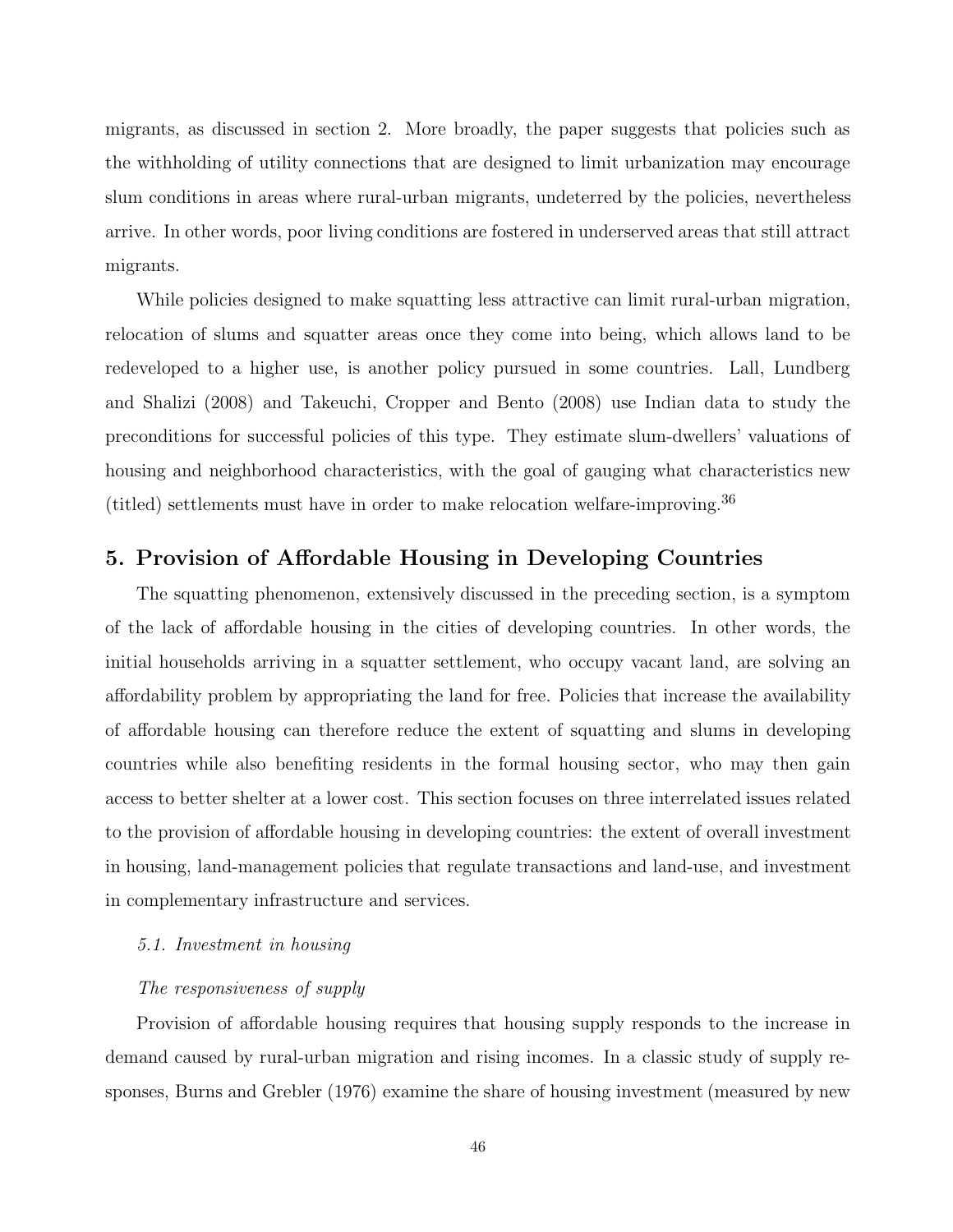residential construction) in GDP, employing data from 39 countries. By regressing the investment share on GDP per capita, the change in population, and a measure of urbanization, they find that the share of housing investment in GDP increases at an early stage of development but declines past about \$6,500 per capita GDP (2005 U.S. dollars). Subsequent to this study, there has been surprisingly little empirical work on assessing the supply elasticity of housing in response to demands from urbanization.

A new study by Dasgupta, Lall, and Lozano (2014) provides more evidence on housing supply by building a new dataset on housing investment covering over 90 countries worldwide. The dataset explicitly accounts for investments by households, the government, and the private sector. This database uses the variable "ownership of dwelling, value added" in the National Account Statistics, and covers buildings that are used entirely or primarily as residences (including houseboats, barges, mobile homes and caravans), together with any associated structures, such as garages, and all permanent fixtures customarily installed in residences. An important contribution of the study is the inclusion of informal housing, a necessity for accurate measurement given that formal housing constitutes a very small share of the housing stock in many developing countries. For example, in many African cities and towns, less than 10% of the population lives in formal housing.

The evidence from the study shows that investments in housing pick up as countries approach middle incomes. In fact, housing investment follows an S-shaped trajectory, with low-income economies having small income elasticities as a result of both supply and demand constraints. On the supply side, rigidities in the supply of materials, organization of the construction industry, and nascent markets for land transactions constrain housing expansion in urban areas. On the demand side, when incomes are low at early stages of development, the claims of other consumption expenditures such as food tend to dominate. But the empirical evidence shows that housing investment takes off at income levels of about \$3,000 per capita (2005 USD) and then slows at income levels around \$36,000 per capita (2005 USD).

Over time, the study shows that the share of housing investment in GDP has been steadily increasing for developing and middle-income countries. Between 2001 and 2011, housing investment averaged 4.56% of GDP in low-income countries (up from 2.51% between 1960 and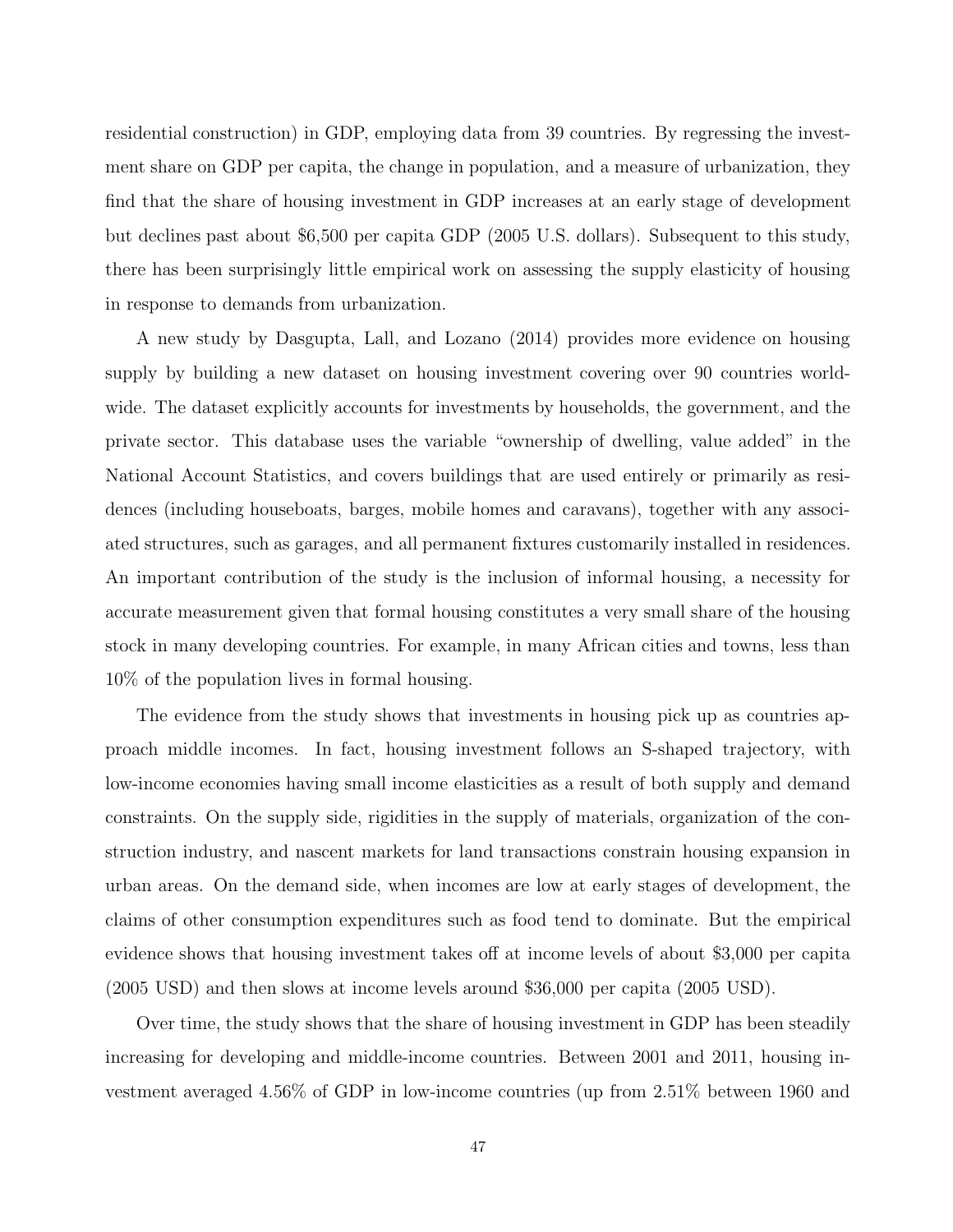1971), 6.06% in middle-income countries (up from 4.38%), and 9.12% in upper-middle-income countries (up from 5.11%). In contrast, housing investment as a share of GDP has been gradually declining in high income (OECD) countries, having peaked in the 1960s (see Table 1).

The study's second main finding is that the elasticity of housing investment with respect to a country's urbanized population has steadily increased for developing countries and is estimated to be around 4 in 2011. This pattern is seen in the first panel of Figure 2, which plots median elasticity values for low-income countries over the last forty years. Lower-middleincome countries also experienced a rising elasticity, although the trend is less pronounced than in low-income countries (see Figure 2). By contrast, the elasticity has been declining for highincome (OECD) economies, where it peaked in the 1970s. This pattern reflects a moderate urban rate of growth of 2.31 during the 1960-1970 period along with a large 11.29% investment share, combined with a falling investment share (see Table 1) and moderating urban growth after 1970. Overall, these numbers are encouraging because they show a rising housing-supply response to urbanization in developing countries, demonstrating that market forces are reacting to surging housing demand caused by rural-urban migration and rising incomes.

To better understand the timing of housing investment in response to urbanization, Dasgupta et al. (2014) also develop the following typology of investment patterns (a) leading, where housing investments occur ahead of urbanization; (b) synchronous, where investment occurs contemporaneously with urbanization; and (c) lagging, where housing investment trails urbanization. They find that leading countries tend to have higher magnitudes of foreign and domestic investment, as well as larger current-account trade deficits, than lagging countries. Not surprisingly, OECD countries form the majority in the leading group, while most parts of the world appear to have a synchronous relationship between investments and urbanization. However, housing investment appears to follow demand with a lag of 8 or 9 years in sub-Saharan Africa, indicating an inadequate supply response to urbanization in this part of the world.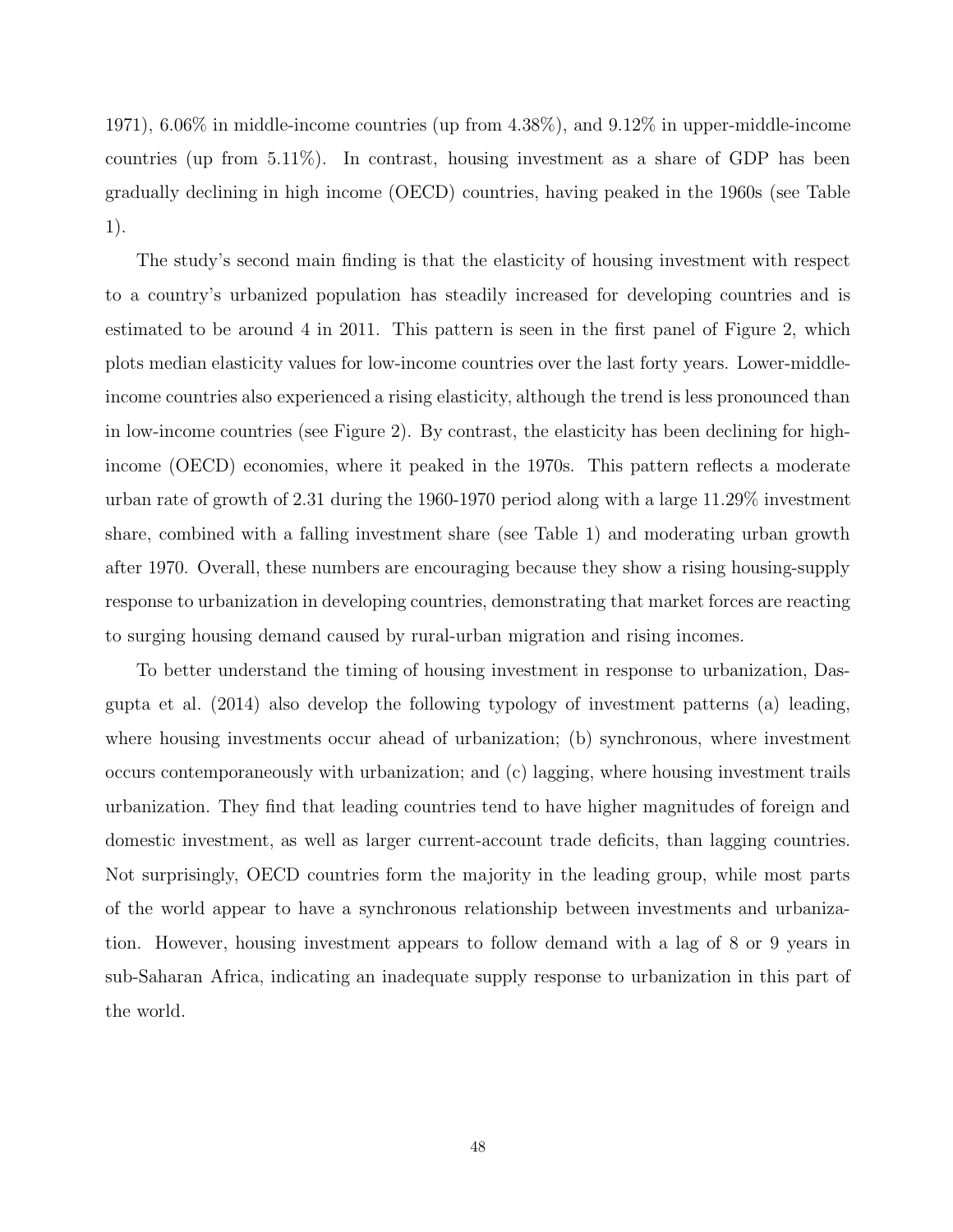#### Some determinants of housing affordability

Beyond the responsiveness of supply, affordability depends on household incomes and the cost of housing, which in turn depends on construction costs, including the price of cement and labor costs, on the market structure of the construction industry, and on building standards and other regulations. In addition, affordability depends on the trade-offs households are willing to make between housing and other necessities. Unfortunately, there is very little empirical evidence on housing affordability or its determinants. But Collier and Venables (2013) argue that affordability of construction is a requirement for widespread investment in housing. They provide the following illustrative example:

In Dar es Salaam, the typical rental rate per room is around \$10 a month, and in Dakar around \$16. So, a modest four-room home (equivalent to the "two-up, two-down" of 19th-century Britain) would be affordable, albeit perhaps for multioccupant use, in the repayment range of \$500-\$800 a year. What this implies for a viable purchase cost depends on the real interest rate and terms of financing, but it is difficult to see such a repayment rate supporting a home costing more than around \$15,000. This, of course, includes the price of land, which in Dar es Salaam on the informal market is currently around \$5,000 for a plot of 300 square meters. Clearly, such a plot could support more than one small house, but given current land availability, land costs per house could not be reduced much below \$2,000.

Affordability would thus require construction costs of no more than \$13,000, and although this level might not be attainable under normal circumstances, Collier and Venables point to "a pilot project by Tanga Cement in Dar es Salaam, using modern techniques of pre-casting and four-storey construction" that achieved it.

In addition to income considerations, affordability must be assessed relative to the share of budgets that ordinary households are willing to devote to housing. One of the few systematic assessments of spending on housing is reported in a recent World Bank study on sub-Saharan Africa (Lozano and Young, 2014). The study finds that, across the region and income classes, household expenditures on housing were low, averaging around 12% of the budget (see Figure 3). This low share is due to very high levels of spending on food, which reach 60% for the poorest quintile, reflecting an early stage of economic development. But even the richest quintile in sub-Saharan Africa spends a larger percentage on food than the average household in Korea spent in 1975 (when Korea was a low-income country). Given the severe budget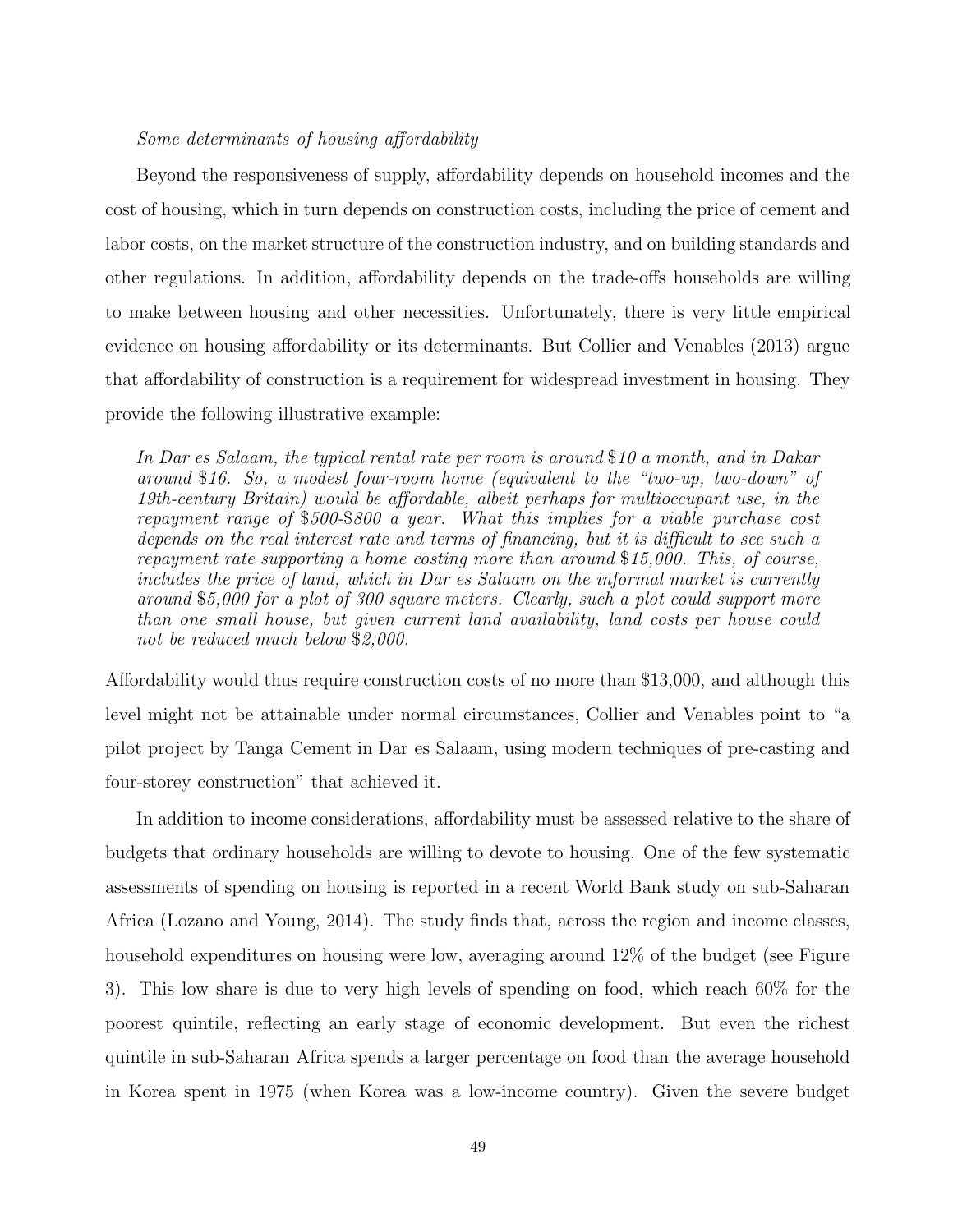constraints reflected in these numbers, it is difficult to expect a significant increase in housing investment in Africa without commensurate rapid growth in incomes. This lesson extends beyond the African context, with other cross-country evidence showing that households in low-income countries spend around 47% of their total budgets on food (Regmi et al., 2001). Food spending consumes a smaller 29% of household budgets in middle-income countries and just 13% in high-income countries. Correspondingly, income elasticities for food tend to shrink as country incomes grow.

#### 5.2. Land-management policies

Policies regulating land transactions and land-use constitute another factor affecting provision of affordable housing. Such regulations are often put in place to help public authorities in planning for the provision of public services such as sewage, roads, public schools, health services and public transportation. In addition, zoning regulations often serve to minimize negative externalities by segregating offending land uses. But regulations can affect the supply of affordable housing through various channels. Consumption standards such as minimum lot sizes can exclude low-income groups if they are set too high. Regulations such as density limits or height restrictions reduce affordability by reducing the amount of housing the land can accommodate, thus cutting supply. Urban growth boundaries (UGBs, sometimes called greenbelts) can raise housing prices by restricting the amount of developable land in a city. Alterman (2014) provides a survey of planning laws and urban development controls along with their implications for developing countries.

With some land-management regulations potentially having negative affects, it is natural to wonder why they would be imposed in the first place. As one explanation, Bertaud (2014) points to the predilection of urban planners for regulating the urban landscape rather than relying on market forces to guide land-use outcomes. Under this view, planners are well-meaning but, in their zeal to shape cities, sometimes choose policies with unintended and unfavorable consequences for housing affordability and the welfare of urban residents. Regulations such as UGBs may also reflect the exercise of monopoly power by existing landowners, who can enrich themselves via policies that restrict housing supply and thus raise prices (see Brueckner (1999) for a survey of the literature on urban "growth controls"). Finally, in developing countries,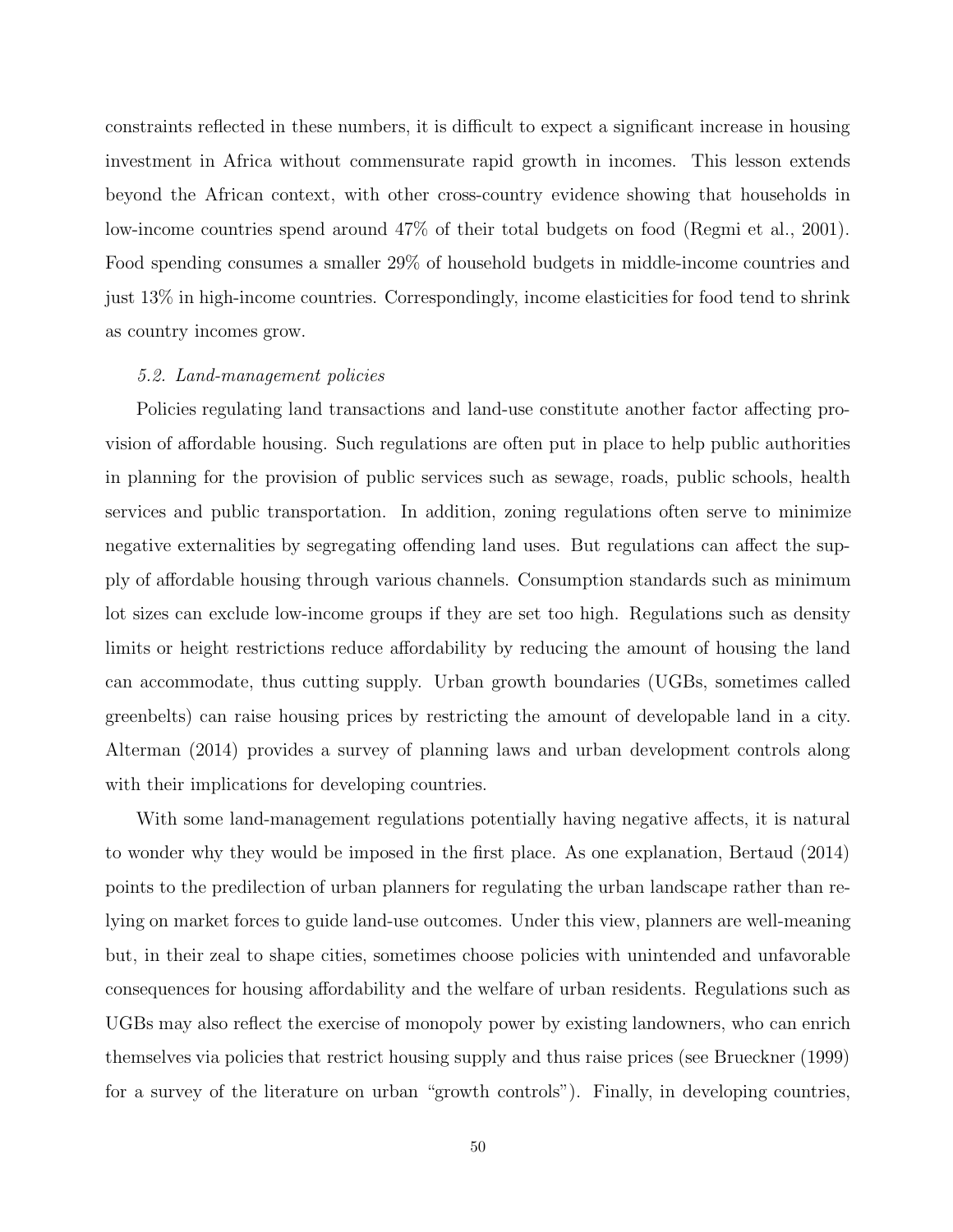welfare-reducing urban regulations could also arise from a desire to limit rural-urban migration, mirroring the motivations explored by Feler and Henderson (2011).

#### Land-consumption standards

In the cities of developing countries, minimum land-consumption standards in the formal sector are often incompatible with the level of economic development and the incomes of the poor. While general-purpose land-use regulations can improve the functioning of the formal land and housing markets, minimum-lot-size standards raise the effective house-price-to-income ratio, making formal housing unaffordable for the poor. For example, the minimum plot size in Dar es Salaam is 500 square meters, and the authorities are discussing whether to raise it to 700 (Collier and Venables, 2013). In Nairobi, the minimum legal plot size is one-sixteenth of an acre, which is unaffordable for ordinary households. Such standards are often an overhang of colonial planning, notably the 1947 British Town and Country Planning Act, which is dominant in East and Southern Africa. Regardless of the fact that African per capita incomes are less than five percent of British incomes, many African regulatory authorities consider modernization as synonymous with the raising of standards from time to time.

With minimum-lot-size standards making formal housing unaffordable, poor households choose to live in informal settlements, either by purchasing informally subdivided land or houses built on such developments. However, the standards may also serve as newcomer taxes for potential migrants, and they may in fact reduce migration into the city, mirroring the effect of the denial of water connections analyzed by Feler and Henderson (2011). Lall, Wang and Damata (2006) empirically explore this question by using data from four rounds of the Brazilian census. They examine the implications of state and municipal decisions to waive federal subdivision regulations and reduce the minimum lot sizes on land set aside for developing low-income housing.

In 1979, the Federal government in Brazil established national legislation (Federal Law 6766) for developing, approving and registering urban land subdivisions (World Bank, 2006). Among the parameters are a minimum lot size of 125 square meters, with a minimum frontage of 5 meters, and a compulsory donation of 35% of the development area for public uses and open space. Going against the national mandate, cities such as Recife, Belo Horizonte, Porto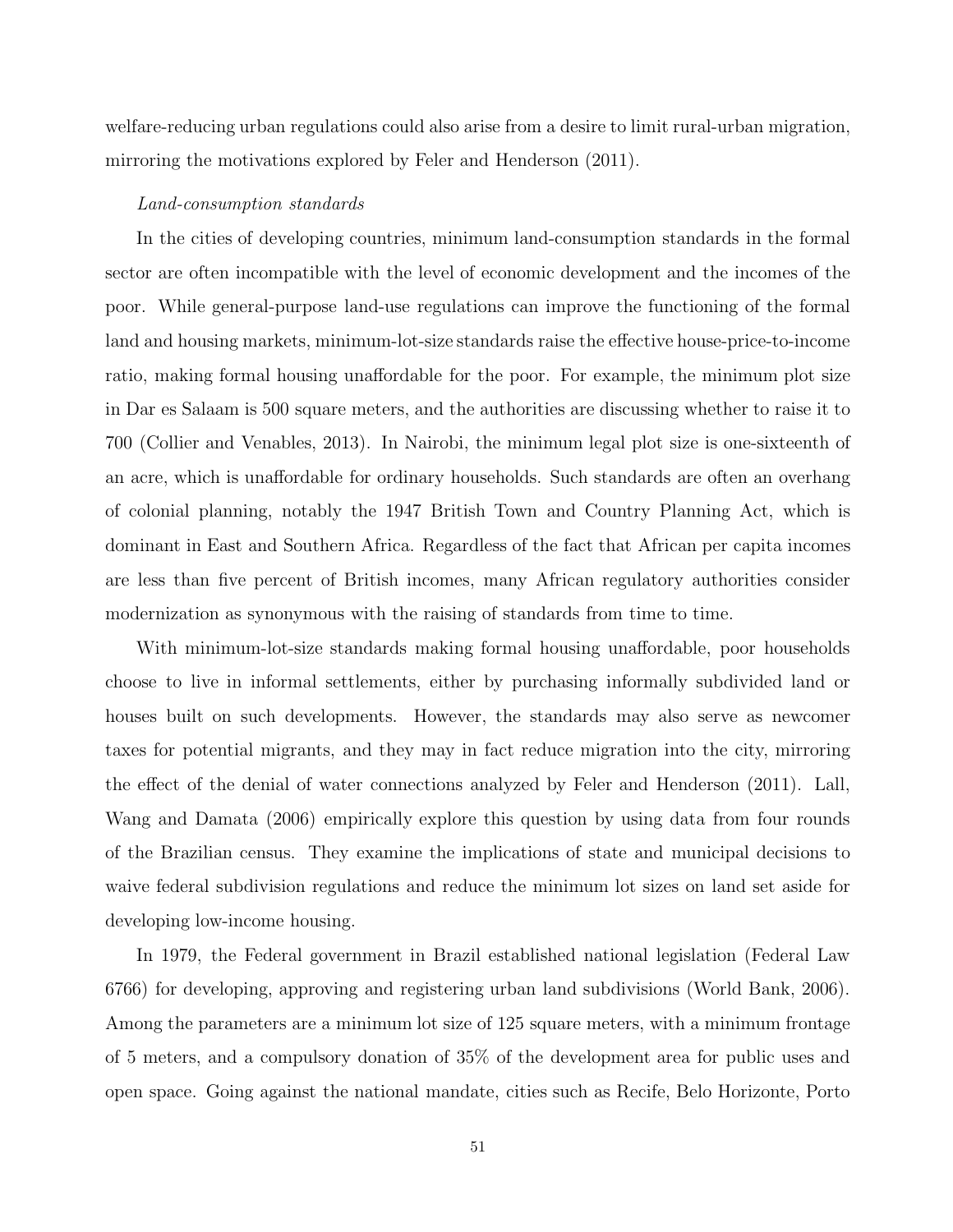Alegre and Belém have classified parts of their jurisdictions as Special Zones of Social Interest (ZEIS) in order to regularize informal settlements and produce affordable housing for the poor. The ZEIS have flexible zoning regulations such as reduced minimum lot sizes (90 square meters in Belém, 50 in Fortaleza, and 40 in Belo Horizonte) and variable frontage (World Bank, 2006). Lall, Wang and Damata (2006) find that relaxing minimum-lot-size regulations increases housing supply but also prompts higher population growth. This growth is in fact faster than the formal housing-supply response, leading to an increase in slum formation. Such an outcome suggests that policies that aim to reduce affordability barriers need to be accompanied other steps raise housing supply. In the absence of these measures, pro-poor land regulations may in fact exacerbate slum formation.

#### Density regulations

Density regulations, which are one of the tools used most frequently by urban planners, cap the quantity of housing that can be developed on a plot of land. Such a cap is usually imposed by restricting the floor-space ratio (FAR) on the plot (sometimes called the floorspace index, or FSI). For example, if the FAR limit is 1, developers can only build a structure whose total floor space is less than or equal to the plot area. While in some cases it may be possible to build a one-story building on a plot that entirely covers it (therefore achieving an FAR of 1), developers will typically construct a building with a footprint smaller than the plot. For example, a developer could cover 25% of a plot and build a four-story building while still meeting the FAR limit of 1 (World Bank (2013)).

From the point of view of urban planners (see Bertaud (2004, 2014)), the "right" FAR limit in an area will depend on the existing spatial structure of the city, the street patterns and widths, the level of infrastructure (is there enough capacity to accommodate high densities?), and cultural and social factors (are skyscrapers acceptable?). In fact, there is considerable variation FAR limits across the world's cities, with values ranging from 1 to 25, as seen in Table 2. The table shows that, except for São Paulo, most of the lowest FAR values are in India (World Bank (2013)). Other cities have much higher FAR limits, ranging from 3 for Paris to 25 for Singapore. Most of the cities with high FAR values tend to have substantial levels of infrastructure per acre.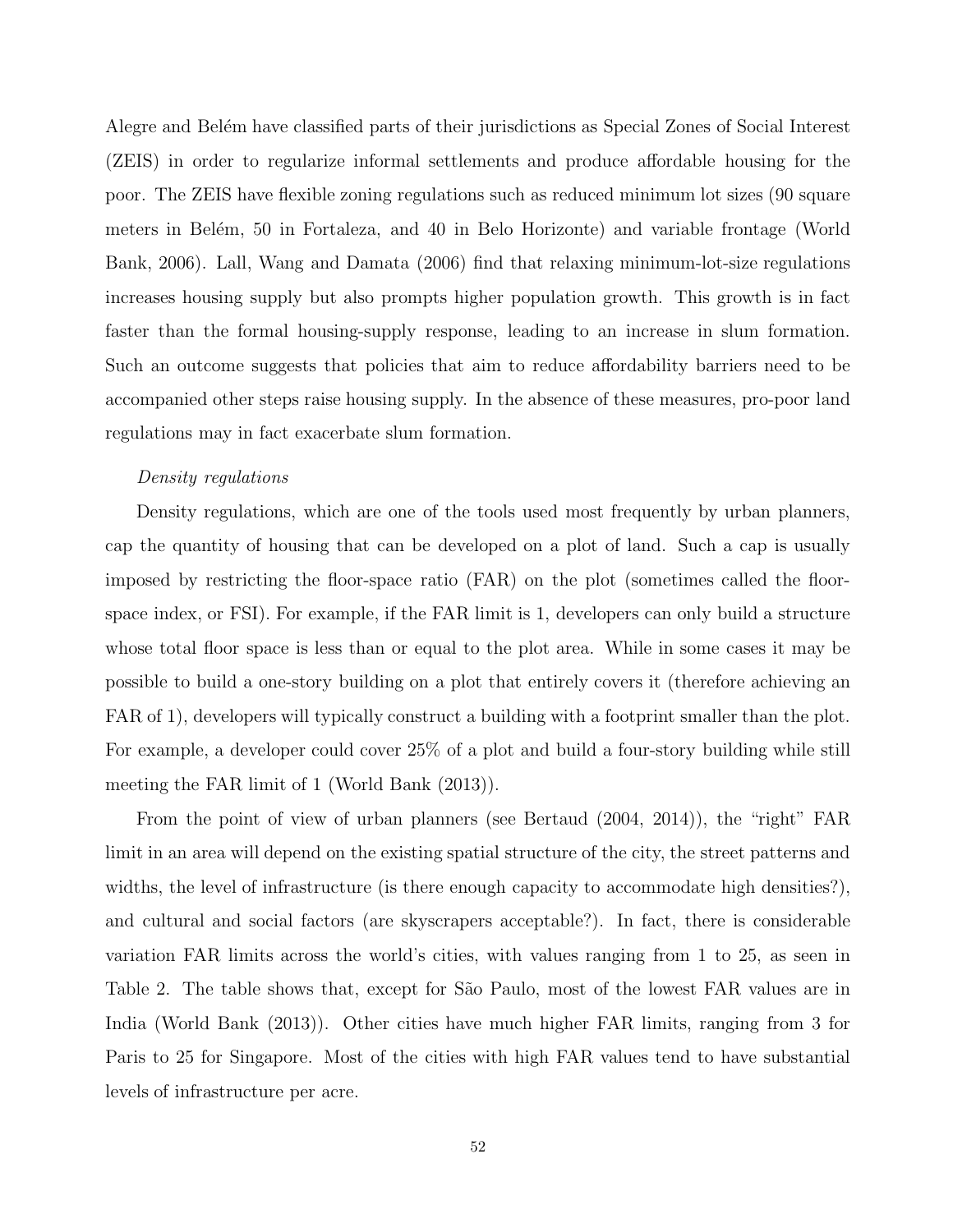An emerging body of evidence (see Annez and Lin, 2010) suggests that, if an area's FAR limit is set far below the level that would be chosen in the absence regulation, the resulting reduction in housing supply will raise prices throughout the city, reducing housing affordability. In addition, the urban footprint will grow, pushing residences farther from job centers. Bertaud and Brueckner (2005) demonstrate these effects in a theoretical model, and they show that the resulting welfare loss for individual households can be measured by the increase in commuting cost for the household at the edge of the city. Applying this result to the Indian city of Bangalore, where FAR limits range between 1.75 and 3.25, the authors predict that the city radius would shrink from 12 to 8 kilometers if the limits were removed. This shrinkage would reduce commuting costs of edge households by 4% of their income, a gain that captures the welfare loss from the FAR limit. Rather than using a simulation exercise to reach such a conclusion, Brueckner and Sridhar (2012) rely on empirical estimates. They use a cross-section regression that relates the size of the urban footprints of Indian cities to their central FAR limits and other variables such as income and population. The results, which show that a higher FAR limit indeed shrinks the urban footprint, allow calculation of the resulting reduction in commuting distance for the edge household and thus the saving in commuting cost. This calculation shows that a unitary increase in a city's FAR limit (from an average of near 3 to 4) yields a commuting-cost saving of 0.7% of income for edge households, indicating a substantial welfare gain from a marginal relaxation in this type of land-use regulation.

While FAR limits reduce development densities and thus housing supply and prices, subdivision regulations can also have a density-reducing effect while raise housing prices through other cost-related channels. This class of interventions is well illustrated in the analysis of Malpezzi and Mayo (1997) and Bertaud and Malpezzi (2001), who study the case of Malaysia. They focus on regulations that require excessive road widths in newly developed areas (including provision of back alleys), excessive street setbacks for structures, and excessive requirements for community facilities in new developments. These authors also identify a less tangible costincreasing factor, which grows out of the process for securing government approval of new projects. Long regulatory delays in the approval process raise the cost of development, as does uncertainty about the outcome of the process. Malpezzi and Mayo (1997) are able to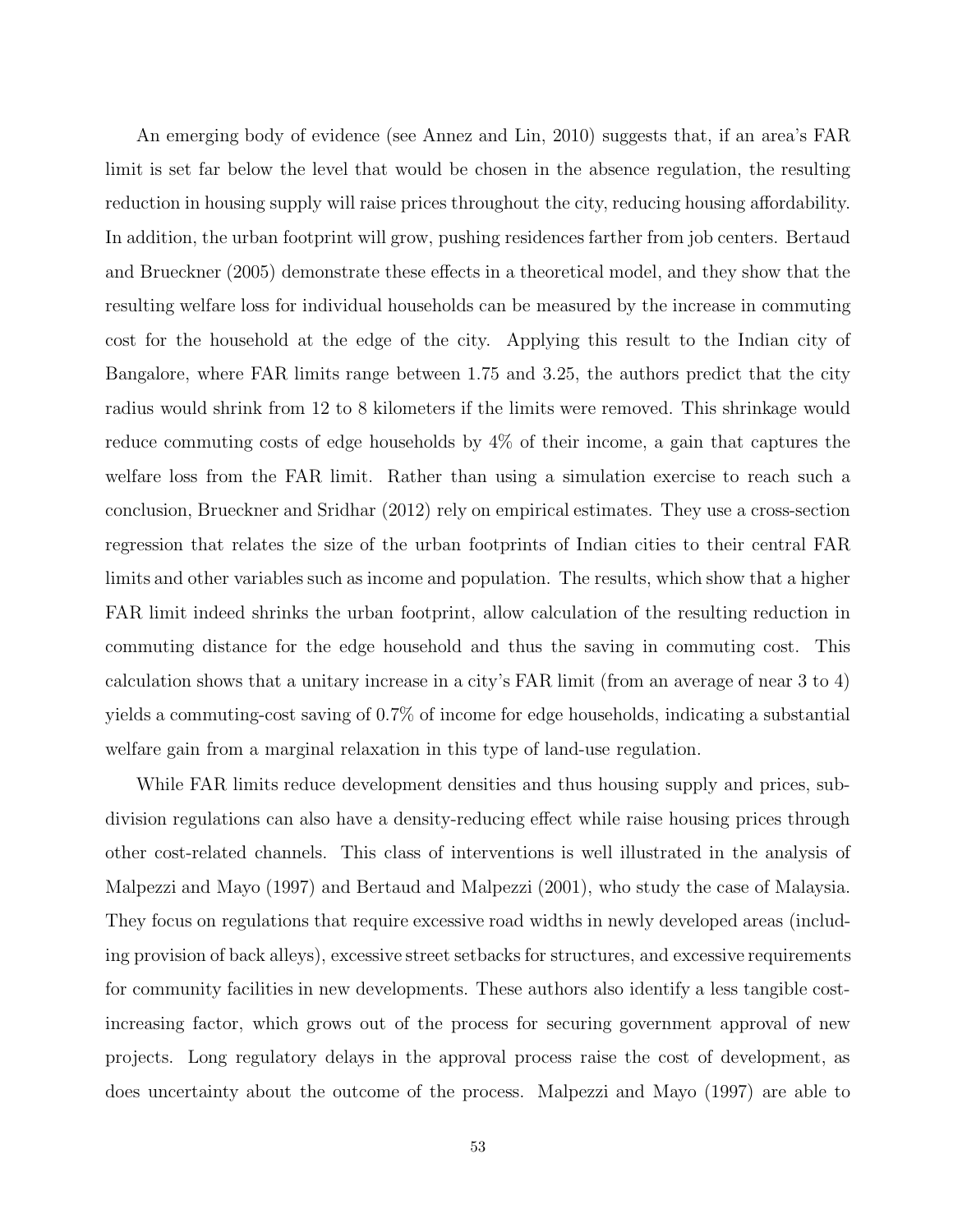generate a precise numerical estimate of the impact of these factors on the cost per dwelling. The authors focus on a representative dwelling with a delivery cost of about 28,000 Malaysian dollars, and they attribute 4,000 Malaysian dollars of this amount to the effects of government regulations, a share of about 14%. In addition, Bertaud and Malpezzi (2001) find that, if restrictions on construction and road patterns were eased so as to increase salable land to 55% of the developable land, developers' profits would double, providing a greater incentive to shift their activities to the lower-income market.

#### Urban growth boundaries

It is well known that urban growth boundaries (UGBs) can raise housing prices by restricting the amount of land available for development (see Brueckner, 2001, and Cheshire and Sheppard, 2002). UGBs are present in the developed world, but the urbanization process in some developing countries, notably in Korea in former years, has been affected by their presence. Because cities constrained by urban growth boundaries differ from non-UGB cities in a host of other ways (including the presence of additional land-use restrictions), it is difficult to use cross-sectional regression analysis to isolate the impact of a UGB on variables such as housing prices. Despite this limitation, researchers studying Korea present persuasive evidence that the country's UGBs (greenbelts) contributed in the past to its high housing prices. For example, data presented by Hannah et al. (1993) show that an index of Korean housing prices grew by a factor of 10 between 1974 and 1989, while real GDP rose by a factor of 3.4. Although the effect of rising incomes on demand no doubt played a role in this price escalation, the economy also faced severe land constraints. Urban residential land in Korea grew by only 65% between 1973 and 1988 even though the urban population rose by more than 100% over this period. With the greenbelt policy slowing the growth in the supply of residential land, and with population and income both rising rapidly, the conditions were ripe for a rapid escalation in Korean housing prices and falling affordability.

#### 5.3. Investment in complementary infrastructure and services

For affordable housing to increase household welfare, the structure needs to be supported by complementary physical infrastructure and social services such as roads and transport services,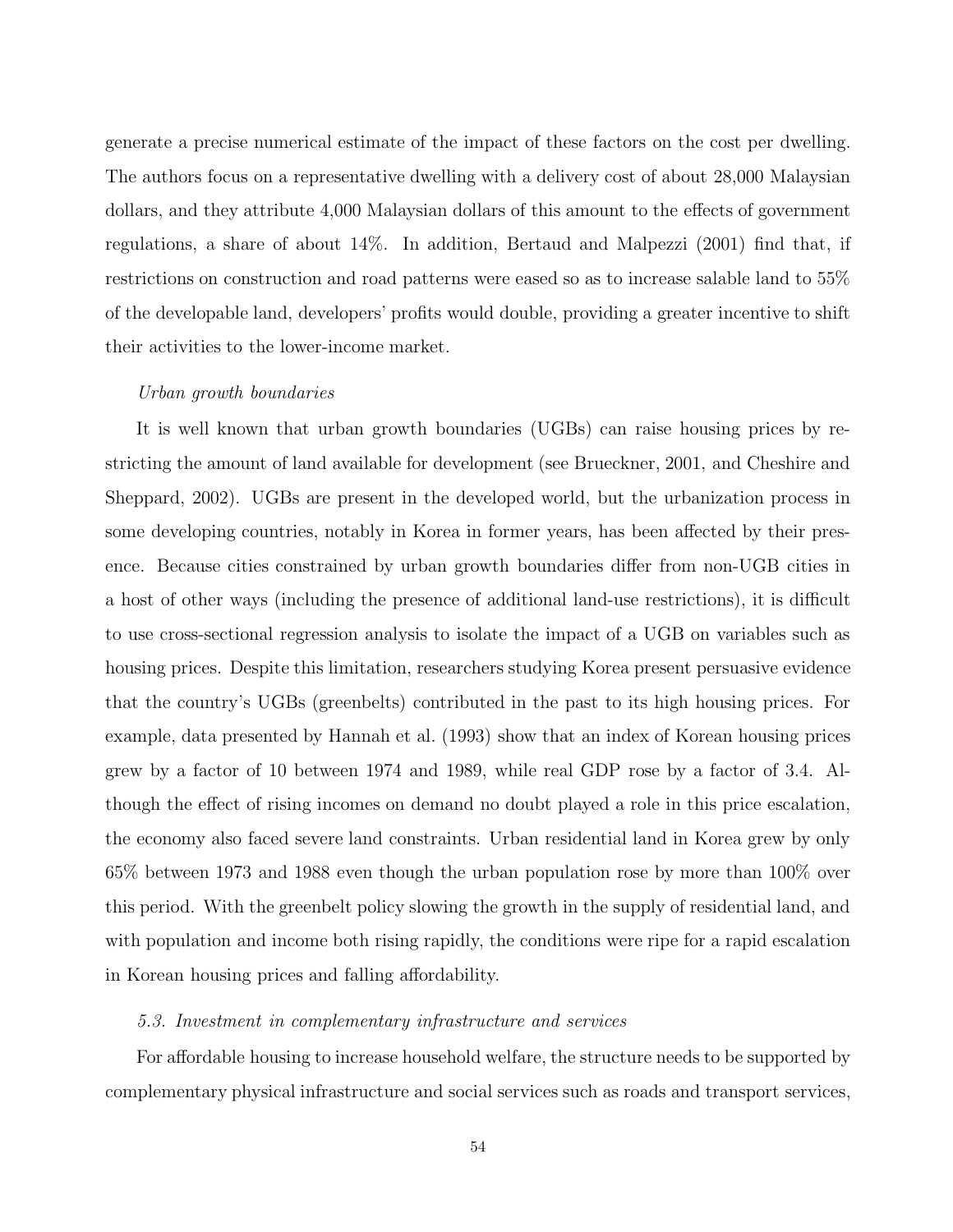drainage, street lighting, electricity, water, and sewerage, together with policing, schools, waste disposal, and health care. The benefits of such services make urban living more "affordable" in a sense that goes beyond housing costs. While the capital costs of some of these services could be covered by private property developers, supply is ultimately best undertaken publicly given that the services tend to involve coordination problems. Some of the services are network-based goods that cannot be provided by each household individually, and some are goods that, when supplied by separate households, create substantial externalities, as in the case of sanitation (Collier, 2013). Since such goods will be underprovided and under-consumed relative to the social optimum in the absence of coordination efforts, public provision is desirable.

Empirical work on valuation of services relies on contingent valuation (Cameron (1992), Whittington (2002)), conjoint and discrete-choice analysis (Earnhart (2002)), and estimation of hedonic models (Chattopadhyay, 1999, Malpezzi, 2003, and Palmquist, 2005). Several recent studies employing data from geo-referenced household surveys extend these methods for valuing public services. Lall and Lunderg (2008) use a nonparametric approach to improve on the traditional hedonic method. They address the concerns about functional-form bias in hedonic valuation methods raised by Malpezzi (2003), using a variant of a three-stage estimation procedure developed in Bajari and Kahn (2005). Lall and Lundberg estimate a nonparametric hedonic function and recover the structural demand parameters using first-order conditions, following which they estimate the determinants of these demand parameters using a vector of household characteristics. Estimating the model using geo-referenced household survey data for Pune, India, the authors find that public services are valued relatively more by the poor than by higher-income households. The services examined (water, transport, education, safety) are worth roughly 29% of the rental value of the dwelling for the wealthy, but are valued at 67% of rent by the poor. While the list of services examined is not comprehensive, the results suggest that even untargeted, across-the-board investment in public services can be progressive. With access to services, the poor migrant's limited spending on housing buys more than just shelter, effectively increasing the affordability of urban living.

By focusing only on the gains from direct consumption of services, such estimates may undervalue the affordability benefits of improved service delivery when spillovers are present.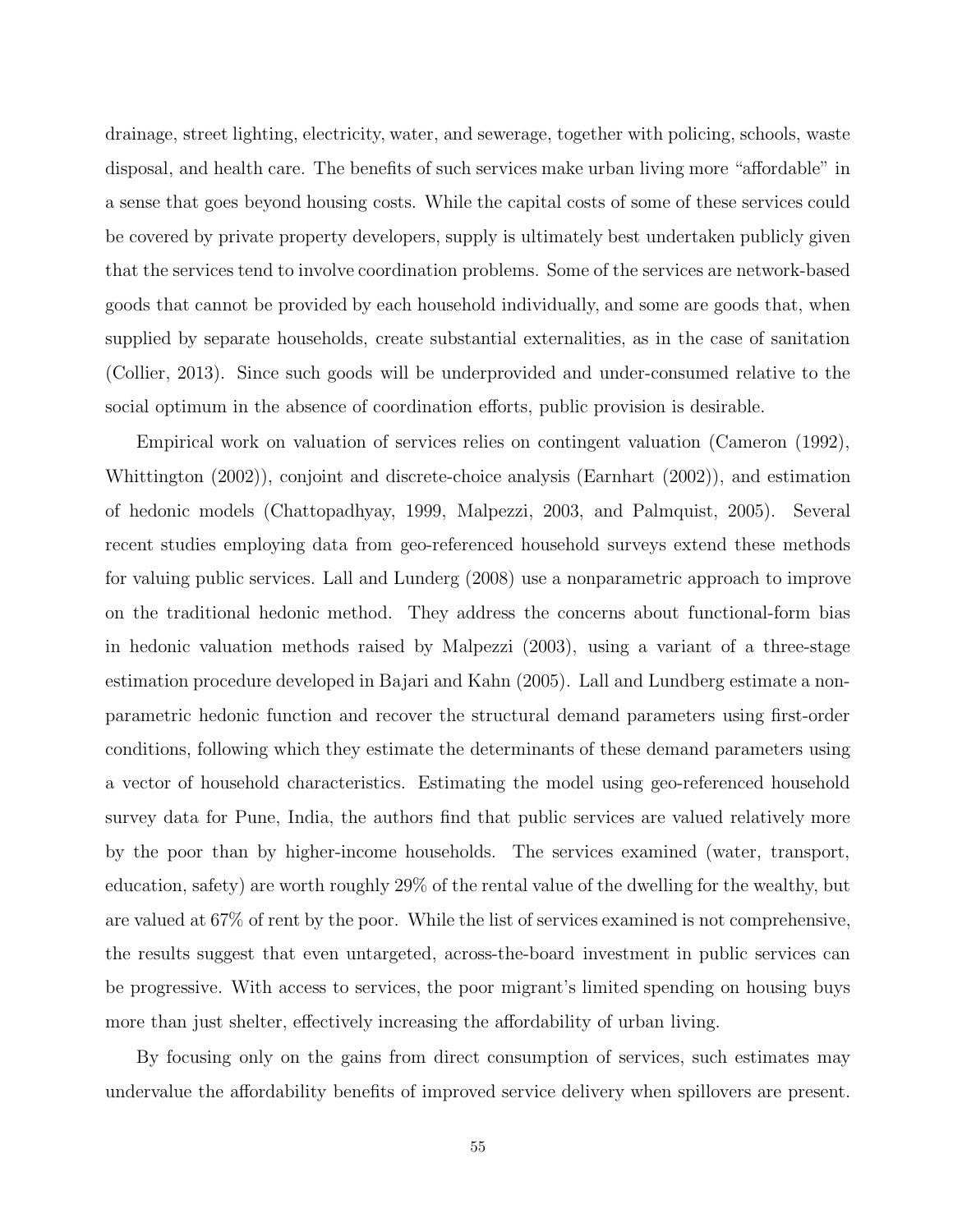Anselin et al. (2010) address this issue by taking advantage of a unique geo-referenced household survey from Bangalore, India. They carry out a hedonic analysis of housing values that explicitly accounts for spatial spillovers in provision of water service. Building on the standard hedonic literature, the authors use a spatially explicit framework that allows measurement of both direct effects and externality spillovers from upgrades in water systems made by neighbors. The results show that standard non-spatial hedonic benefit estimates are around 30% lower than estimates that consider spatial spillovers. By raising benefits, such spillovers enlarge the housing/public-service bundle associated with a given rental payment, thus improving affordability.

## 6. Conclusion

This chapter reviews major strands of theoretical and empirical work on urbanization and housing provision in developing countries, focusing on the three elements highlighted in the chapter's title. The initial focus is on rural-rural migration, a main driver of city growth in the developing world. The discussion summarizes the state of empirical research on such migration and sketches theoretical work in the Harris-Todaro tradition, which depicts the urbanization equilibrium generated by the migration process. The chapter then turns to the issue of tenure insecurity in developing countries, focusing mainly on the economics of squatting from both theoretical and empirical perspectives. Squatting is partly a response to limited housing affordability in developing countries, which is the third topic considered in the chapter. Following a macro-oriented comparison of housing investment in low- and high-income countries, the discussion argues that misguided land-management policies in the developing world often limit housing affordability, while also pointing out that urban public services must be part of an affordable housing package.

More generally, drawing a distinction between urbanization, on the one hand, and city development, on the other, can be beneficial in understanding the experience of developing countries. These processes are distinct since much of urbanization takes place early in development, before countries have reached middle incomes. In contrast, city development in the form of investments in durable structures (notably housing) and infrastructure accelerates later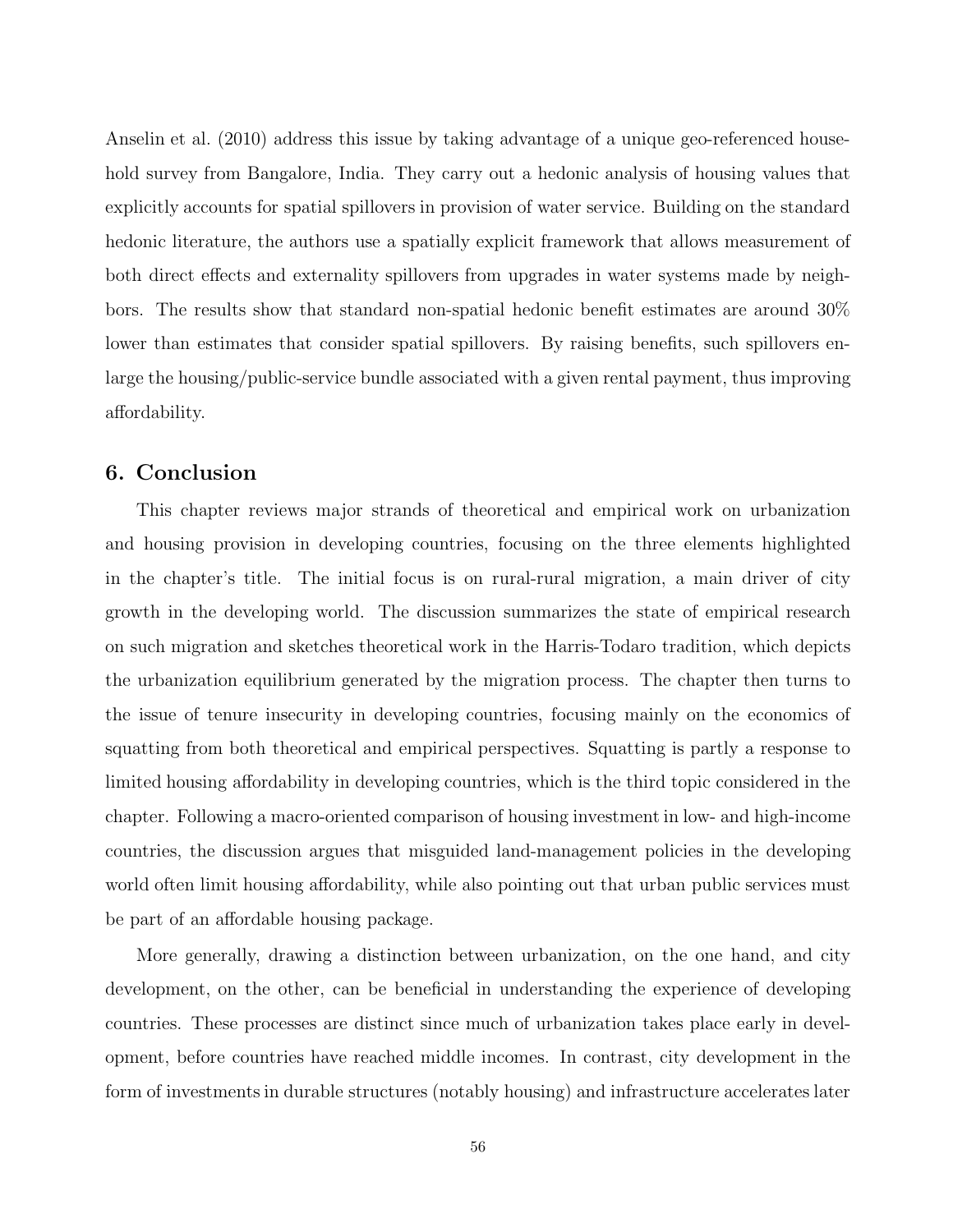as countries approach middle incomes. This view implies that urbanization is a messy process, where surges in population density precede the fixed investments needed to properly house, transport, and service the urban population. To manage this messy process, there is a need to identify beneficial policies or policy changes that can be implemented by countries with limited administrative and financial capabilities. Three instances are particularly relevant.

First, land management must be improved by eliminating those policies that inadvertently raise the cost of housing, as discussed in section 5. By making shelter more affordable, such policy changes will allow cities in developing countries to do a better job of housing their burgeoning populations. Second, the provision of urban infrastructure must be managed more effectively so as to improve the delivery of public services. Provision of some infrastructure (streets, basic drainage) can be left to private developers, while infrastructure with a broader spatial scope (local road networks, schools) should be the responsibility of city wards, with city-wide investments (transport, water, sewerage) or regional infrastructure (electricity) handled at even higher levels. Devolution of responsibilities to the lowest possible level may be beneficial when central governments are weak. In making transportation investments, governments should recognize that, by easing access to jobs, such investment can improve the functioning of urban labor markets. Moreover, in making all types of infrastructure investments, governments should take into account the attractive power of public services, which tend to spur rural-urban migration.

Third, housing investment can be spurred by capital-market improvements, which should also be a policy goal. As mentioned earlier, since tenure insecurity inhibits the development of mortgage markets, steps to accelerate the process of conveying titles to residents in formal housing could spur development of mortgage markets, unleashing a mortgage-financed surge in housing investment. Granting titles to squatters and other informal residents would have a parallel effect. In addition, following the lead of the US and other developed countries, the developed world could marshal funds for housing investment by fostering the securitization of mortgage debt once local mortgage markets gain sufficient breadth.

The chapter points to a number of possible avenues for future research. On the empirics of rural-urban migration, the recent work of Giulietti, Wahba and Zenou (2014), which applies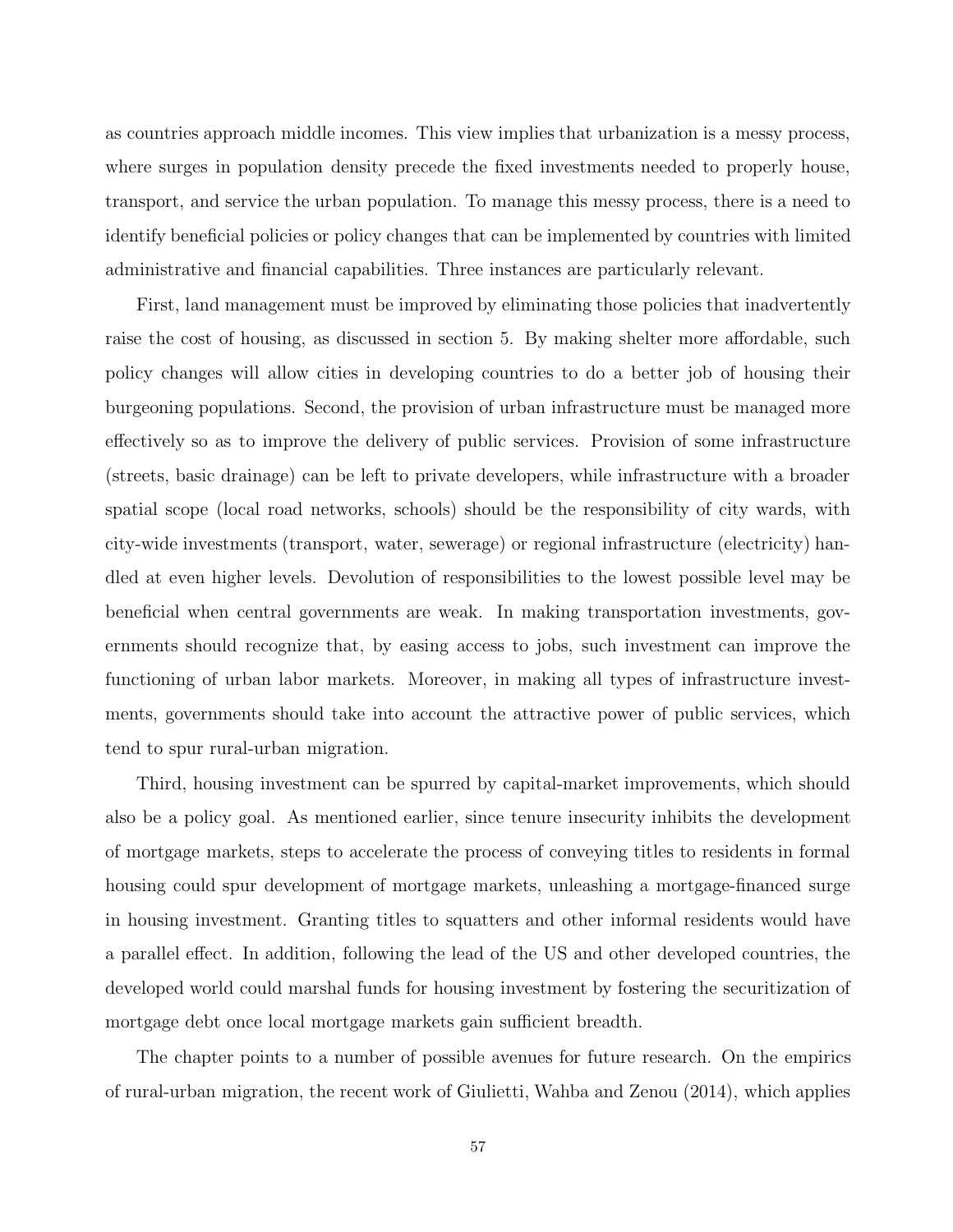social-network theory to better understand the interpersonal forces that spur migration, seems to be a fruitful area for further research. This social-network approach could be applied to individual-level data from countries other than China, on which these authors focused. The empirical underpinnings of the migration models considered in section 3 could also be explored further. For example, the models predict equalization of rural income and the income net of commuting cost of city workers living at the urban fringe, a relationship that could be explored empirically (in principle, at least) if cross-country data were available. Even by itself, the urban net income measure would be useful since it appropriately captures urban living standards in a developing country without the need for data on housing prices. Whether the migration process produces cities that are close to optimal in size is another question that could be addressed. Researchers could follow the methodology of Au and Henderson's (2006) important China study, focusing on other countries.

A number of different avenues for work on tenure insecurity are also apparent. Research on squatting would greatly benefit from international data that tracks squatter populations as well as eviction events across developing countries. Population estimates could be based on measurement of the land areas of squatter settlements, a task that could make use of satellite data supplemented by local expertise regarding the boundaries of the settlements. Although collection of eviction data would require monitoring of press coverage in a large number of cities around the world, the task is increasingly feasible in today's information age. Another squatting-related empirical exercise would be a test of the notion that squatter settlements squeeze the formal housing market. Empirically, the goal would be to test the prediction that formal housing prices are higher in cities with a large share of squatter households (requiring better population figures along with price data). While less general in scope, country case studies like those of Selod and Tobin (2013) and Kim (2004) provide highly useful insights into the extent of tenure insecurity, making further studies worthwhile.

Research on housing affordability could be directed toward generating quantitative measures of the affordability gains from relaxing counterproductive land-use policies. Malpezzi and Mayo (1997) and Bertaud and Malpezzi (2001) show how to produce such measures from detailed information on building regulations, while Brueckner and Sridhar (2012) measure the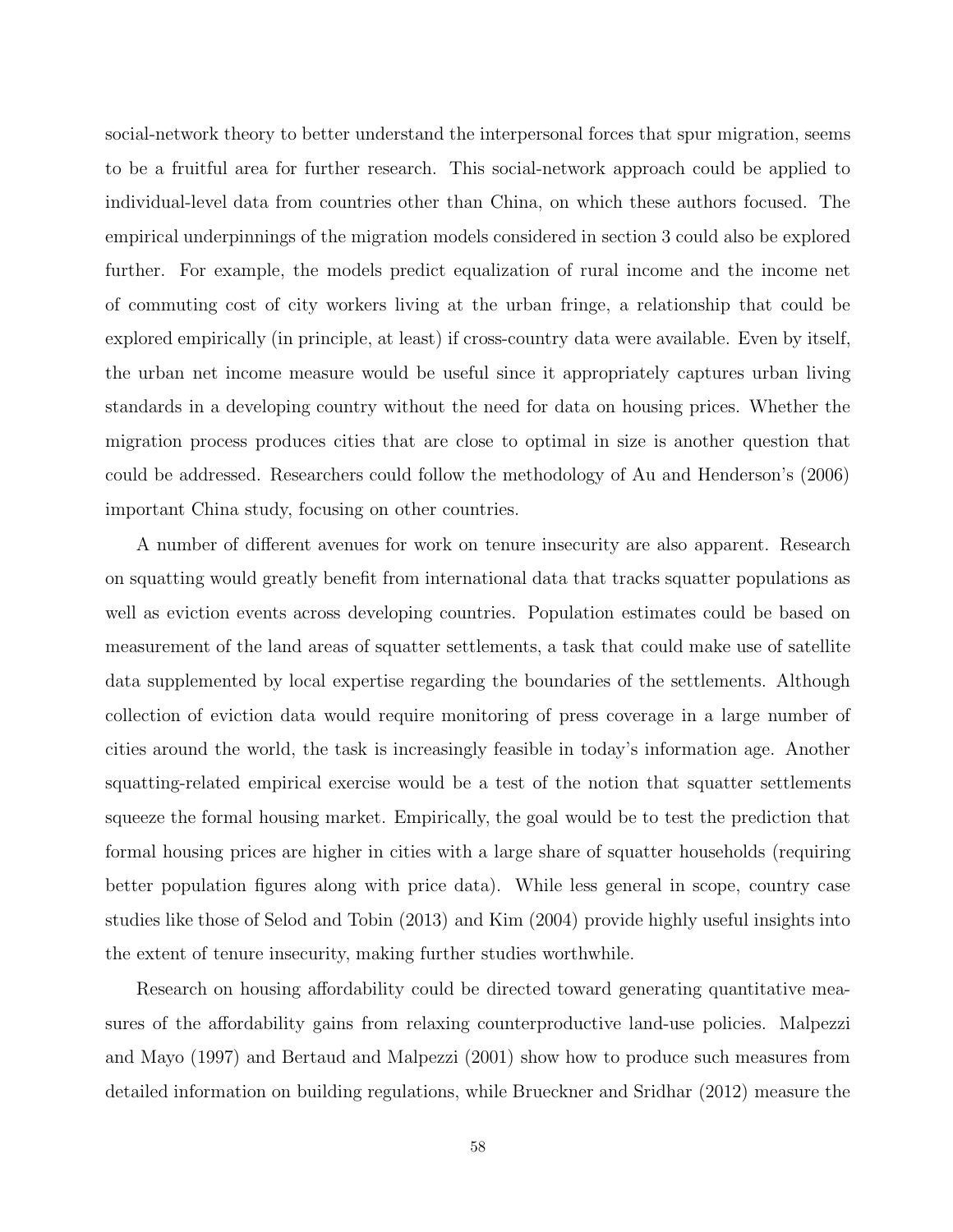gain from looser building-height restrictions using a more aggregative approach. Such quantitative information provides crucial leverage for the World Bank and other international agencies in persuading governments to reform regulation of land-use, and more studies of this type will assist them in this task.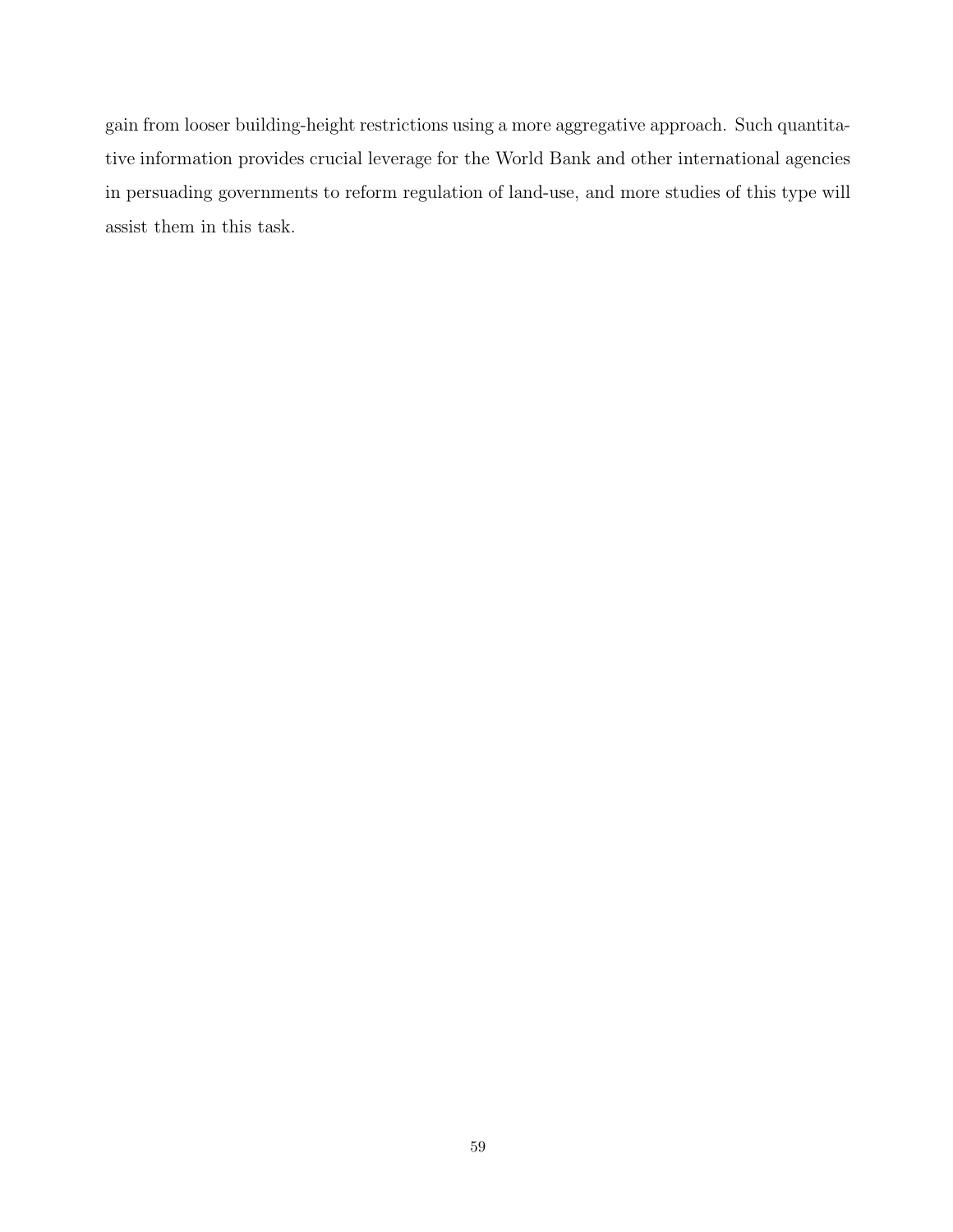# Appendix

With variable q, the condition  $N = \pi \overline{x}^2$  is replaced by  $\int_0^{\overline{x}} [2\pi x/q(x, N)] dx - N \equiv \Phi - N = 0$ . Total differentiation of this condition yields  $\partial \overline{x}/\partial N = (1 - \Phi)(\overline{q}/2\pi \overline{x})$ , where  $\overline{q} \equiv q(\overline{x}, N)$ . Differentiating  $ACC \equiv \int_0^{\overline{x}} [2\pi x/q(x,N)]txdx$  with respect to N then yields

$$
\frac{\partial ACC}{\partial N} = \frac{\partial ACC}{\partial \overline{x}} \frac{\partial \overline{x}}{\partial N} - \int_0^{\overline{x}} \frac{2\pi x}{q^2} \frac{\partial q}{\partial N} t x dx
$$
  
\n
$$
= \frac{2\pi \overline{x}^2 t}{\overline{q}} (1 - \Phi) \frac{\overline{q}}{2\pi \overline{x}} - \int_0^{\overline{x}} \frac{2\pi x}{q^2} \frac{\partial q}{\partial N} t x dx
$$
  
\n
$$
= t\overline{x} + \int_0^{\overline{x}} \frac{2\pi x}{q^2} \frac{\partial q}{\partial N} t (\overline{x} - x) dx
$$
  
\n
$$
\equiv t\overline{x} - \Omega(N), \qquad (a3)
$$

where  $\Omega(N) > 0$  equals minus the negative integral in the second-to-last line, which represents the reduction in ACC due to higher densities (lower q's). Subtracting  $\partial ACC/\partial N$  from the increase in urban income then yields (12).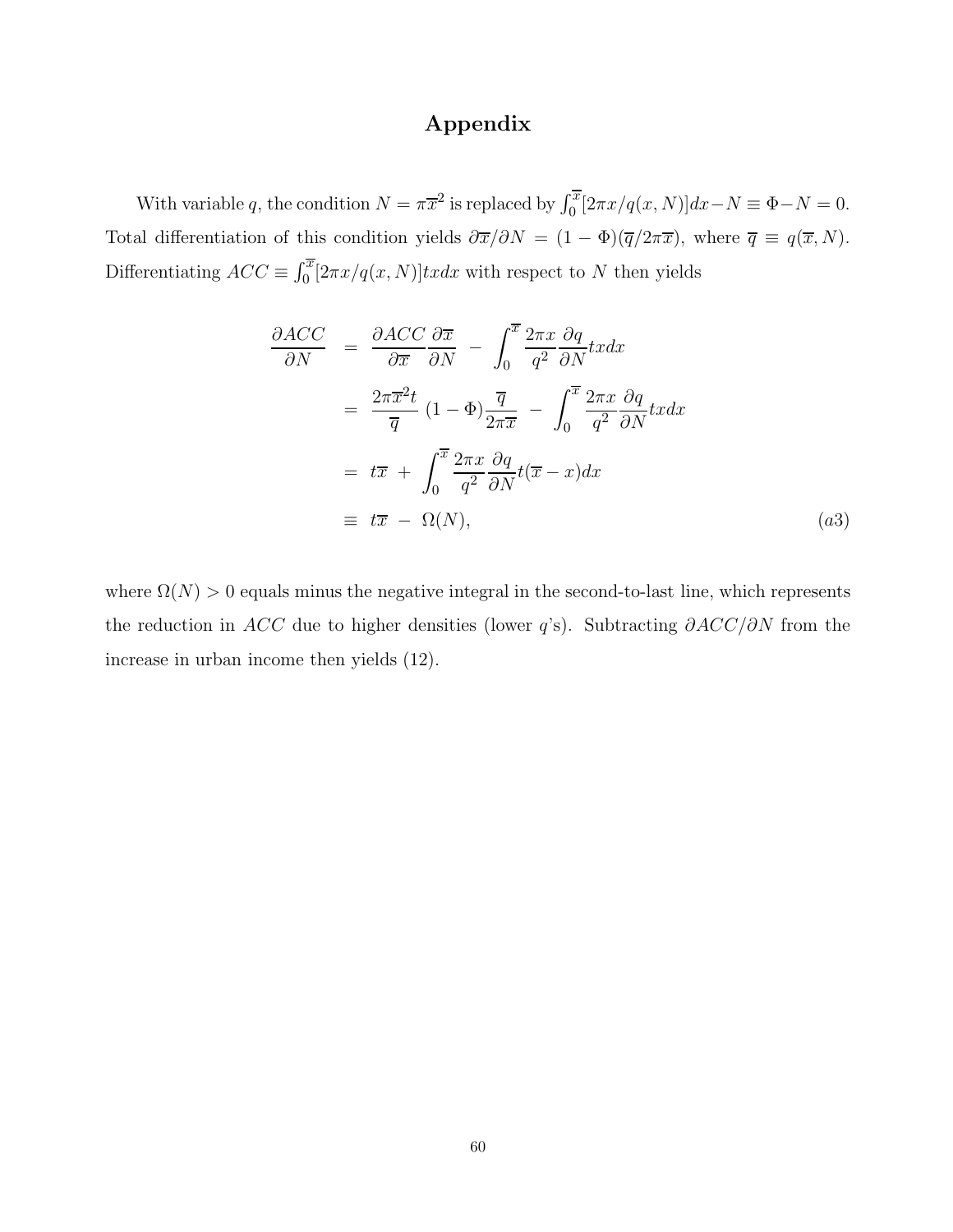**Table 1 Decadal average of housing supply (% of GDP) across country income categories** 

| Income category     | 1960-70 | 1971-80 | 1981-90 | 1991-00 | 2001-11 |
|---------------------|---------|---------|---------|---------|---------|
| Low income          |         | 3.00    | 3.58    | 4.79    | 4.56    |
| Lower middle income | 4.38    | 4.97    | 5.41    | 6.10    | 6.06    |
| Upper middle income | 5.11    | 8.49    | 9.14    | 8.86    | 9.12    |
| High income: OECD   | 11.29   | 9.87    | 8.06    | 6.03    | 5.71    |

Source: Dasgupta, Lall, and Lozano (2014); countries classified as per World Bank classification

| City                         | FAR limit   |
|------------------------------|-------------|
|                              |             |
| São Paulo, Brazil            |             |
| Mumbai, India                | 1.33        |
| Chennai, India               | 1.5         |
| Delhi, India                 | $1.2 - 3.5$ |
| Amsterdam, Netherlands       | 1.9         |
| Venice, Italy                | 2.4         |
| Paris, France                | 3           |
| Shanghai, China              | 8           |
| Vancouver, Canada            | 8           |
| San Francisco, United States | 9           |
| Chicago, United States       | 12          |
| Hong Kong SAR, China         | 12          |
| Los Angeles, United States   | 13          |
| New York, United States      | 15          |
| Denver, United States        | 17          |
| Tokyo, Japan                 | 20          |
| Singapore                    | 12-25       |

**Table 2 FAR limits in central business districts**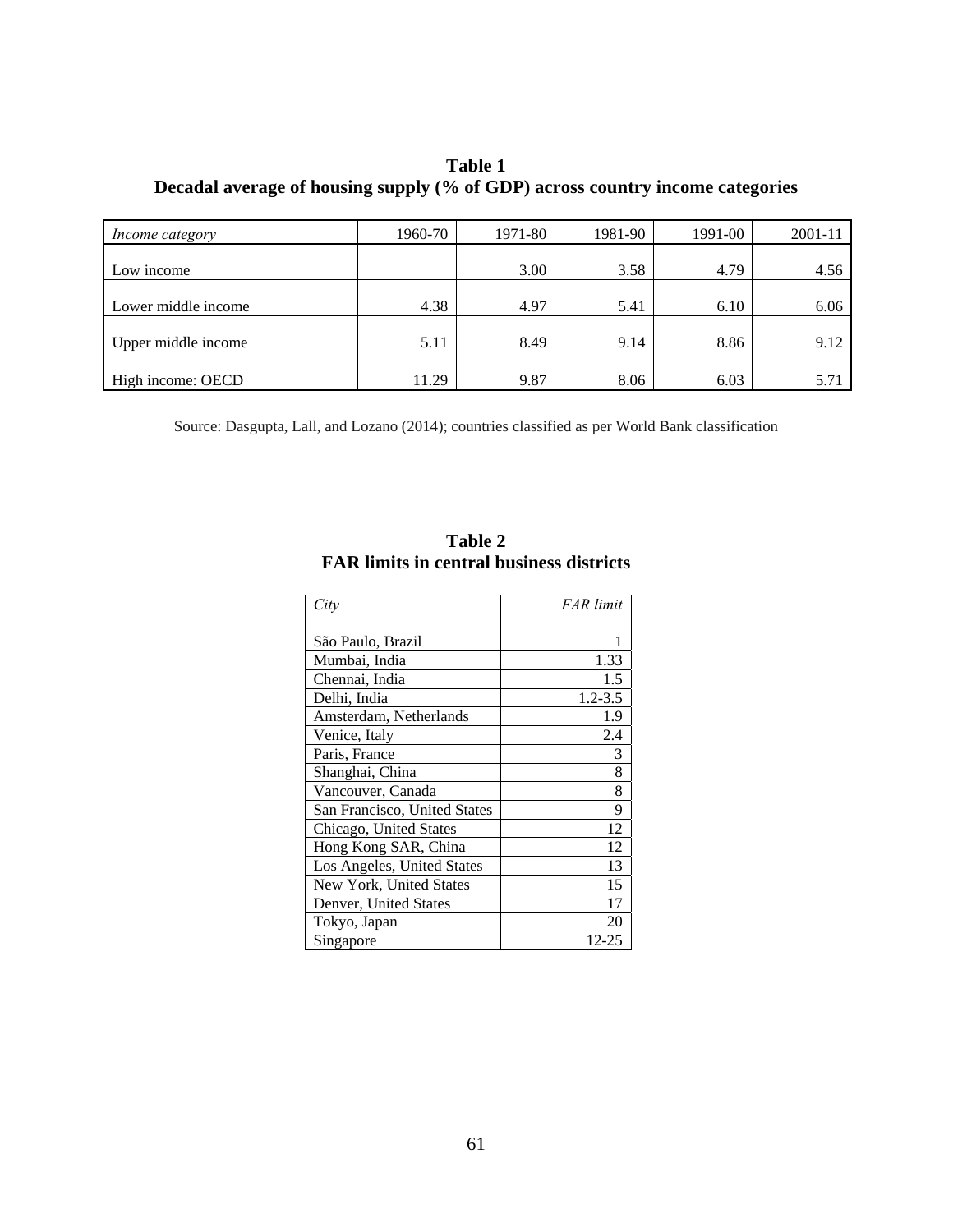

Figure 1: Equilibrium and optimum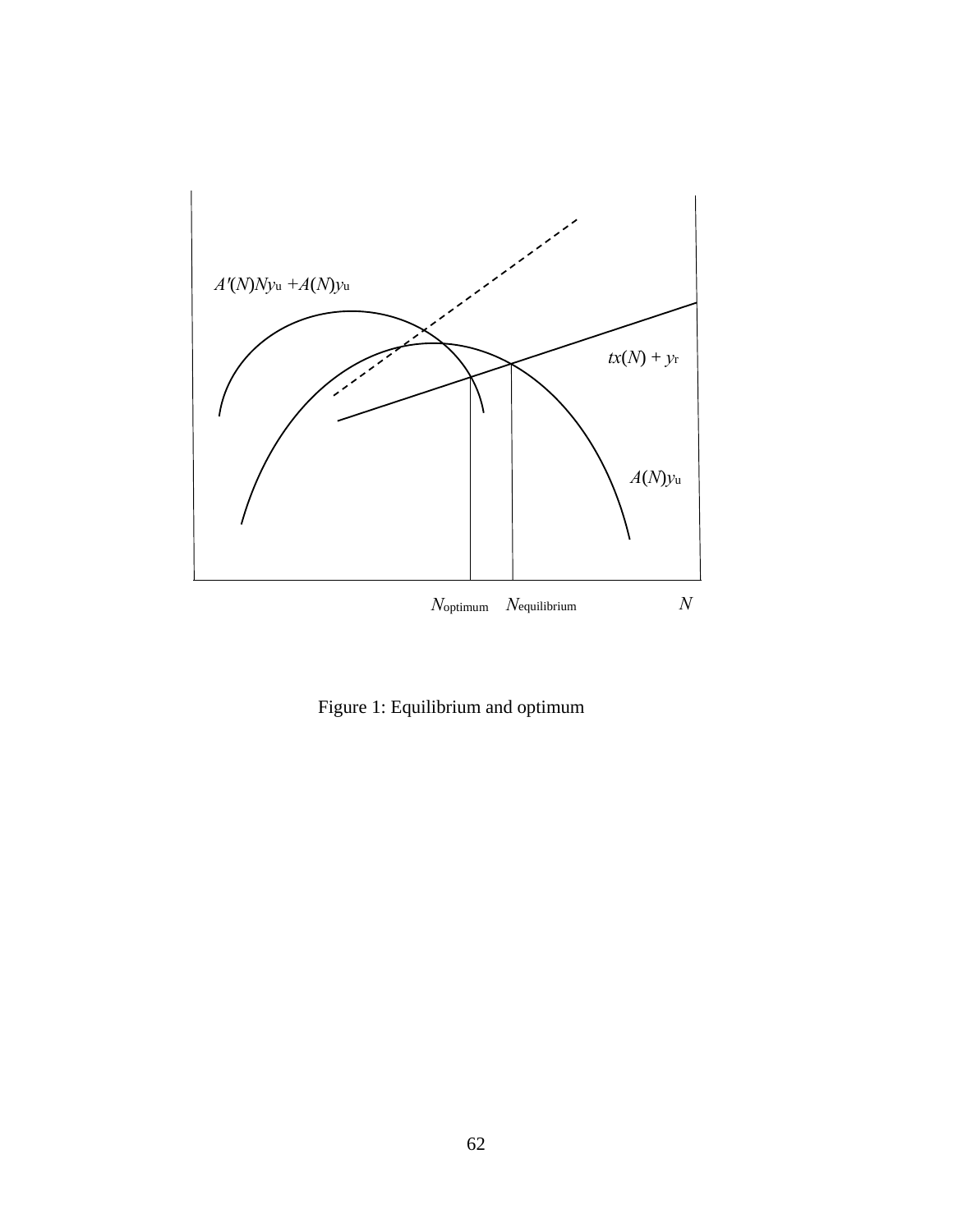**Figure 2** 



**Figure 3 Urban Household Expenditures across sub-Saharan Africa** 



Source: Lozano and Young (2014); based on analysis of standardized household surveys in Africa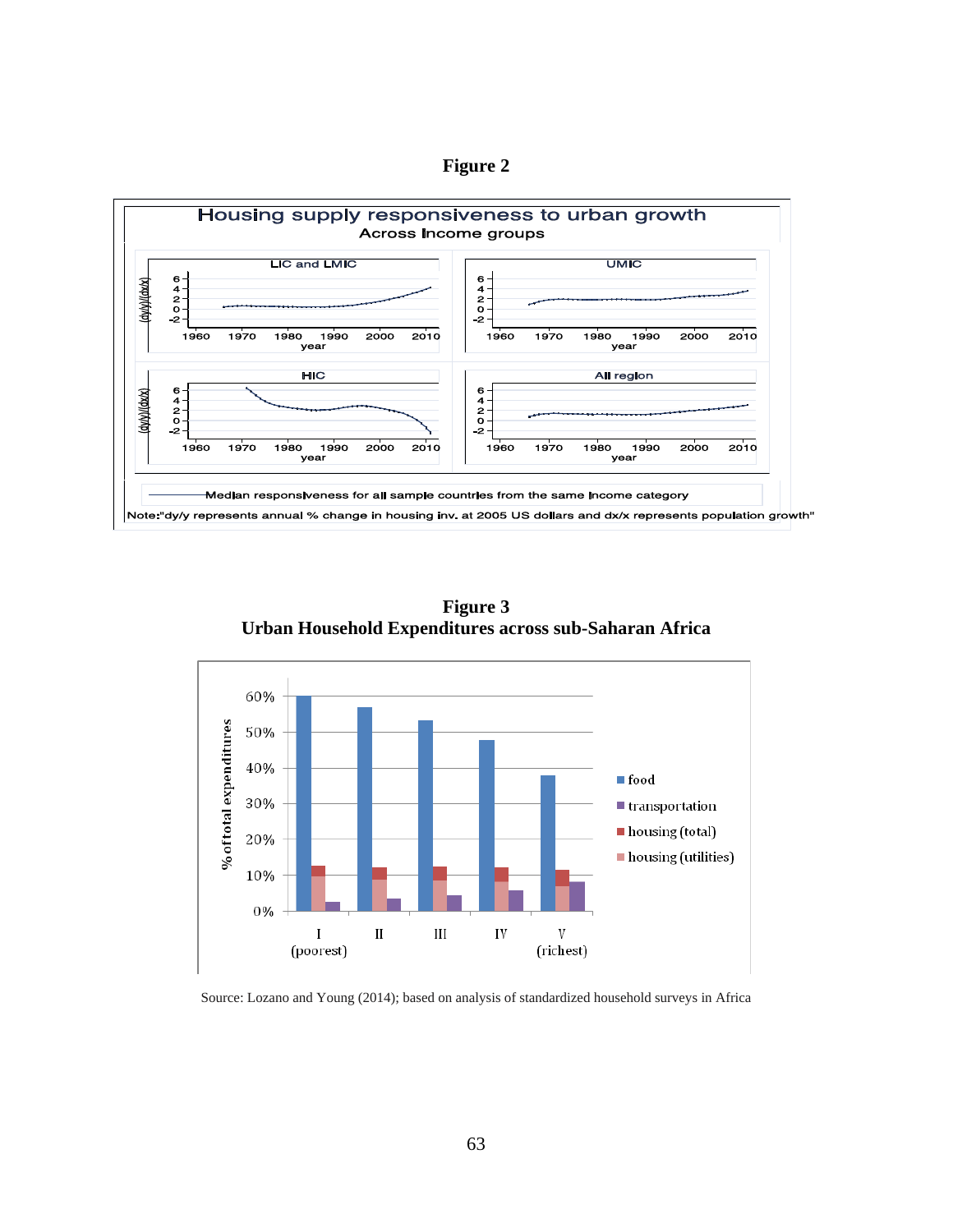## References

- ADES, A.F., GLAESER, E.L. (1995). "Trade and circuses: Explaining urban giants." *Quar*terly Journal of Economics 110, 195-227.
- Alonso, W. (1964). Location and Land Use. Harvard University Press, Cambridge.
- Alterman, R. (2014). "Planning laws, development controls, and social equity: Lessons for developing countries." World Bank Law Review 5.
- ANDERSON, K., POMFRET, R. (2005). "Spatial inequality and development in central Asia." unpublished paper, World Institute for Development Economic Research (UNU-WIDER).
- Annez, P.C., Linn, J.F. (2010). "An agenda for research on urbanization in developing countries: A summary of findings from a scoping exercise." World Bank Policy Research Working Paper No. 5476.
- ANSELIN, L., LOZANO-GRACIA, N., DEICHMANN, U., LALL, S. (2010). "Valuing access to water: A spatial hedonic approach, with an application to Bangalore, India." Spatial Economic Analysis 5, 161-179.
- ARNOTT, R. (1979). "Optimal city size in a spatial economy." Journal of Urban Economics 6, 65-89.
- Au, C.-C., HENDERSON, J.V. (2006). "Are Chinese cities too small?" Review of Economic Studies 73, 549-576.
- BAJARI, P., KAHN, M.E. (2005). "Estimating housing demand with an application to explaining racial segregation in cities." Journal of Business and Economic Statistics 23, 20-33.
- BARRIOS, S., BERTINELLI, L., STROBL, E. (2006). "Climatic change and rural-urban migration: The case of sub-Saharan Africa." Journal of Urban Economics 60, 357371.
- BERTAUD, A. (2004). "Mumbai FSI/FAR conundrum: The perfect storm: The four factors restricting the construction of new floor space in Mumbai." http://alain-bertaud.com/ AB Files/AB Mumbai FSI conundrum.pdf.
- BERTAUD, A. (2014). "The formation of urban spatial structures: Markets vs. design." Working paper  $# 7$ , Marron Institute, New York University.
- BERTAUD, A., MALPEZZI, S. (2001). "Measuring the costs and benefits of urban land use regulation: A simple model with an application to Malaysia." Journal of Housing Economics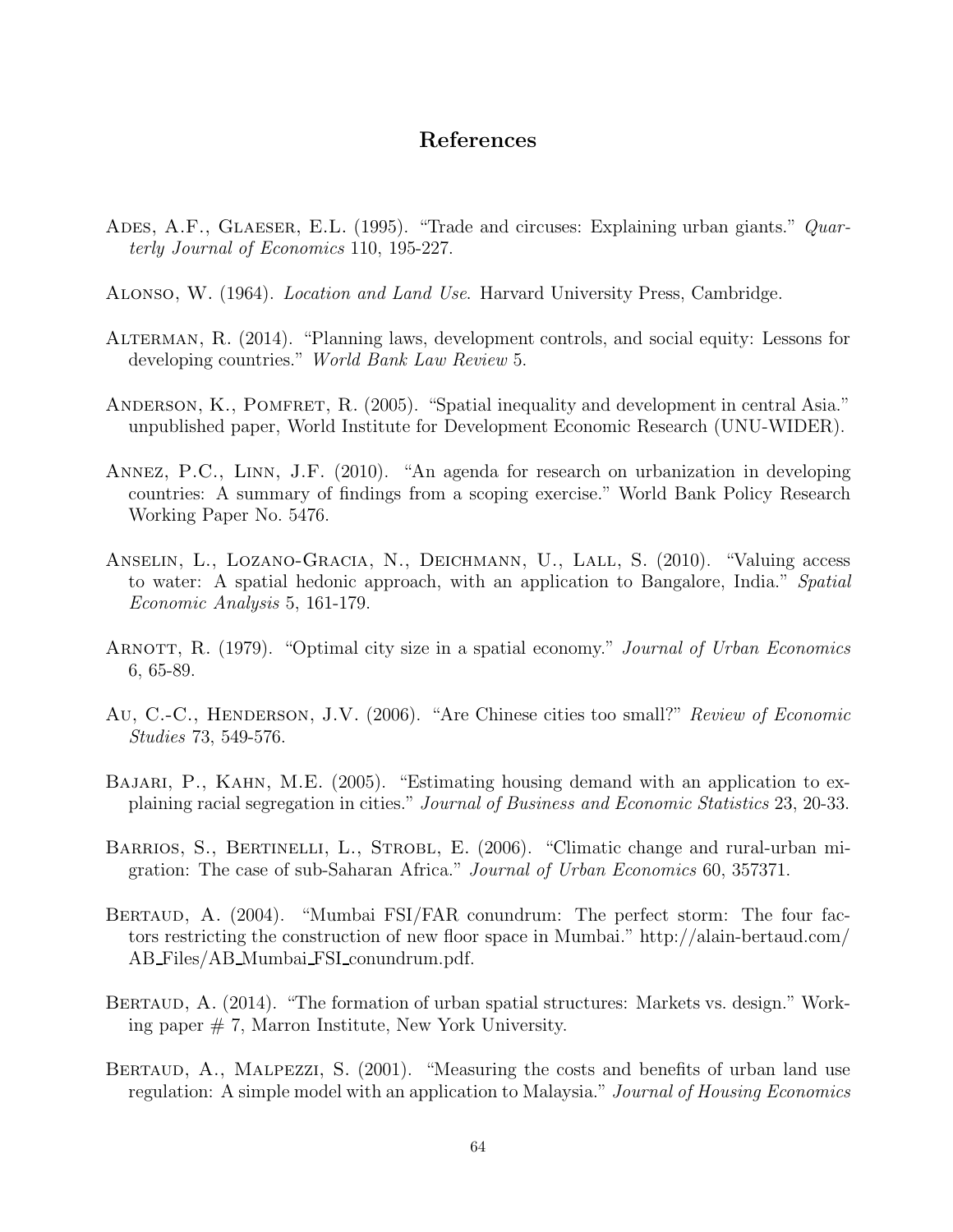10, 393-418.

- BERTAUD, A., BRUECKNER, J.K. (2005). "Analyzing building-height restrictions: Predicted impacts and welfare costs." Regional Science and Urban Economics 35, 109-125.
- BURNS, L.S., GREBLER, L. (1976). "Resource allocation to housing investment: A comparative international study." Economic Development and Cultural Change 25, 95-121.
- Brueckner, J.K. (1990). "Analyzing Third World urbanization: A model with empirical evidence." Economic Development and Cultural Change 38, 587-610.
- Brueckner, J.K. (1999). "Modeling urban growth controls." In Panagariya, A., Portney, P., Schwab, R.M. (Eds.), Environmental and Public Economics: Essays in Honor of Wallace E. Oates, Edward Elgar Publishers, London, pp. 151-168.
- Brueckner, J.K. (2001). "Urban sprawl: Lessons from urban economics." In: Gale, W.G., Pack, J.R. (Eds.), Brookings-Wharton Papers on Urban Affairs, Brookings Institution, Washington, D.C., pp. 65-89.
- BRUECKNER, J.K. (2013a). "Urban squatting with rent-seeking organizers." Regional Science and Urban Economics 43, 561-569.
- Brueckner, J.K. (2013b). "Slums in developing countries: New evidence for Indonesia." Journal of Housing Economics 22, 278-290.
- BRUECKNER, J.K., ZENOU, Y. (1999). "Harris-Todaro models with a land market." Regional Science and Urban Economics 29, 317-339.
- Brueckner, J.K., Kim, H.-A. (2001). "Land markets in the Harris-Todaro model: A new factor equilibrating rural-urban migration." Journal of Regional Science 41, 507-520.
- BRUECKNER, J.K., SELOD, H. (2009). "A theory of urban squatting and land-tenure formalization in developing countries." American Economic Journal: Economic Policy 1, 28-51.
- BRUECKNER, J.K., SRIDHAR, K.S. (2012). "Measuring welfare gains from relaxation of landuse restrictions: The case of India's building-height limits." Regional Science and Urban Economics 42, 1061-1067.
- BRYAN, G., CHOWDHURY, S., MOBARAK, A.M. (2014). "Under-investment in a profitable technology: The case of seasonal migration in Bangladesh." Econometrica, forthcoming.
- Bryceson, D.F. (1999). "Sub-Saharan Africa betwixt and between: Rural livelihood practices and policies." Working Paper 43/1999, University of Leiden.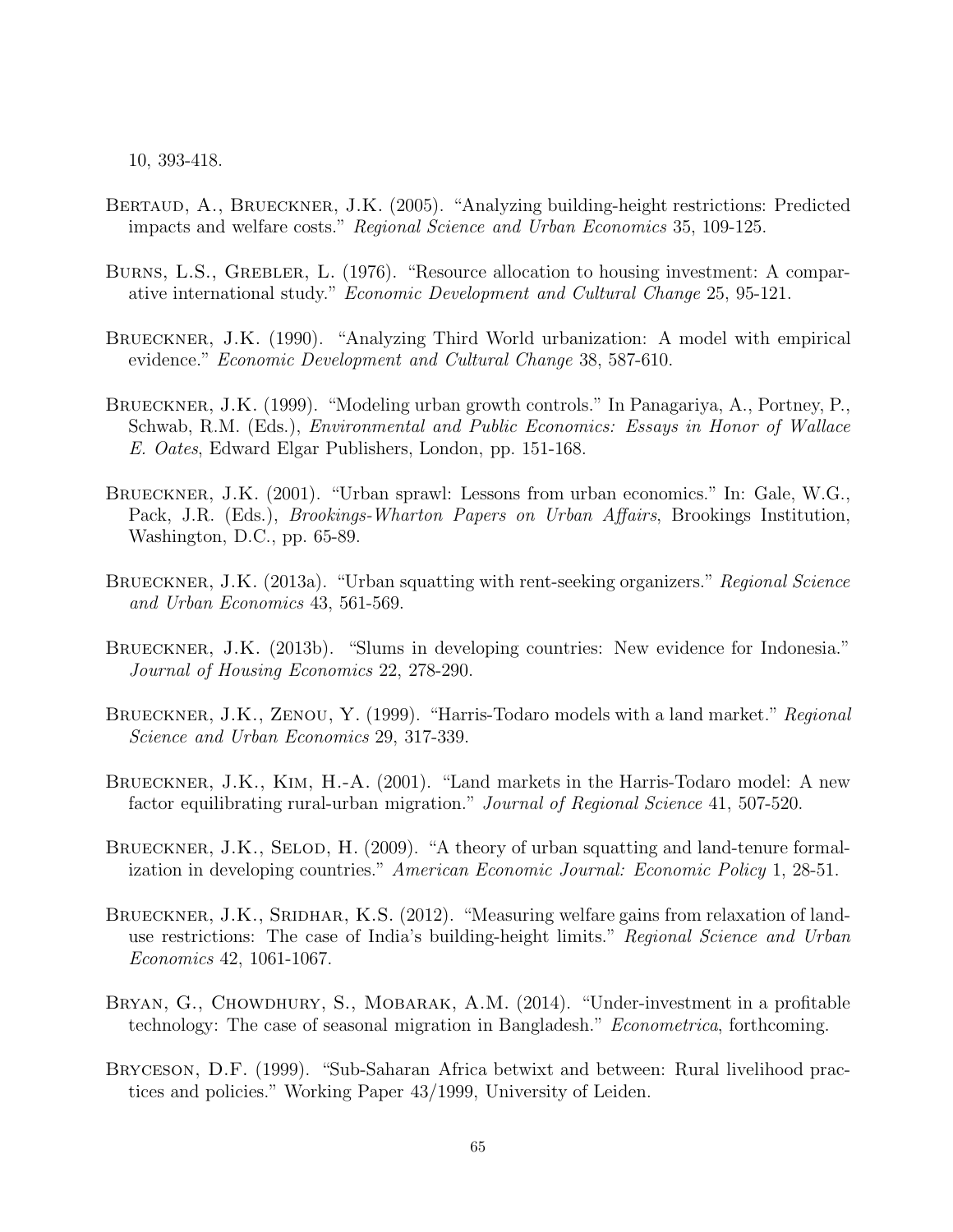- BUCKLEY R., KALARICKAL J. (2006). Thirty Years of World Bank Shelter Lending. What Have we Learned? World Bank, Washington D.C.
- Cameron, T. (1992). "Combining contingent valuation and travel cost data for the valuation of non-market goods." Land Economics 68, 302-317.
- CHATTOPADHYAY, S. (1999). "Estimating the demand for air quality: New evidence based on the Chicago housing market." Land Economics 75, 22-38.
- CHESHIRE, P., SHEPPARD, S. (2002). "The welfare economics of land use planning." *Journal* of Urban Economics 52, 242-269.
- Collier, P., Venables, A.J. (2013). "Housing and urbanization in Africa: Unleashing a formal market process." In: Glaeser, E., Ghani, J. (Eds.), Rethinking Cities World Bank, Washington, D.C. (forthcoming).
- Collier, P. (2013). "Building African cities that work." Working paper, Oxford University.
- DANIERE, A.G. (1994). "Estimating willingness-to-pay for housing attributes An application to Cairo and Manila." Regional Science and Urban Economics 24, 577-599.
- DAVIS, J.C., HENDERSON, J.V. (2003). "Evidence on the political economy of the urbanization process." Journal of Urban Economics 53, 98-125.
- DASGUPTA, B., LALL, S.V., LOZANO, N. (2014). "Urbanization and housing investment." Unpublished paper, World Bank.
- Deshingkar, P., Grimm, S. (2004). "Internal migration and development: A global perspective." IOM Migration Research Series No. 19. Geneva
- DE SOTO, H. (2000). The Mystery of Capital: Why Capitalism Triumphs in the West and Fails Everywhere Else. Basic Books, New York.
- DI TELLA R., GALIANI S., SCHARGODSKY E. (2007). "The formation of beliefs: evidence from the allocation of land titles to squatters." Quarterly Journal of Economics 122, 209- 241.
- DUDWICK, N., HULL, K., KATAYAMA, R., SHILPI, F., AND SIMLER, K. (2011). From Farm to Firm: Rural-Urban Transition in Developing Countries. World Bank, Washington, D.C.
- EARNHART, D. (2002). "Combining revealed and stated data to examine housing decisions using discrete choice analysis." Journal of Urban Economics 51, 143-169.

FELER, L., HENDERSON, J.V. (2011). "Exclusionary policies in urban development: Under-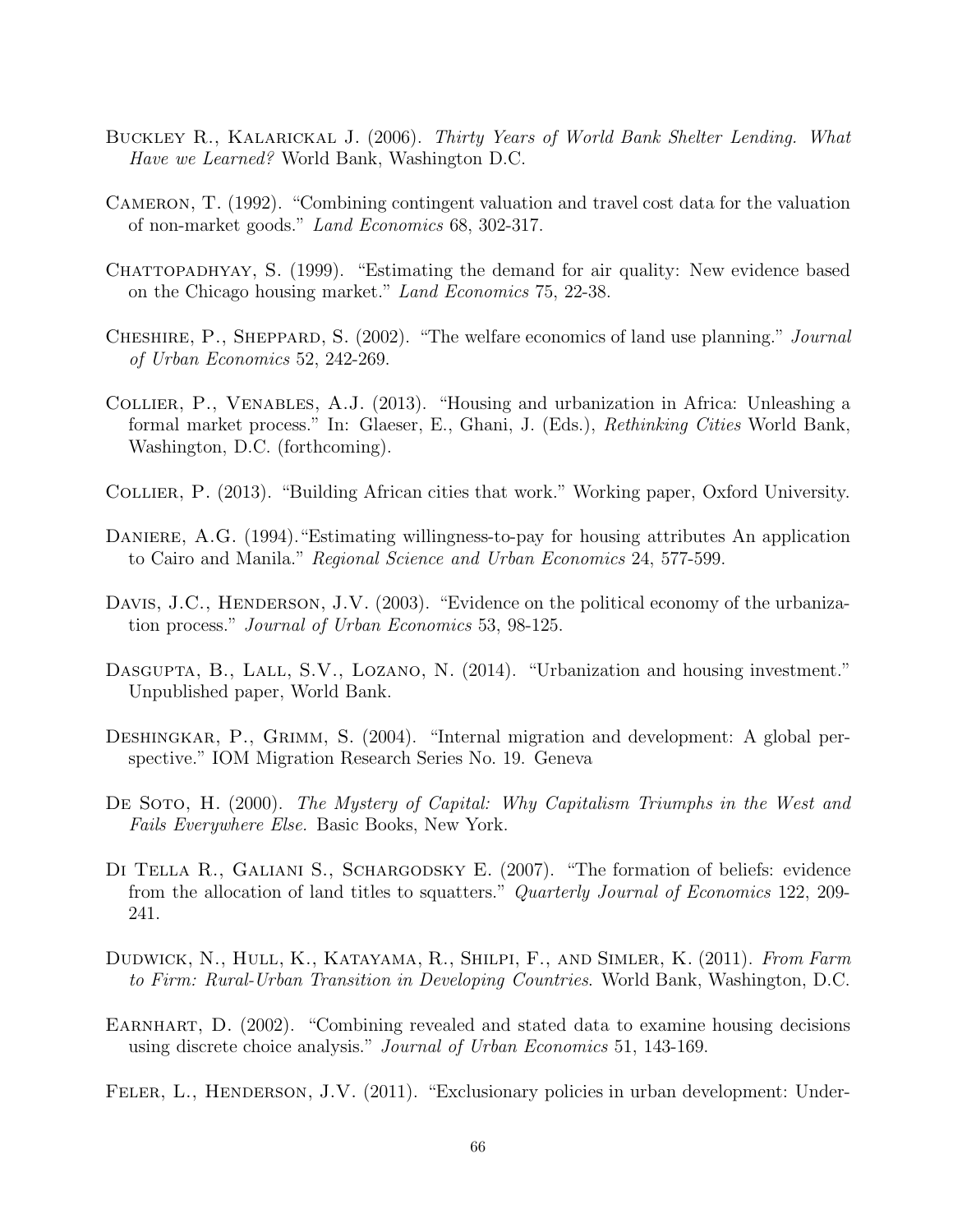servicing migrant households in Brazilian cities." *Journal of Urban Economics* 69, 253-272.

- FERRE, C. (2009). "Is internal migration bad for receiving urban centers? Evidence from Brazil (1995-2000)." Unpublished paper, World Bank.
- FIELD E. (2005). "Property rights and investment in urban slums." Journal of the European Economic Association, Papers and Proceedings 3, 279-290.
- FIELD E. (2007). "Entitled to work: Urban property rights and labor supply in Peru." *Quar*terly Journal of Economics 122, 1561-1602.
- FIELDS, G. (1982). "Place-to-place migration in Colombia." *Economic Development and* Cultural Change 30, 539-558.
- FLATTERS, F., HENDERSON, V., MIESZKOWSKI, P. (1974). "Public goods, efficiency, and regional fiscal equalization." Journal of Public Economics 3, 99-112.
- FOLLAIN, J., LIM, G.-C., RENAUD, B. (1980). "The demand for housing in developing countries: The case of Korea." Journal of Urban Economics 7, 315-336.
- FOLLAIN, J., LIM, G.-C., RENAUD, B. (1982). "Housing crowding in developing countries and willingness to pay for additional space: The case of Korea." Journal of Development Economics 11, 249-272.
- Follain, J.R., Jimenez, E. (1985). "The demand for housing characteristics in developing countries." Urban Studies 22, 421-432.
- FRIEDMAN J., JIMENEZ E., MAYO S. (1988). "The demand for tenure security in developing countries." Journal of Development Economics 29, 185-198.
- GALIANI, S., SCHARGRODSKY, E. (2010). "Property rights for the poor: Effects of land titling." Journal of Public Economics 94, 700-729.
- GRANOVETTER, M.S. (1973). "The strength of weak ties." American Journal of Sociology 78, 1360-1380.
- Gross, D.J. (1988). "Estimating willingness to pay for housing characteristics: An application of the Ellickson bid rent model." Journal of Urban Economics 24, 95-112.
- GIULIETTI, C., WAHBA, J., ZENOU, Y. (2014). "Strong versus weak ties in migration." Unpublished paper, Stockholm University.
- Hammam, S. (2013). "Housing matters." In: Glaeser, E., Ghani, A.J., (Eds.), Rethinking Cities. World Bank, Washington D.C., forthcoming.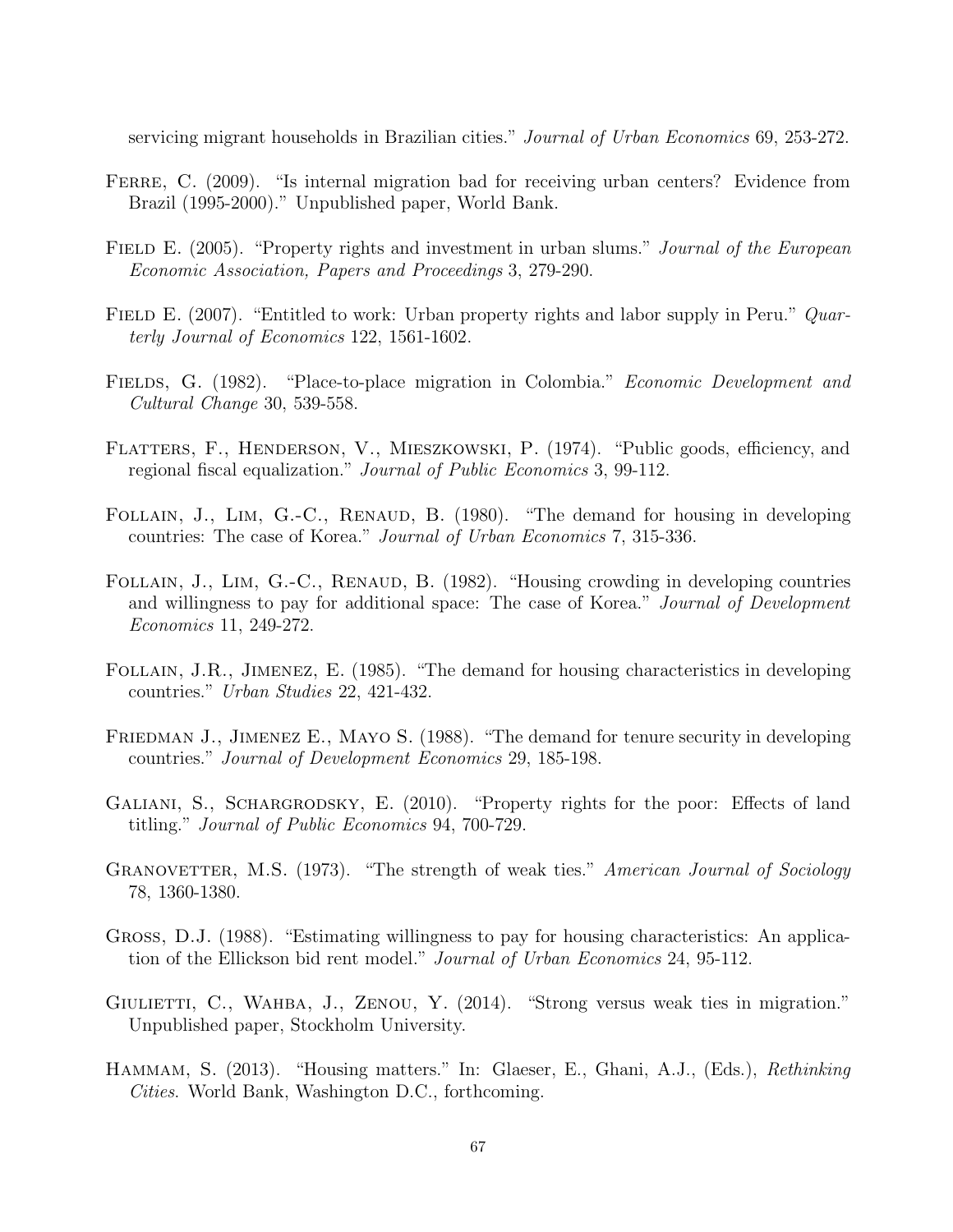- Hannah, L., Kim, K.-H., Mills, E.S. (1993). "Land use controls and housing prices in Korea." Urban Studies 30, 147-156.
- HARDOY, J., SATTERTHWAITE, D. (1989). Squatter Citizen: Life in the Urban Third World. Earthscan, London.
- HARRIS, J.R., TODARO, M.P. (1970). "Migration, unemployment and development: A two-sector analysis." American Economic Review 60, 126-142.
- HENDERSON, J.V., WANG, H.G. (2005). "Aspects of the rural-urban transition of countries." Journal of Economic Geography 5, 23-42.
- HENDERSON, J.V., WANG, H.G. (2007). "Urbanization and city growth: The role of institutions." Regional Science and Urban Economics 37, 283-313.
- HENRY, S., BOYLE, P., LAMBIN, E.F. (2003). "Modelling inter-provincial migration in Burkina Faso, West Africa: The role of socio-demographic and environmental factors." Applied Geography 23, 115-136.
- HIDALGO, F.D., NAIDU, S., NICHTER, S., RICHARDSON, N. (2010). "Economic determinants of land invasions." Review of Economics and Statistics 92, 505-523.
- Hoy M., Jimenez E. (1991). "Squatters rights and urban development: an economic perspective." *Economica* 58, 79-92.
- HUNTER, L.M., MURRAY, S., RIOSMENA, F. (2011). "Climatic variability and U.S. migration from rural Mexico." IBS Working Paper.
- Iliffe, J. (1995). Africans: The History of a Continent. Cambridge University Press, Cambridge.
- JIMENEZ E. (1984). "Tenure security and urban squatting." Review of Economics and Statistics 66, 556-67.
- Jimenez E. (1985). "Urban squatting and community organization in developing countries." Journal of Public Economics 27, 69-92.
- Kapoor, M., le Blanc, D. (2008). "Measuring risk on investment in informal (illegal) housing: Theory and evidence from Pune, India." Regional Science and Urban Economics 38, 311-329.
- Kanbur, R., Venables, A.J. (2005). "Rising spatial disparities and development." Working Paper PB3/2005, World Institute for Development Economic Research (UNU-WIDER).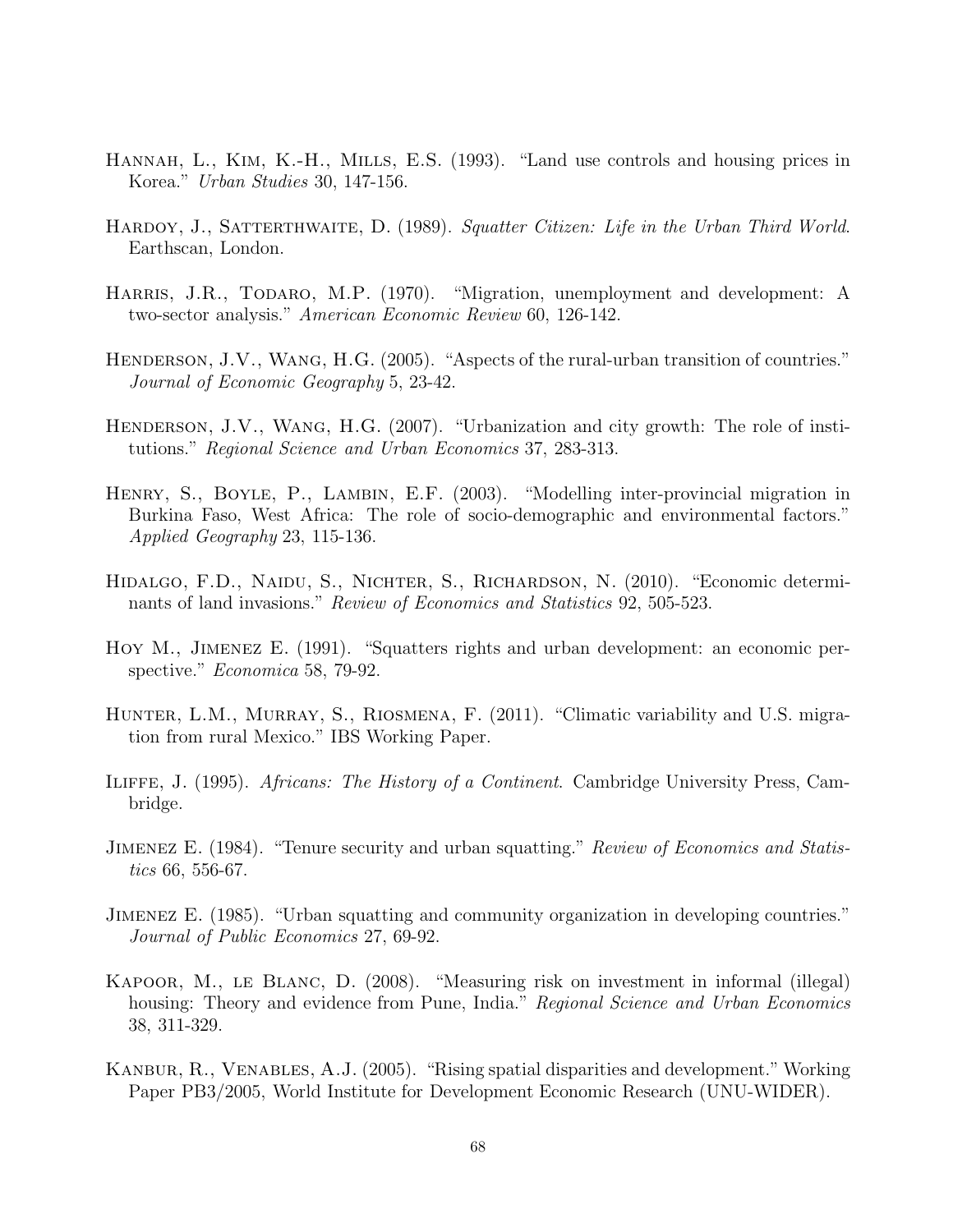- KIERNAN, P. (2014). "Rio evicts squatters, sparking riot." Wall St. Journal, April 12, p. A9.
- Kim, A. (2004). "A market without the 'right' property rights." Economics of Transition 12, 275-305.
- LALL, S.V., WANG, H.G., DA MATA, D. (2006). "Do urban land regulations influence slum formation? Evidence from Brazilian Cities." Unpublished paper, World Bank.
- LALL, S.V., SELOD, H., SHALIZI, Z. (2006). "Rural-urban migration in developing countries: A survey of theoretical predictions and empirical findings." World Bank Policy Research Working Paper No. 3915.
- LALL, S.V., LUNDBERG, M. (2008). "What are public services worth, and to whom? Nonparametric estimation of capitalization in Pune." Journal of Housing Economics 17, 34-64.
- LALL S., LUNDBERG M., SHALIZI Z. (2008). "Implications of alternate policies on welfare of slum dwellers: Evidence from Pune, India." Journal of Urban Economics 63, 56-73.
- LALL, S.V., TIMMINS, C., YU, S. (2009). "Connecting lagging and leading regions: The role of labor mobility." World Bank Policy Research Working Paper No. 4843.
- LANJOUW J., LEVY P. (2002). "Untitled: A study of formal and informal property rights in urban Ecuador." Economic Journal 112, 986-1019.
- LIM, G.-C., FOLLAIN, J., RENAUD, B. (1984). "Economics of residential crowding in developing countries." Journal of Urban Economics 16, 173-186.
- Lozano-Gracia, N., Young, C., Lall, S.V., Vishwanath, T.(2013). "Leveraging land to enable urban transformation: Lessons from global experience." World Bank Policy Research Working Paper 6312.
- Lozano, N., Young, C. (2014). "Housing demand in urban Africa." Unpublished paper, World Bank.
- LUCAS, R.E., JR. (2004). "Life earnings and rural-urban migration." Journal of Political Economy 112, S29-S59.
- Malpezzi, S. (2003). "Hedonic pricing models: A selective and applied review." In: A. OSullivan, A., Gibb, K. (Eds.), Housing Economics and Public Policy. Blackwell Science, Oxford, pp. 67-85.
- Malpezzi, S., Mayo, S.K. (1997). "Getting housing incentives right: A case study of the effects of regulation, taxes, and subsidies on housing supply in Malaysia." Land Economics 7, 372-391.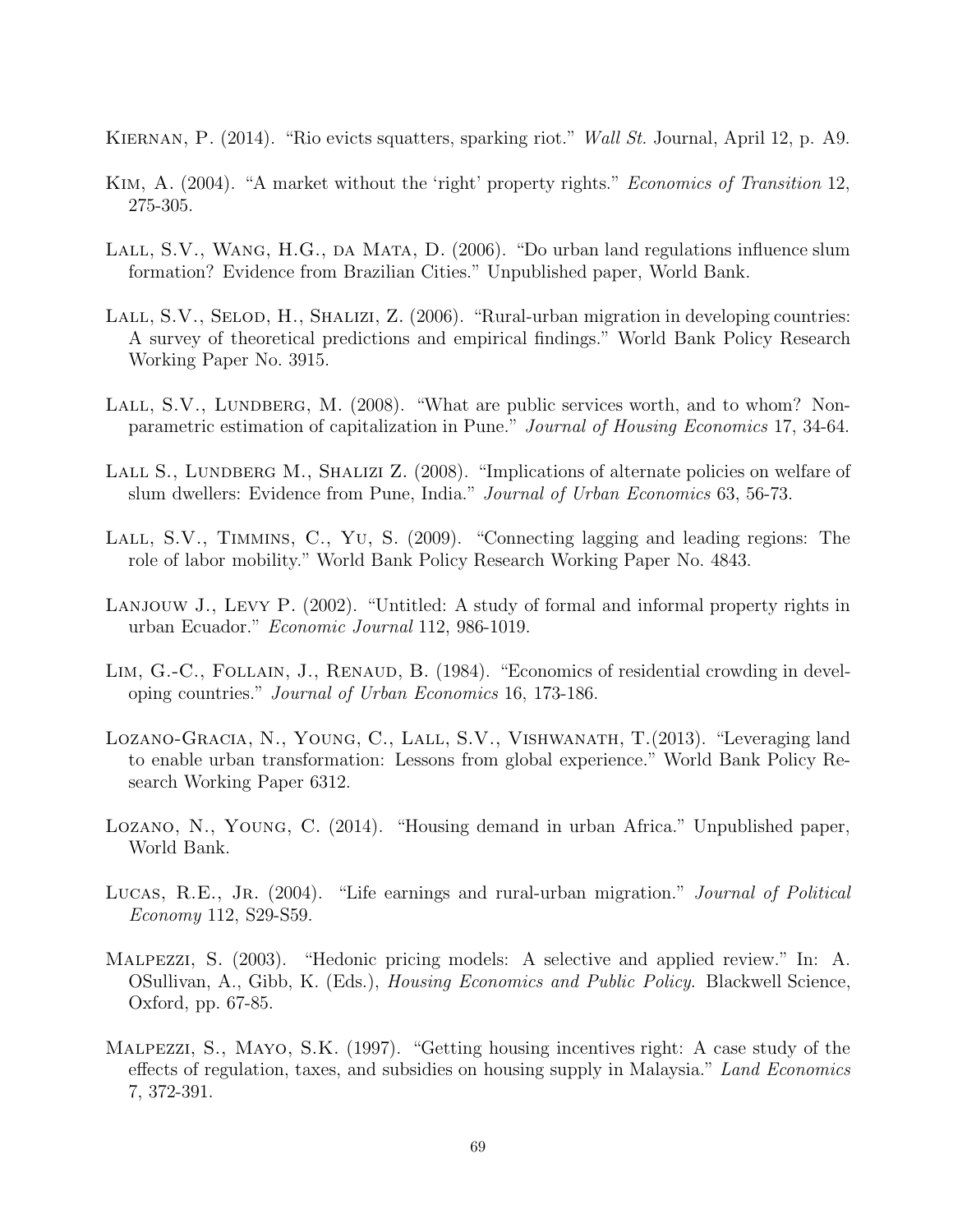- Malpezzi, S. (2012). "Global perspectives on housing markets." Unpublished paper, University of Wisconsin.
- MARRE, A.W. (2009). "Rural out-migration, income, and poverty: Are those who move truly better off?" USDA-Economic Research Center Working Paper.
- MARX, B., STOKER, T., SURI, T. (2013). "The economics of slums in the developing world." Journal of Economic Perspectives 27, 187-210.
- Mora, J., Taylor, E. (2007). "Determinants of migration, destination, and sector choice: Disentangling individual, household, and community effects." In: Ozden, C., Shiff, M., (Eds.), International Migration, Remittances, and Brain Drain. Palgrave Macmillan, New York, pp. 21-52.
- Mourmouras, A., Rangazas, P. (2013). "Efficient urban bias." Journal of Economic Geography 13, 451-471.
- Mills, E.S. (1967. "An aggregative model of resource allocation in a metropolitan area." American Economic Review 57, 197-210.
- MOOMAW, R.L., SHATTER, A.M. (1996). "Urbanization and economic development: A bias toward large cities?" Journal of Urban Economics 40, 13-37.
- Munshi, K., Rosenzweig, M. (2013). "Networks and misallocation: Insurance, migration, and the rural-urban wage gap." Unpublished paper, Yale University.
- MUTH, R.F. (1969). *Cities and Housing*. University of Chicago Press, Chicago.
- MUTLU, S. (1989). "Urban concentration and primacy revisited: An analysis and some policy conclusions." Economic Development and Cultural Change 37, 611-639.
- PALMQUIST, R.B. (2005). "Property value models." In: Mäler, K., Vincent, J. (Eds.), *Hand*book of Environmental Economics, Vol. 2. North-Holland, Amsterdam, pp. 763-813..
- POELHEKKE, S. (2011). "Urban growth and uninsured rural risk: Booming towns in bust times." Journal of Development Economics 96, 461-475.
- Quigley, J.M. (1982). "Nonlinear budget constraints and consumer demand: An application to public programs for residential housing." Journal of Urban Economics 12, 177-201.
- REGMI, A., DEEPAK, M.S., SEALE, J.L., JR., BERNSTEIN, J. (2001). "Cross-country analysis of food consumption patterns." In: Economic Research Service, USDA, (Ed.), Changing Structure of Global Food Consumption and Trade. United States Department of Agriculture, Washington, D.C., pp. 14-22.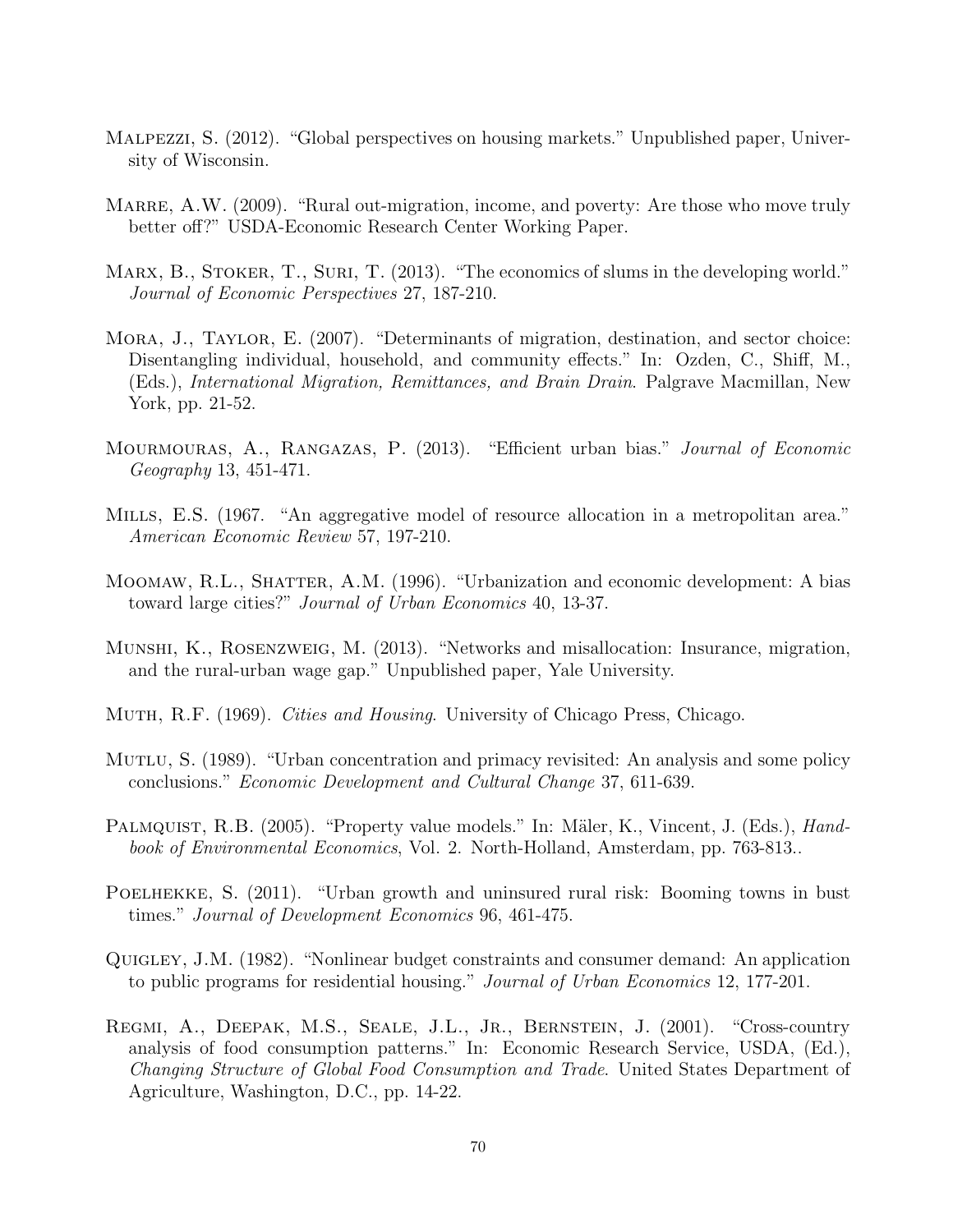- Rosen, K.T, Resnick, M. (1978). "The size distribution of cities: An examination of the Pareto law and primacy." *Journal of Urban Economics* 8, 165-186.
- Reuveny, R. (2007). "Climate change-induced migration and violent conflict." Political Geography 26, 656-673.
- SAHN, D., STIFEL, D. (2003). "Urban-rural inequality in living standards in Africa." Journal of African Economies 12, 564-597.
- Schultz, T.P. (1982). "Lifetime migration within educational strata in Venezuela: Estimates of a logistic model." Economic Development and Cultural Change 30, 559-593.
- SCHWARTZ, A. (1973). "Interpreting the effect of distance on migration." Journal of Political Economy 81, 1153-1169.
- SELOD, H., TOBIN, L. (2013). "City structure and informal property rights in West Africa: Theory and evidence." Unpublished paper, World Bank.
- SHAH, N. (2014). "Squatting on government land." *Journal of Regional Science* 54, 114-136.
- TAKEUCHI, A., CROPPER, M., BENTO, A. (2008). "Measuring the welfare effects of slum improvement programs: The case of Mumbai." Journal of Urban Economics 64, 65-84.
- Todaro, M.P. (1976). Internal Migration in Developing Countries: A Review of Theory, Evidence, Methodology and Research Priorities. International Labour Office, Geneva.
- TURNBULL G. (2008). "Squatting, eviction, and development." Regional Science and Urban Economics 38, 1-15.
- UNITED NATIONS HABITAT (2009). Planning Sustainable Cities: Global Report on Human Settlements, United Nations Human Settlements Programme, London.
- UNITED NATIONS HABITAT (2012). State of the World's Cities. United Nations Human Settlement Programme, London.
- WANDSCHNEIDER, T., MISHRA, P. (2003). "The role of small rural towns in Bolangir District, India: A village-level perspective." NRI Report No. 2750, DFID-World Bank Collaborative Research Project on the Rural Non-Farm Economy and Livelihood Enhancement.
- WHALLEY, J., ZHANG, S. (2004). "Inequality change in China and (hukou) labour mobility restrictions." National Bureau of Economic Research Working Paper No. 10683.
- WHEATON, W.C. (1974). "A comparative static analysis of urban spatial structure." *Journal* of Economic Theory 9, 223-237.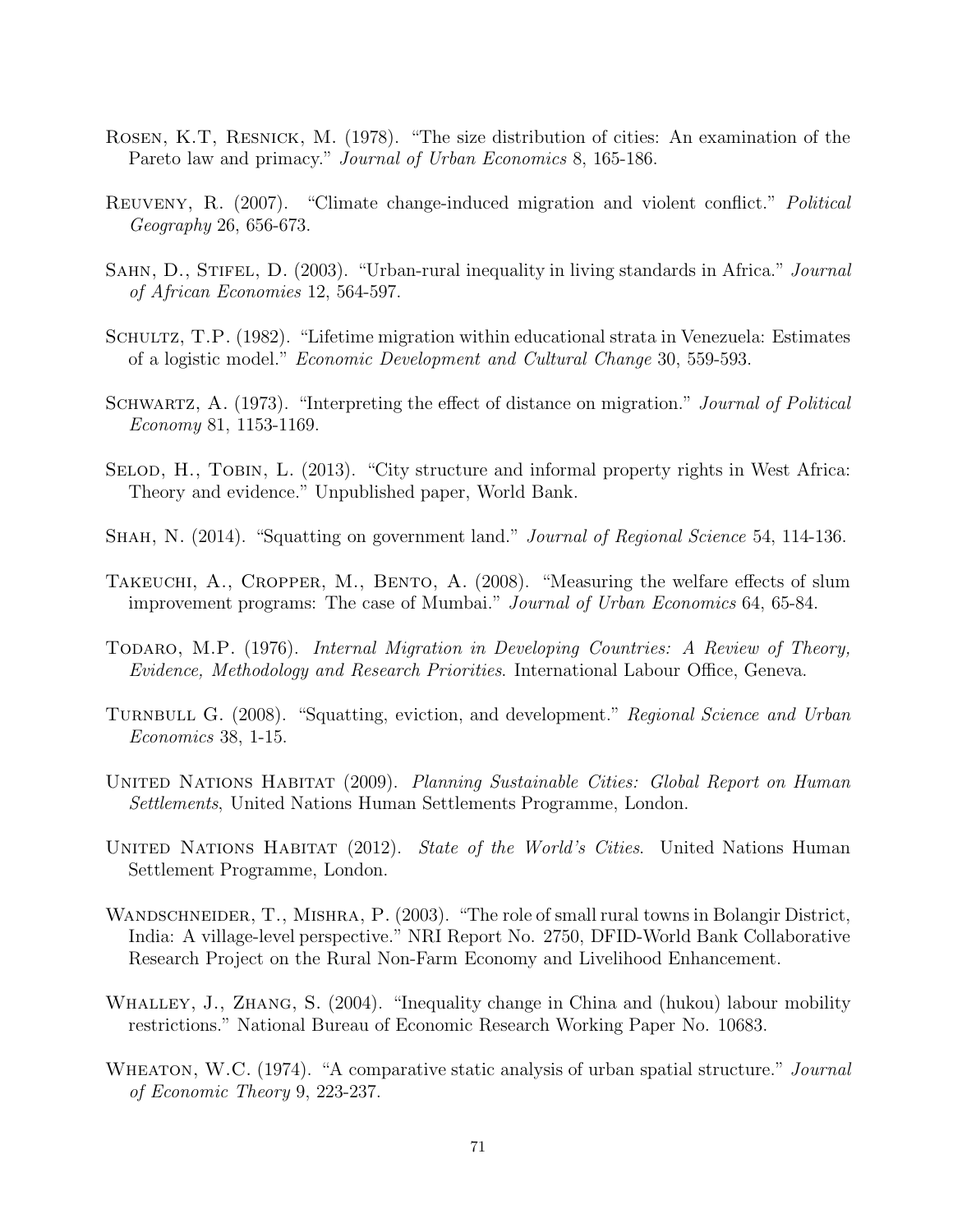- WHEATON, W., SHISHIDO, H. (1981). "Urban concentration, agglomeration economies and the level of economic development." Economic Development and Cultural Change 100, 17- 30.
- WHITTINGTON, D. (2002). "Improving the performance of contingent valuation studies in developing countries." Environmental and Resource Economics 22, 23-367.
- WORLD BANK (2006). *Brazil–Inputs for a Strategy for Cities: A Contribution with a Focus* on Cities and Municipalities. Report 35749-BR, World Bank, Washington, D.C.
- WORLD BANK (2007). "Dhaka: improving living conditions for the urban poor." World Bank, Bangladesh Development Series Paper No.17.
- World Bank (2008). World Development Report 2009: Reshaping Economic Geography. World Bank, Washington DC.
- World Bank (2009). World Development Report. World Bank, Washington, D.C.
- WORLD BANK (2010). Connecting People to Prosperity: Reshaping Economic Geography in Sri Lanka. World Bank, Colombo.
- WORLD BANK (2013). Planning, Connecting, and Financing Cities Now: Priorities for City Leaders. World Bank, Washington, DC.
- WORLD BANK (2014). China: Planning and Connecting Cities for Greater Diversity and Livability. World Bank Office, Beijing.
- YOUNG, A. (2013). "Inequality, the urban-rural gap, and migration." *Quarterly Journal of* Economics 128, 1727-1785.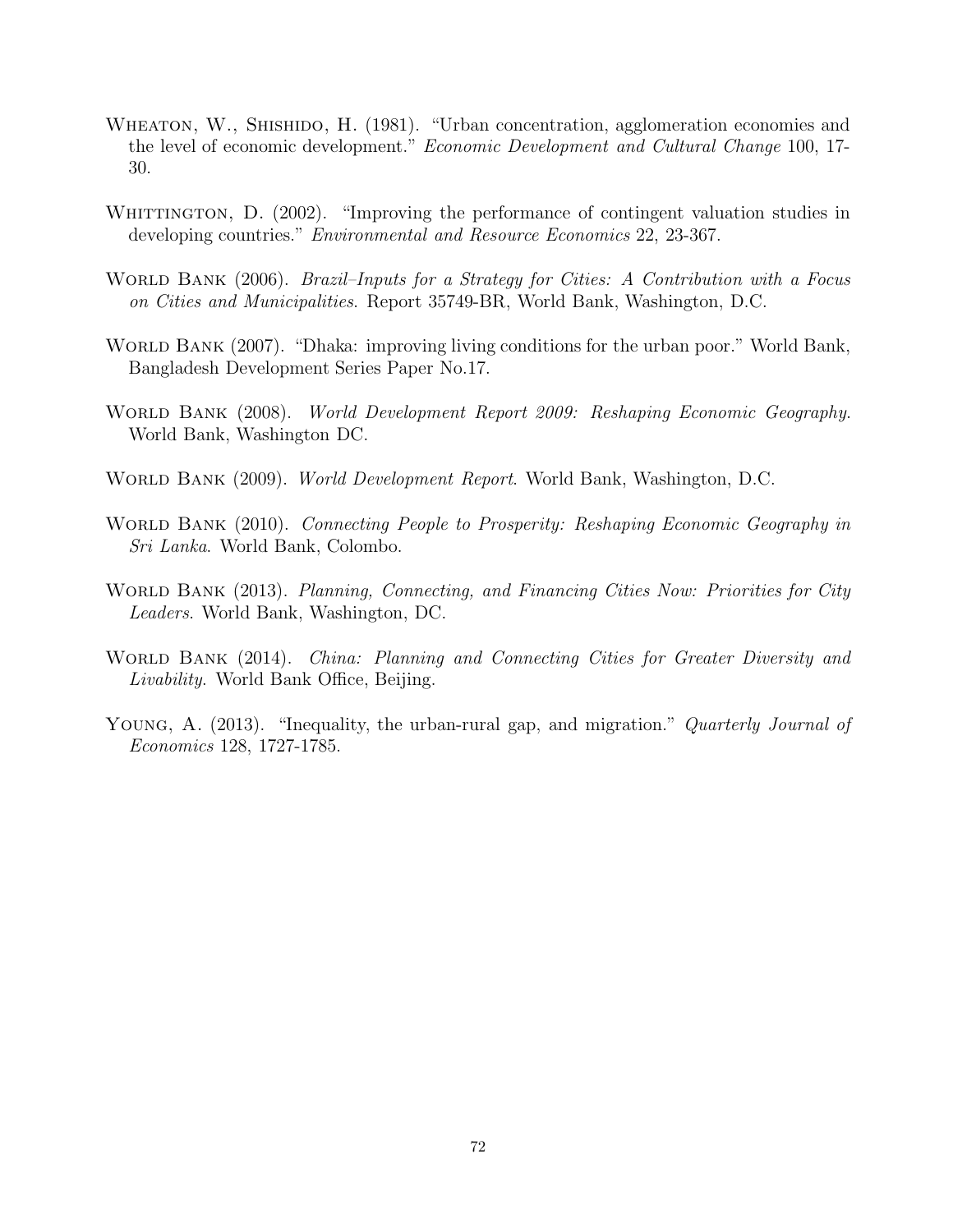## Footnotes

- <sup>∗</sup>We thank the editors, Susan Wachter, and Maisy Wong for helpful comments. Any shortcomings in the chapter, however, are our responsibilities.
- <sup>1</sup>See Lall et al. (2006) for a comprehensive survey of the literature on rural-urban migration in developing countries.
- <sup>2</sup>See Iliffe (1995) on the historical impact of drought on the population distribution in Africa; Bryceson (1999) on the Sahel and Sudan; and Hardoy and Satterthwaite (1989) on Mauritania. Wandschneider and Mishra (2003), cited in Deshingkar and Grimm (2004), give evidence on the drought-induced migration of 60,000 people out of Bolangir, in the Indian state of Orissa, in 2001.

<sup>3</sup>See Sahn and Stifel (2003) and Anderson and Pomfret (2005).

 $4$ See World Bank (2009).

<sup>5</sup>See Ferre (2009) on the impact of internal migration for the receiving urban areas in Brazil.

- <sup>6</sup>Economies of scale in provision of health services and other public goods would lead to a counterargument in favor of spatial concentration of these services, with dispersion across both urban and rural areas desirable on equity grounds but potentially inefficient.
- <sup>7</sup>In particular, Reuveny (2007) reports that since the 1950s, the average global temperature rose by about 0.1 degree centigrade per decade, winter snow covers declined by 10%, the frequencies and intensities of droughts, storms, and warm periods rose, and the sea level rose by 20 centimeters.
- <sup>8</sup>See Henry et al. (2003) for a study of the effect of environmental factors on internal migration in Burkina Faso.

 $^{9}$ For further details, see Table 1, Panel B in Reuveny (2007).

<sup>10</sup>With m cities of population N, the rural population would be  $\overline{N} - mN$ . To endogenize the number of cities, an approach like that of Henderson and Wang (2003) could be used.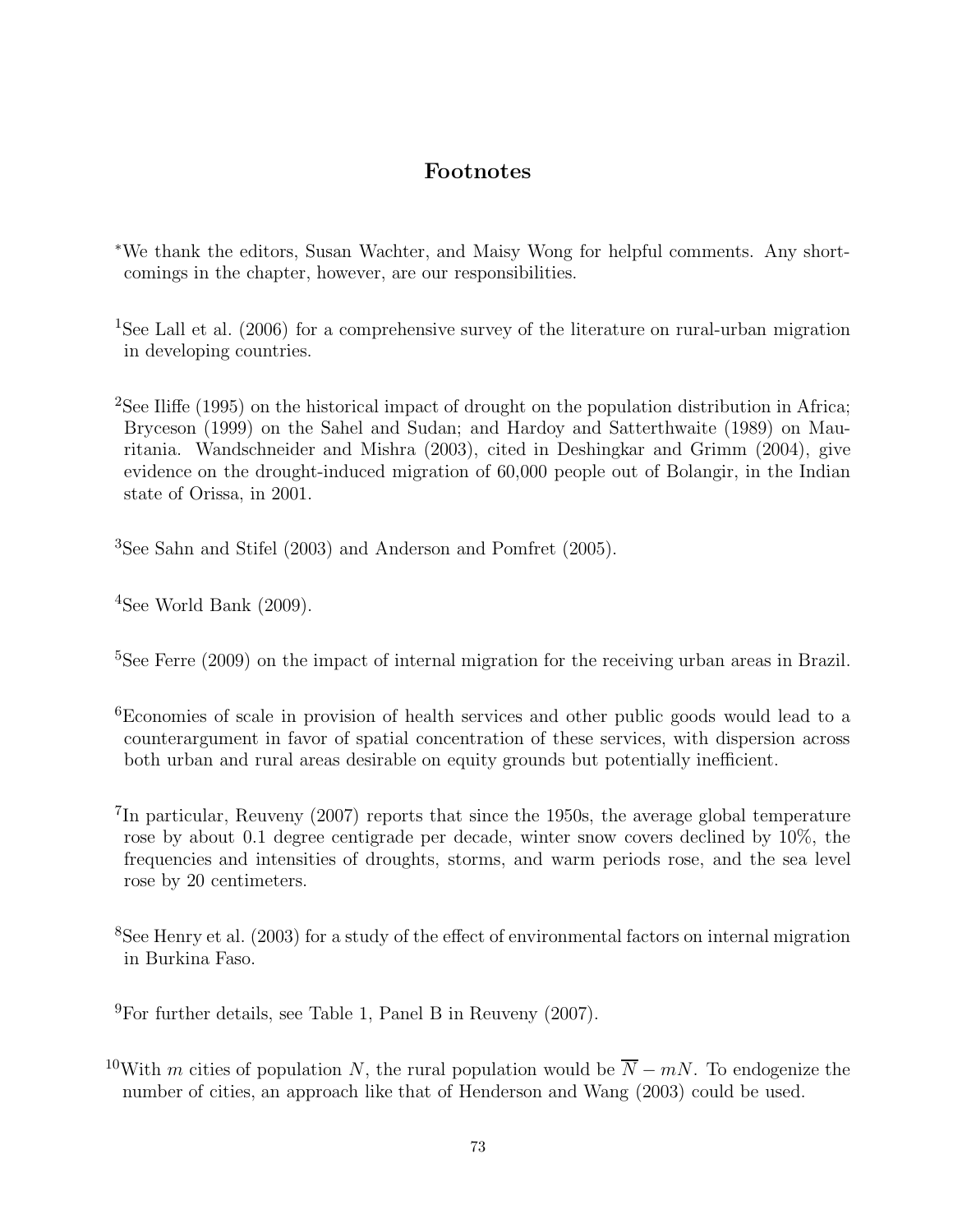- <sup>11</sup>Another result is that  $\bar{x}$  is decreasing in the rural rent level, but this conclusion is not needed in the present context.
- <sup>12</sup>Their setup is actually a bit more complicated than described, since city sizes are chosen by profit-maximizing land developers and wages depend on the endogenous output price of the city-produced good. However, the underlying mechanism appears to work as described.
- <sup>13</sup>Actually, land consumption q depends positively on the urban utility level  $u$ , but since the equilibrium  $u$  is a decreasing function of  $N$ ,  $q$  is decreasing in  $N$ .
- <sup>14</sup>The second-order condition for this problem is assumed to hold (it cannot be checked because of the complexity of the derivative  $\Omega'(N)$ .
- <sup>15</sup>At this point, it is worth noting an interpretational issue that arises when assuming that marginal products equal consumer incomes while also being functions of population. In effect, the model implicitly portrays the city as containing a single firm with production function  $Y_u(N)$  while assuming that, despite its size, the firm behaves competitively in the labor market, paying a wage equal to marginal product rather than exploiting the upwardsloping supply curve of labor faced by the city. This issue, which is present in Harris and Todaro (1970) and elsewhere in the literature, does not arise when labor's marginal product is constant. In that case, the city's production can be viewed as coming from a large number of small, competitive firms, each paying a wage equal to marginal product in the usual fashion.
- <sup>16</sup>With land consumption fixed, the dependence of  $\overline{x}$  on income disappears. If land consumption were instead variable, the impact of N on  $\bar{x}$  via  $y_u(N)$  would need to be considered in the social optimization problem.
- <sup>17</sup>This expression generally need not yield a linear relationship, but one is drawn for convenience. Note also that the other intersections of the line with the U-shaped curves (which are not shown) are not relevant, yielding an unstable equilibrium or welfare minimum.
- <sup>18</sup>These models thus diverge from those in the public-economics tradition, which do not consider a single jurisdiction in isolation.
- <sup>19</sup>Note that, as structured, the models considered previously are not capable of handling the phenomenon of primacy, where the urban population is mostly concentrated in a single large city that coexists with other smaller urban areas.
- $20$ The low quality of the housing consumed by migrants is, of course, not recognized in the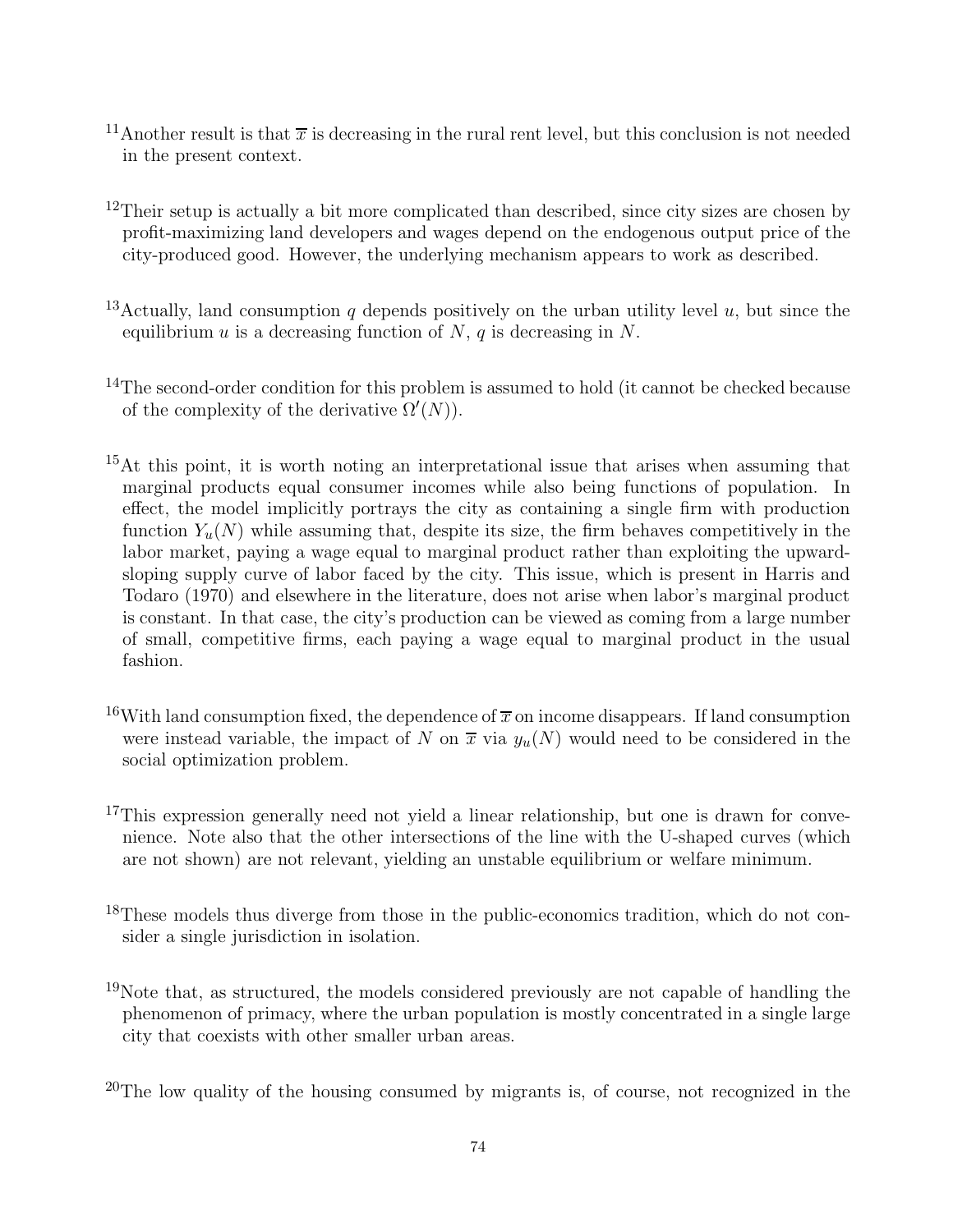models of section 3.

- <sup>21</sup>With crowding presumably higher in squatter housing, Dhaka's  $15\%$  squatter housing share would translate into a larger share of the population.
- $^{22}$ An upside of tenure insecurity is that easy removal of existing occupants lowers the barrier to land redevelopment when it becomes desirable.
- $^{23}$ Eviction can be viewed as an uncompensated "taking" of land, where the absence of compensation is justified by illegal occupancy. However, government-sanctioned takings that occur without (adequate) compensation are common around the world, happening in both developed countries and in underdeveloped countries outside of squatter settlements.
- <sup>24</sup>Formally, (3) follows from rewriting the  $\pi$  equation as  $N = (1/\pi)(G/E)$  and substituting into price equation  $p_s = f(N)$ , which yields  $p_s = f[(1/\pi)(G/\tilde{E})] \equiv \Omega(\pi)$ . Since  $f' > 0$ , it follows that  $\Omega' < 0$ .
- <sup>25</sup>Since eviction cost depends on  $h_s$  and  $h_s$  depends on  $\pi$ , the cost can be written as  $k(\pi)$ , a decreasing function, so that expected cost per plot equals  $\pi k(\pi)$ . Expected profit per plot is then  $\pi R - \pi k(\pi)$  when  $\pi < \theta$  and  $\theta R - \pi k(\pi)$  when  $\pi \geq \theta$ . Hoy and Jimenez show that the maximizing value of  $\pi$  can lie in either of these ranges.
- <sup>26</sup>In order for the organizer to face a willing supply of squatters, allowing him to control  $N_s$ , the utility they achieve must be greater than the utility level reached in rural area that supplies urban migrants. However, under an alternate version of the model, the organizer cannot control  $N_s$ , although he is still able to dictate A and  $h_s$ . In this case, squatters enter the city until the maximized utility is pushed down to the rural level.
- $27$ The assumptions are that both squatters and formal residents have Cobb-Douglas preferences that the eviction-cost function is multiplicative in  $A$  and  $N_s$ .
- <sup>28</sup>The model Shah analyzes is actually slightly different from the one described above. Rather than using an eviction-cost function that gives cost per unit of land, she relies on a total eviction-cost function, which gives the cost of evicting all the squatters, a function that is written as  $E(A, N_s)$ . Therefore, her eviction-cost tax, equal to  $E(A, N_s)/\overline{N}_f$ , does not depend on  $h_s$ , in contrast to the formulation in (10). The (inaccurate) description in the text is meant to maintain comparability with the discussion of the Brueckner-Selod model, and Shah's comparative-static results would not necessarily emerge under the text formulation. Her particular results also require the assumption that the cross partial derivative  $E_{N_{s}A}$  is zero or negative. This condition, which indicates that a large squatter population reduces